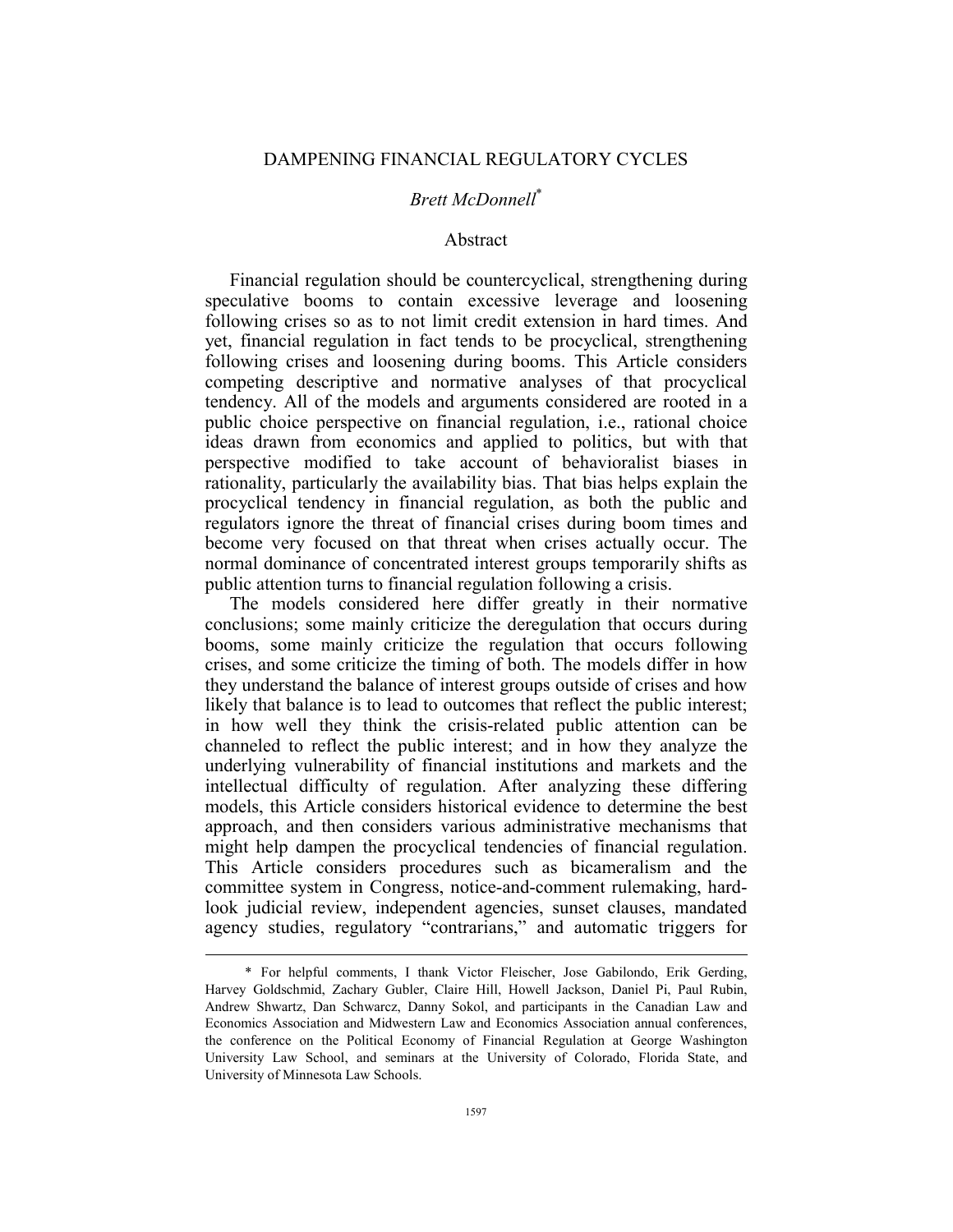various rules.

| $I_{\cdot}$  | THE BASIC CHARACTER OF FINANCIAL MARKET AND                                                                                                                                                                           |  |
|--------------|-----------------------------------------------------------------------------------------------------------------------------------------------------------------------------------------------------------------------|--|
| $\mathbf{H}$ | COMPETING MODELS OF REGULATORY CYCLES  1606<br>A. Overreaction in Both Phases (Model 1) 1608<br>Overregulation Following a Crisis (Model 2)  1613<br>B.<br>C. Excessive Deregulation During Booms (Model 3)1615<br>D. |  |
| Ш            |                                                                                                                                                                                                                       |  |
|              |                                                                                                                                                                                                                       |  |
|              |                                                                                                                                                                                                                       |  |

#### **INTRODUCTION**

Financial markets tend to experience cycles. After periods of relative calm and good news, one sees speculative bubbles. Investors crowd into favored markets and assets, often financing their investments with everincreasing levels of debt. The bubbles eventually burst, and that debt helps lead to contagious panics. These crises frequently bring entire economies into recession, and those recessions are often painful and long lasting, as institutions try to dig out from under their debts.<sup>1</sup>

Governments' responses to these cycles also tend to follow a pattern, but the pattern is not ideal. Insofar as governments regulate financial markets and institutions to reduce speculative bubbles and avoid crises, such regulation should kick in or become stronger during the boom times, when restraint on markets is (arguably) needed. Strengthened regulation during and immediately following financial crises, in contrast, risks further reducing credit precisely when credit has collapsed and needs to expand to help finance recovery. In short, optimal financial regulation should be countercyclical.<sup>2</sup>

 <sup>1.</sup> *See* CHARLES P. KINDLEBERGER & ROBERT Z. ALIBER, MANIAS, PANICS, AND CRASHES: A HISTORY OF FINANCIAL CRISES 9–10 (5th ed. 2005); CARMEN M. REINHART & KENNETH S. ROGOFF, THIS TIME IS DIFFERENT: EIGHT CENTURIES OF FINANCIAL FOLLY 224 (2009).

 <sup>2.</sup> *See infra* note 29 and accompanying text.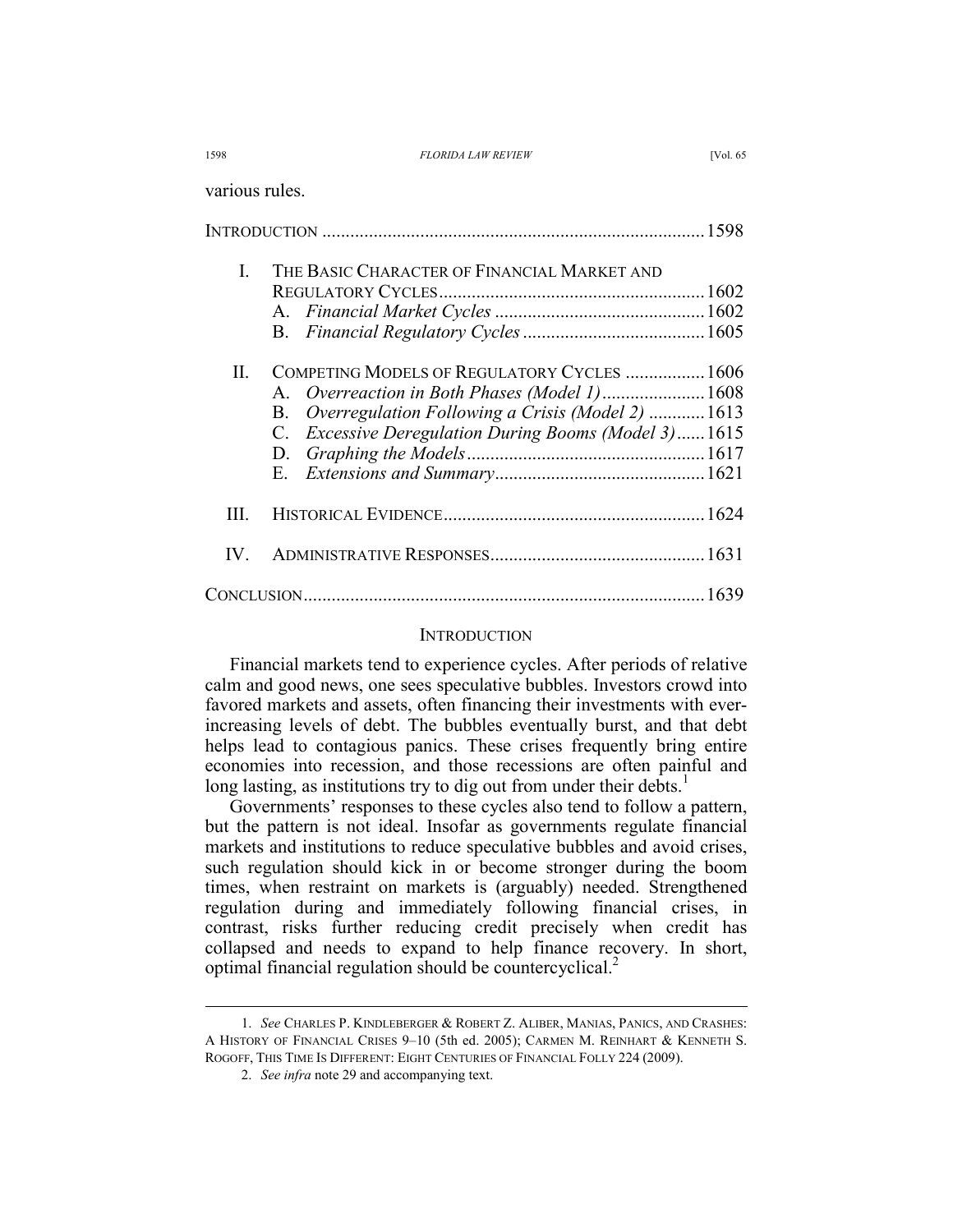Alas, in practice, regulation appears to be procyclical.<sup>3</sup> That is, major new regulatory initiatives, both statutory and administrative, happen most frequently during or immediately following financial crises. The leading, prototypical examples are the extensive financial regulatory statutes enacted during the New Deal. $4$  In contrast, during boom times there appears to be a tendency for politicians, judges, and regulators to share the optimism that helps fuel the booms, with the result that they tend to deregulate precisely when regulation should strengthen.<sup>5</sup> The gradual loosening and then elimination of the separation of commercial and investment banking is an important example.<sup>6</sup>

What causes financial regulation to be procyclical, and is there anything we can do to reverse, or at least reduce, the trend? This Article addresses these questions. A number of scholars have noticed this problem, and this Article discusses some of them. Review of their work, though, shows a split in how scholars evaluate the procyclical regulation problem. Some think the main concern is governments' tendency to overregulate following crises; these scholars see deregulation in good times as a useful corrective.<sup>7</sup> Others think the main concern involves deregulation in good times and see crises as the only time that needed regulation is politically feasible.<sup>8</sup> Still others think we get things quite wrong in both phases.<sup>9</sup> Which diagnosis one believes greatly affects which prescriptions look most attractive.

Part I describes the basic character of financial markets and regulatory cycles. Part II analyzes some of the leading scholarly narratives addressing procyclical regulation and categorizes these narratives into three models. Model 1 sees overregulation following crises and excessive deregulation in boom periods. However, compared to the other two models it does see a bright side; it describes the average level of regulation over time as roughly correct, even if its cyclical variations are out of optimal phase. Model 2 is more concerned with overregulation following crises, which it believes leads to a long-run pattern of overregulation. Model 3 is more concerned with excessive deregulation occurring in boom times, believing that this helps lead to a long-run pattern of overly weak regulation.

 <sup>3.</sup> *See infra* Section I.B (discussing how new financial regulations are typically not enacted until after the passage of a financial crisis). This Article uses the term "procyclical" as a contrast to "countercyclical," and uses the latter term in the conventional way to refer to policy that acts to counteract financial cycles.

 <sup>4.</sup> *See infra* 110–16 and accompanying text.

 <sup>5.</sup> ERIK GERDING, BUBBLES, FINANCIAL REGULATION, AND LAW 11 (forthcoming 2013).

<sup>6</sup>*. E.g.*, Gramm-Leach-Bliley Act, Pub. L. No. 106-102, 113 Stat. 1338 (1999) (codified as amended in scattered sections of 12 U.S.C. and 15 U.S.C.).

 <sup>7.</sup> *See infra* Section II.B.

 <sup>8.</sup> *See infra* Section II.C.

 <sup>9.</sup> *See infra* Section II.A.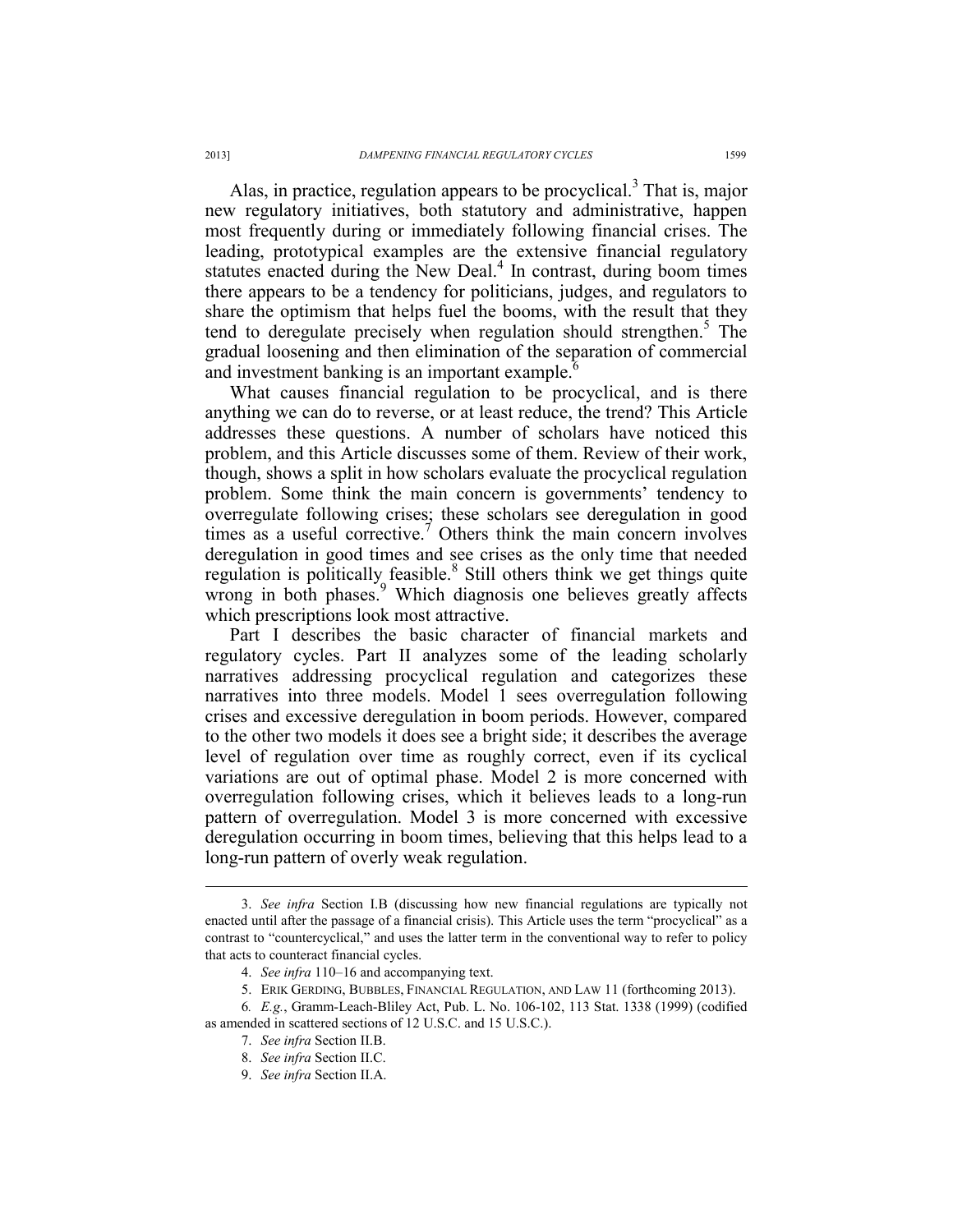All models considered here are rooted in a classical public choice analysis<sup>10</sup> in which more concentrated interest groups (as opposed to diffuse groups) are more capable of organizing to promote their preferred policies. The models are compared on three dimensions: the regulatory demand side, the regulatory supply side, and normative foundations.

The "regulatory demand side" refers to how the models understand the usual organizational success of differing interest groups focused on financial regulation. The models differ somewhat in their analyses of competing groups. Models 1 and 3 see most financial regulation as characterized by one-sided organization, with financial insiders well organized and consumer groups and the general public poorly organized. Model 2, on the other hand, sees more divergence among organized interests within financial markets, and hence more balanced political competition. All of the models see a fundamental change occurring during financial crises, as the general public and ordinary politicians suddenly focus on financial regulation, which they usually ignore. However, Models 1 and 2 see this as leading to impulsive, uninformed, and overly restrictive (or else empty) new rules, while Model 3 thinks there are actors who can help guide the new rules in a more positive way (although their efforts sometimes meet only limited success).

The "regulatory supply side" refers to how regulators and politicians respond to interest group pressures. All three models see both legislators and regulators as heavily influenced by the best organized group, but wanting to at least appear responsive to the general public when public attention focuses on financial regulation. Model 2 adds emphasis on the tendency for bureaucrats to favor rules that extend the power of their agencies.

The third dimension of comparison is "normative foundations," which refers to concepts of how well lightly regulated financial markets and institutions are likely to function and how intellectually demanding effective financial regulation will likely be. Model 2 sees markets as functioning relatively well and regulation as extremely challenging conceptually, while Model 3 is more distrustful of markets and less distrustful of regulation.

 <sup>10.</sup> *See generally* DANIEL A. FARBER & PHILLIP P. FRICKEY, LAW AND PUBLIC CHOICE: A CRITICAL INTRODUCTION 1 (1991) (providing an overview of public choice theory); DENNIS C. MUELLER, PUBLIC CHOICE III, at 1–2, 6 (2003) (surveying the field of public choice theory and its impact on positive and normative understandings of politics); MAXWELL L. STEARNS & TODD J. ZYWICKI, PUBLIC CHOICE CONCEPTS AND APPLICATIONS IN LAW 1–2, 45–46 (2009) (contrasting public interest, pluralism, and modern public choice models); D. Daniel Sokol, *Explaining the Importance of Public Choice for Law*, 109 MICH. L. REV 1029, 1029–30 (2011) (reviewing PUBLIC CHOICE CONCEPTS AND APPLICATIONS IN LAW, a casebook devoted to public choice in legal settings).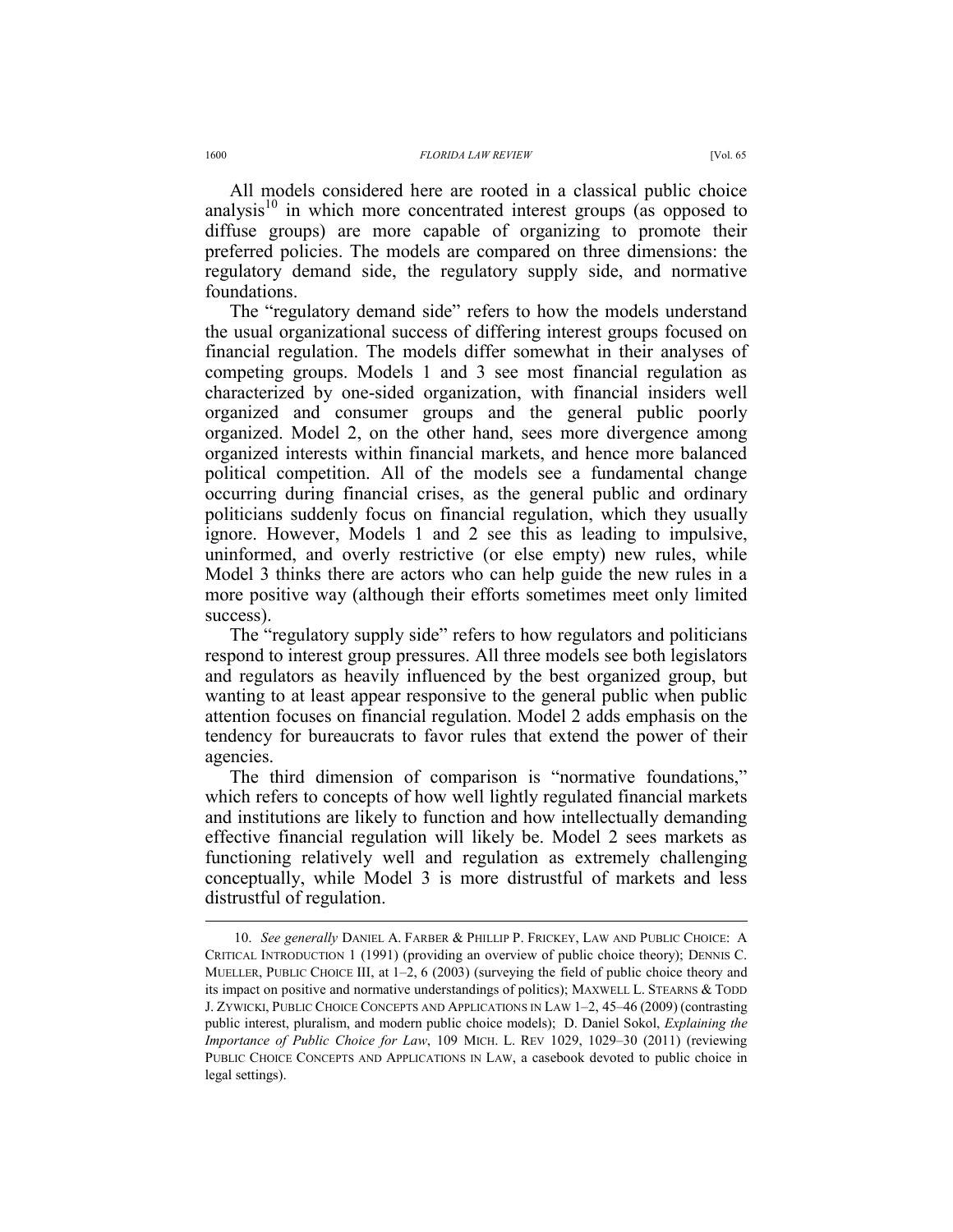|                        | Model 1          | <u>Model 2</u>           | Model 3          |
|------------------------|------------------|--------------------------|------------------|
| Period $\overline{of}$ | <b>Both</b>      | Overregulation           | Excessive de-    |
| cycle of most          | overregulation   | after crisis             | regulation in    |
| concern                | after crisis and |                          | boom             |
|                        | excessive de-    |                          |                  |
|                        | regulation in    |                          |                  |
|                        | boom             |                          |                  |
| Long term              | Roughly right    | Overly strong            | Overly weak      |
| trend                  | level of         | regulation               | regulation       |
|                        | regulation       |                          |                  |
| Regulatory             | Industry groups  | <b>Balanced</b> interest | Industry         |
| demand side            | favor weak       | groups in boom;          | groups favor     |
|                        | regulation in    | ignorant populist        | weak             |
|                        | boom; populist   | pressure after           | regulation in    |
|                        | pressure for     | crisis                   | boom; populist   |
|                        | strong           |                          | pressure         |
|                        | regulation after |                          | reflects public  |
|                        | crisis           |                          | interest after   |
|                        |                  |                          | crisis           |
| Regulatory             | Interest group   | Interest group           | Interest group   |
| supply side            | capture          | capture and              | capture          |
|                        |                  | bureaucratic             |                  |
|                        |                  | aggrandizement           |                  |
| Normative              | Lightly          | Lightly regulated        | Lightly          |
| foundations            | regulated        | markets work             | regulated        |
|                        | markets are      | well, regulation is      | markets are      |
|                        | unstable but     | very hard                | deeply           |
|                        | regulation is    |                          | unstable,        |
|                        | hard             |                          | regulation isn't |

Table 1 summarizes the three models:

## Table 1

Part III briefly surveys the historical experience with financial regulation in the United States, in order to sort out which of the three models best describes that experience. All models suggest some real insights, and can point to historical examples and data that support them. But all in all, this Article argues that Model 1 best explains the central tendencies of the American historical experience. Moreover, although Model 1 sees significant dysfunction in the timing of regulatory innovation, in comparison with the other two models there is a silver lining. At least the long-term level of regulation is more or less optimal, not too long or short of the mark. Over time we have created a

all *that* hard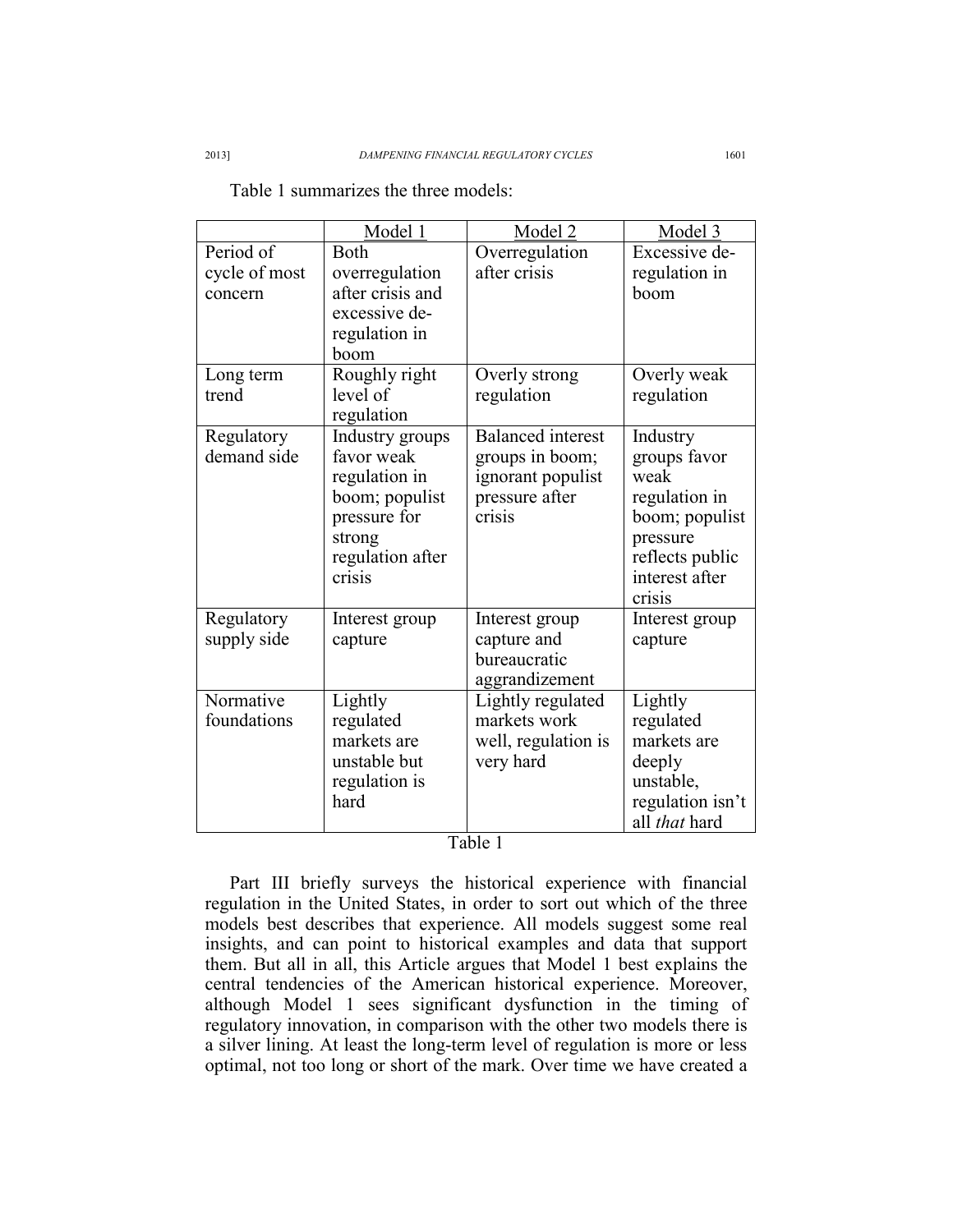system for regulating financial institutions and markets that, on balance, seems better than the much more laissez-faire approach of the nineteenth century. We have achieved greater stability without much less efficiency and innovation. The core of that regulatory system was instituted following financial crises, above all in the New Deal. Strengthening the rules in boom times and loosening them following a crisis would be better, yes, but doing so mostly exceeds our political and cognitive capacities.

Part IV nonetheless tries to learn from the models and the historical evidence to consider ways to smooth out the financial regulatory cycle, and encourage sensible new rules while weeding out overregulation. Which procedures look best will depend of course on which model one thinks best fits our experience—Model 2 will tend to encourage procedures that limit new rules and help undo past mistaken rules, while Model 3 will try to stop existing rules from being undone. Many existing elements of administrative procedure already help achieve some of these goals, and there are a variety of proposals for other procedures that might further help. Some of the procedures this Article considers include bicameralism and the committee system in Congress, notice-and-comment rulemaking, hard-look judicial review, independent agencies, sunset clauses, mandated agency studies, regulatory "contrarians," and automatic triggers for various rules.

# I. THE BASIC CHARACTER OF FINANCIAL MARKET AND REGULATORY **CYCLES**

A basic premise of this Article is that financial market cycles and financial regulatory cycles are closely tied to each other. Similar psychological factors help drive each, and each helps cause the other.<sup>11</sup> This Part quickly sketches some of the basic characteristics and causes of each kind of cycle, starting with financial market cycles. Later parts will both build and elaborate upon these characteristics and causes.

## A. *Financial Market Cycles*

This Article's account of financial market cycles follows that of Hyman Minsky.<sup>12</sup> Financial bubbles begin after a period of economic

 <sup>11.</sup> GERDING, *supra* note 5.

 <sup>12.</sup> *Compare* HYMAN P. MINSKY, STABILIZING AN UNSTABLE ECONOMY 197–220 (1st ed. 1986), *with* José Gabilondo, *Dodd-Frank, Liability Structure, and Financial Instability Cycles: Neither a (Ponzi) Borrower nor a Lender Be*, 46 WAKE FOREST L. REV. 469, 469–70 (2011), Brett McDonnell, *Don't Panic! Defending Cowardly Interventions During and After a Financial Crisis*, 116 PENN ST. L. REV. 1, 27 (2011) [hereinafter McDonnell, *Don't Panic!*], *and* Brett H. McDonnell, *Of Mises and Min(sky): Libertarian and Liberal Responses to Financial Crises Past and Present*, 34 SEATTLE U. L. REV. 1279, 1301–02 (2011) [hereinafter McDonnell, *Of Mises and Min(sky)*].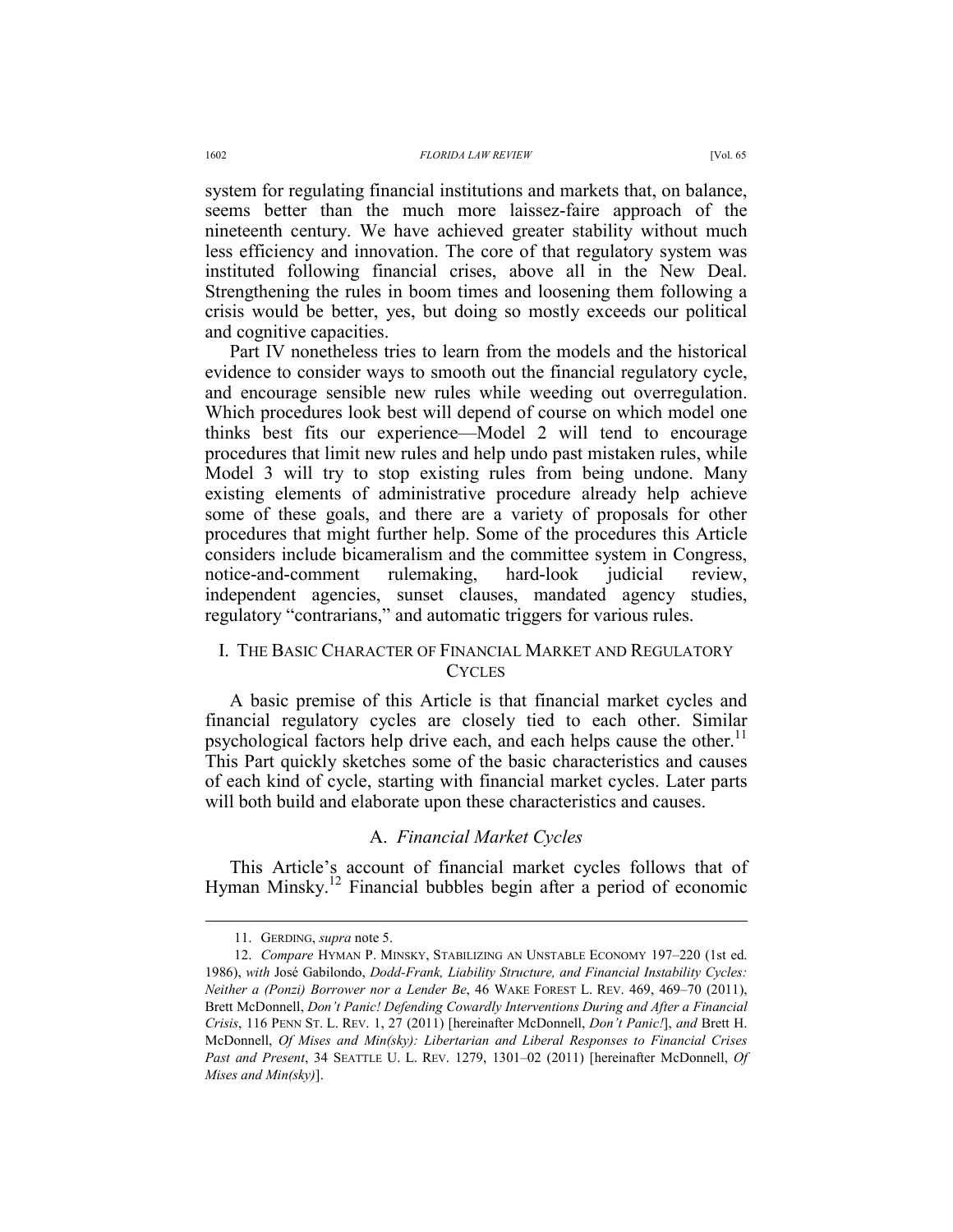quiet has caused investors and businesses to forget the pain and lessons of the last bust. Some new developments spur new investments. Optimism grows and starts feeding on itself as more new investors get into the game, inflating asset prices and helping assure good returns for the early investors. Investors take on increasing amounts of debt; a great way to multiply profit so long as things go well, but a source of serious risk if things go badly and they are unable to pay off the debt.<sup>13</sup> Debt grows, and the whole system becomes increasingly unstable as the boom enters its final period of frenzy. Eventually expectations shift even very small pieces of bad news can set off the end of the bubble and the beginning of the bust. With debt so high, once expectations start turning, investors start trying to get out of their investments to pay off their debt. But as growing numbers try to sell off, asset prices start to plummet. A vicious cycle of falling prices and bankruptcies leads to a crash.14 The financial crisis feeds into the real economy as businesses are unable to fund operations. A major contraction follows. It typically takes years to recover, as financial companies and businesses hoard cash and try to rebuild their shattered financial status.<sup>15</sup>

As mentioned, Minsky was the key innovator in developing an economic model of financial market booms and busts. Minsky, in turn, built on the work of Keynes.<sup>16</sup> But these ideas are not limited to liberal Keynesians—a somewhat similar story can be found in Mises and Hayek's Austrian business cycle theory.<sup>17</sup> Minsky's theory underlies Charles Kindleberger's pathbreaking work on the history of manias and panics.<sup>18</sup> It also fits well with the more recent and systematic history of

 <sup>13.</sup> *See* MINSKY, *supra* note 12, at 211–14.

 <sup>14.</sup> *See* MINSKY, *supra* note 12, at 214–17; *see also* KINDLEBERGER & ALIBER, *supra* note 1, at 9–11.

 <sup>15.</sup> *See* KINDLEBERGER & ALIBER, *supra* note 1, at 9−11; Irving Fisher, *The Debt-Deflation Theory of Great Depressions*, 1 ECONOMETRICA 337, 342 (1933); *see also* MINSKY, *supra* note 12, at 219–20.

 <sup>16.</sup> *Compare* JOHN MAYNARD KEYNES, THE GENERAL THEORY OF EMPLOYMENT, INTEREST, AND MONEY 46–47 (1936) (describing the dependence of producers' business decisions on their expectations of consumer demand), *with* HYMAN P. MINSKY, JOHN MAYNARD KEYNES (1976), *and* MINSKY, *supra* note 12, at 172 ("The fundamentals of a theory of financial instability can be derived from Keynes's *General Theory* . . . .").

 <sup>17.</sup> FRIEDRICH A. HAYEK, PRICES AND PRODUCTION 75−101 (2d ed. 1935) ("[I]ndustrial fluctuations consist essentially in alternating expansions and contractions of the structure of capital equipment . . . ."); F.A. HAYEK, THE CONSTITUTION OF LIBERTY 4 (1960); F.A. Hayek, *The Use of Knowledge in Society*, 35 AM. ECON. REV. 519, 526–27 (1940) [hereinafter Hayek, *The Use of Knowledge in Society*] (discussing how individuals with limited knowledge can communicate relevant information in the marketplace via prices); McDonnell, *Of Mises and Min(sky)*, *supra* note 12, at 1288–89 (noting the similarities between the Austrian and Keynesian theories); *see also* Larry E. Ribstein, Commentary, *Bubble Laws*, 40 HOUS. L. REV. 77, 79−83 (2003) (describing the "boom-bubble-bust-regulate" cycle of financial regulation).

 <sup>18.</sup> KINDLEBERGER & ALIBER, *supra* note 1, at 21−32.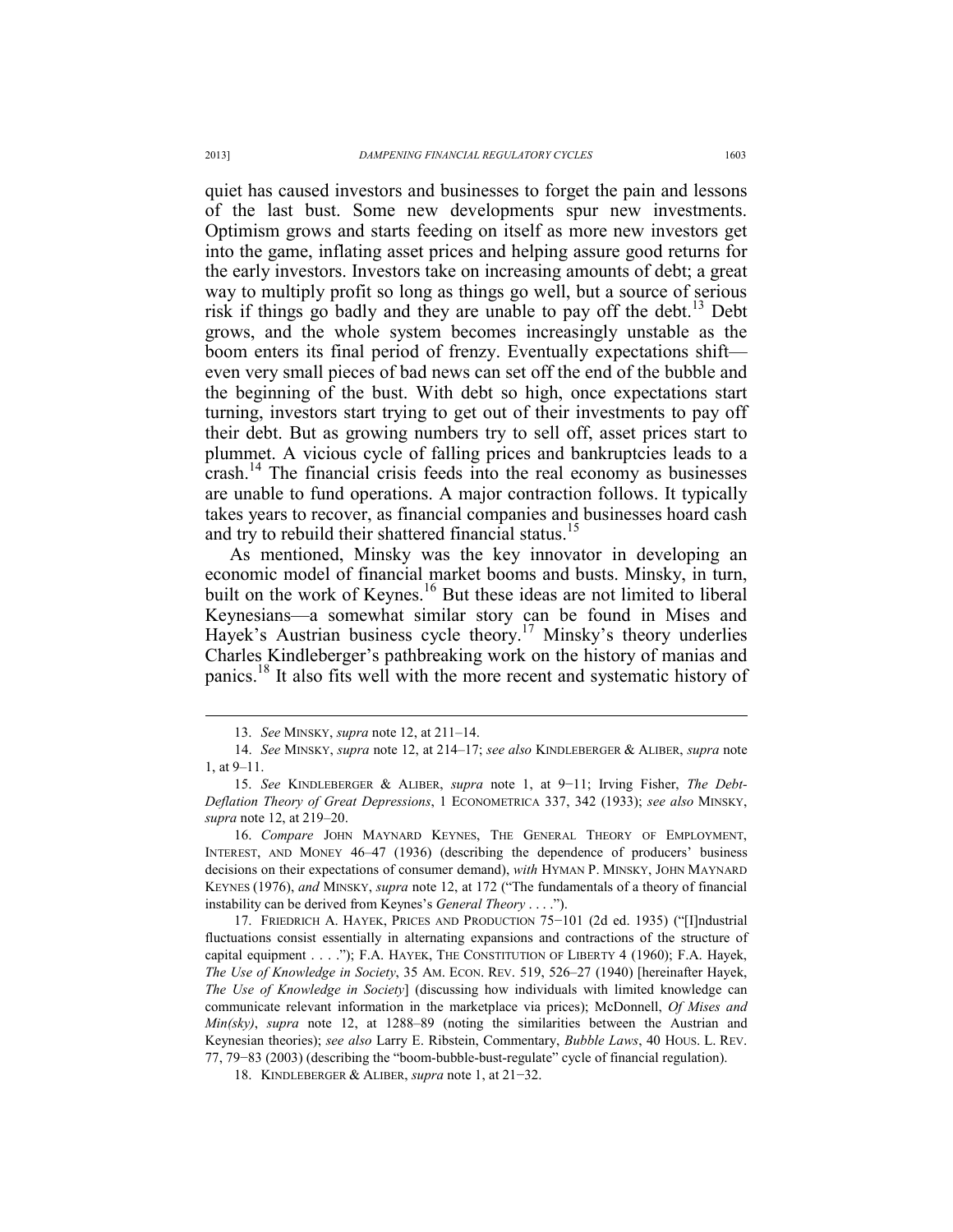crises by Reinhardt and Rogoff.<sup>19</sup>

Recent work on behavioral economics<sup>20</sup> and behavioral finance<sup>21</sup> reinforces Minsky's story. People vary systematically from the sort of rational behavior usually assumed by economists in a variety of ways. Perhaps most central to our story is the availability bias—people give too much emphasis to recent and salient events.<sup>22</sup> Thus, as the boom develops, market participants forget busts in the past, and are beguiled by recent good market news. Also important are rational herding<sup>23</sup> and the social nature of expectations.<sup>24</sup> People tend to follow the beliefs of others around them, making both bubbles and busts self-reinforcing. One important objection to behavioral finance is that even if many people suffer from such deviations from rationality, with so much money at stake, markets should correct mistakes, as more rational investors find ways to benefit from the mistakes of others.<sup>25</sup> But as economic theorists and empirical researchers have developed behavioral finance, they have put forward a number of reasons why such market corrections may frequently be weak and delayed.<sup>26</sup>

Of course, not everyone buys into the Minsky-style story of financial market instability. Believers in the efficient capital market hypothesis typically maintain that financial markets are better behaved than Minsky would suggest, although even within an efficient markets approach, some significant instability is possible.<sup>27</sup> Given the extensive history of unstable markets, this view seems hard to maintain.<sup>28</sup> At any rate, this

26. *Id.* at 23–27.

 <sup>19.</sup> REINHARDT & ROGOFF, *supra* note 1 (providing a quantitative analysis of different types of financial crises throughout history).

 <sup>20.</sup> *See* Christine Jolls, Cass R. Sunstein & Richard Thaler, *A Behavioral Approach to Law and Economics*, 50 STAN. L. REV. 1471, 1476–77 (1998); *see also* Amos Tversky & Daniel Kahneman, *Judgment Under Uncertainty: Heuristics and Biases*, 185 SCI. 1124, 1124–30 (1974).

 <sup>21.</sup> *See* ANDREI SHLEIFER, INEFFICIENT MARKETS: AN INTRODUCTION TO BEHAVIORAL FINANCE 113−14, 154−55 (2000).

 <sup>22.</sup> *See* Amos Tversky & Daniel Kahneman, *Availability: A Heuristic for Judging Frequency and Probability*, 5 COGNITIVE PSYCHOL. 207, 208–09 (1973) (proposing and analyzing the availability heuristic).

 <sup>23.</sup> *See* Andrea Devenow & Ivo Welch, *Rational Herding in Financial Economics*, 40 EUR. ECON. REV. 603, 603–05 (1996) (noting the significance of herding in the financial realm).

 <sup>24.</sup> *See* Claire A. Hill, *Justification Norms Under Uncertainty: A Preliminary Inquiry*, 17 CONN. INS. L.J. 27, 28–29, 34–35 (2010) (identifying herding and social norms as influential on decision making).

 <sup>25.</sup> *See* SHLEIFER, *supra* note 21, at 2–5.

 <sup>27.</sup> *See* Karl Shell, *Sunspot Equilibrium*, *in* THE NEW PALGRAVE DICTIONARY OF ECONOMICS (Steven N. Durlauf & Lawrence E. Blume, eds., 2d ed. 2008), *available at*  http://www.dictionaryofeconomics.com/article?id=pde2008\_S000325 (subscription required) (describing different extrinsic sources of market volatility in economic outcomes).

 <sup>28.</sup> KINDLEBERGER & ALIBER, *supra* note 1, at 21−32; REINHARDT & ROGOFF, *supra* note 1 (providing an empirical analysis of the boom–bust cycle of financial crises using data from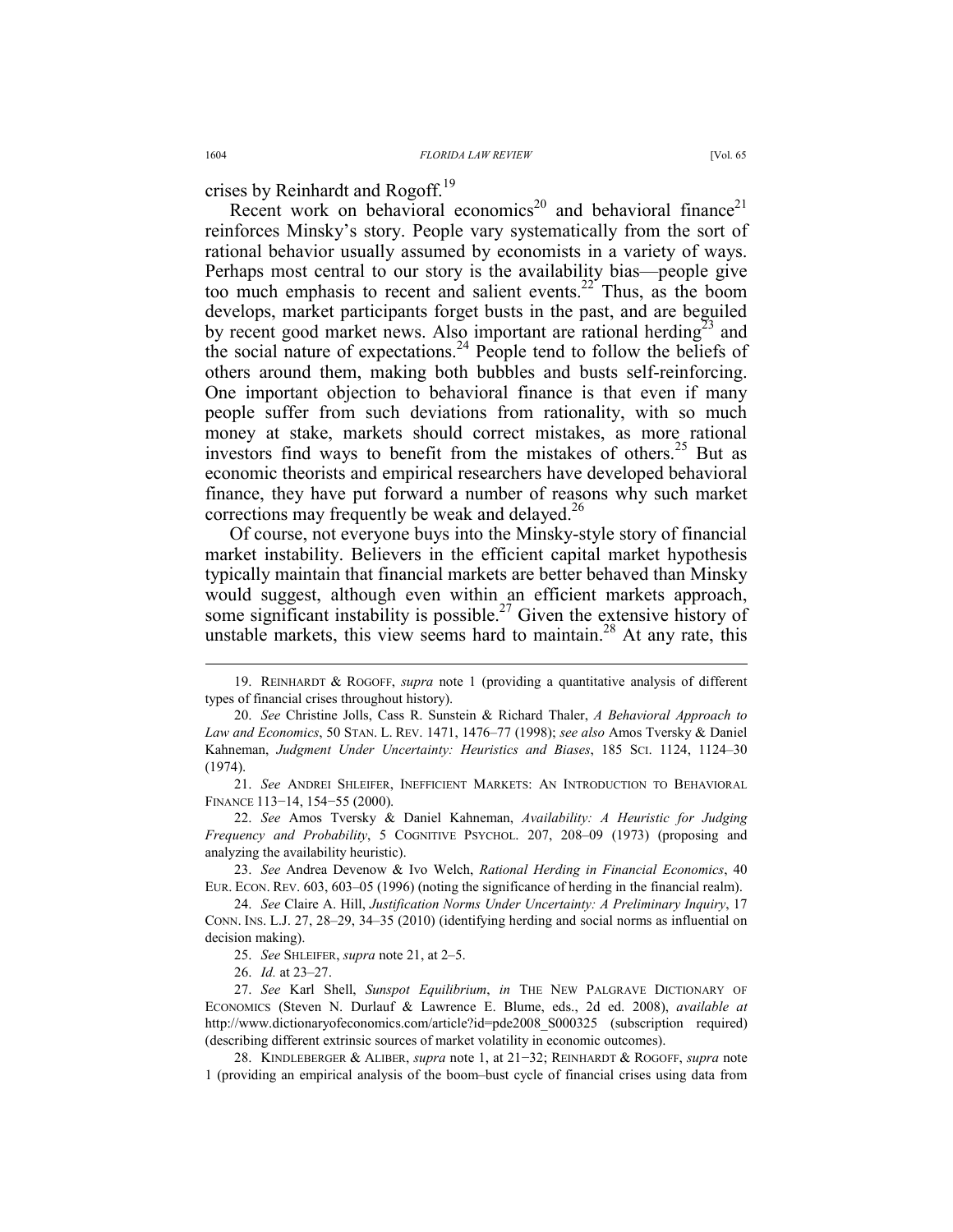Article will not relitigate that dispute. This Article will assume a Minskyan understanding of financial markets.

Given this understanding, there is clearly conceptual room for welfare-improving financial regulation. One would want that regulation be countercyclical. That is, regulation should become more strict during boom times, working to lean against the wind of euphoria and to help keep bubbles from inflating as far and as fast as they would in the absence of regulation. When busts hit, the regulation should lighten up, so that it does less to inhibit financial companies from extending credit during a time when credit is tight anyway.<sup>29</sup>

### B. *Financial Regulatory Cycles*

And yet, that is not what we typically observe. Major new financial rules, both legislation and agency regulations, tend to occur in the wake of financial crises. The most dramatic example in American history is the New Deal financial regulation.<sup>30</sup> In the last decade we have seen the Sarbanes-Oxley Act following the dot-com bust, $31$  and then the Dodd-Frank Act following the financial crisis of 2007–2008.<sup>32</sup>

These are not isolated examples. Stuart Banner has studied the history of securities regulation over the last several hundred years.<sup>33</sup> In an article summarizing some of that research, Banner writes that "[i]f new technology doesn't cause new securities regulation, what does? In a nutshell, crashes."34 Of course, as Banner notes, this is not a universal rule, but it is a strong one:

This is just a general trend, not an absolute rule. There have been sharp price declines without subsequent regulation, and of course there has been regulation without immediately

sixty-six countries over eight centuries).

 <sup>29.</sup> *See* Amitai Aviram, *Countercyclical Enforcement of Corporate Law*, 25 YALE J. ON REG. 1, 8–9 (2008) (noting that the availability bias justifies enforcement of corporate fraud in economic upturns and limited enforcement in downturns); Samuel G. Hanson, Anil K Kashyap, & Jeremy C. Stein, *A Macroprudential Approach to Financial Regulation*, 25 J. ECON. PERSPS. 3, 5–8, 17 (2011) ("We have argued . . . imposing substantially higher capital requirements on financial firms, particularly in good times."); Michal Kowalik, *Countercyclical Capital Regulation: Should Bank Regulators Use Rules or Discretion?*, FED. RES. BANK KAN. CITY ECON. REV., no. 2, 2011, at 63, 66–69 (2011) (arguing in favor of "countercyclical capital requirements").

 <sup>30.</sup> *See infra* notes 110–16 and accompanying text.

 <sup>31.</sup> *See infra* notes 158–64 and accompanying text.

 <sup>32.</sup> *See infra* notes 128–33 and accompanying text.

 <sup>33.</sup> *See generally* STUART BANNER, ANGLO-AMERICAN SECURITIES REGULATION: CULTURAL AND POLITICAL ROOTS, 1690–1860 (1998) (analyzing regulation of securities markets from 1690 England to 1860 United States).

 <sup>34.</sup> Stuart Banner, *What Causes New Securities Regulation? 300 Years of Evidence*, 75 WASH. U. L.Q. 849, 850 (1997).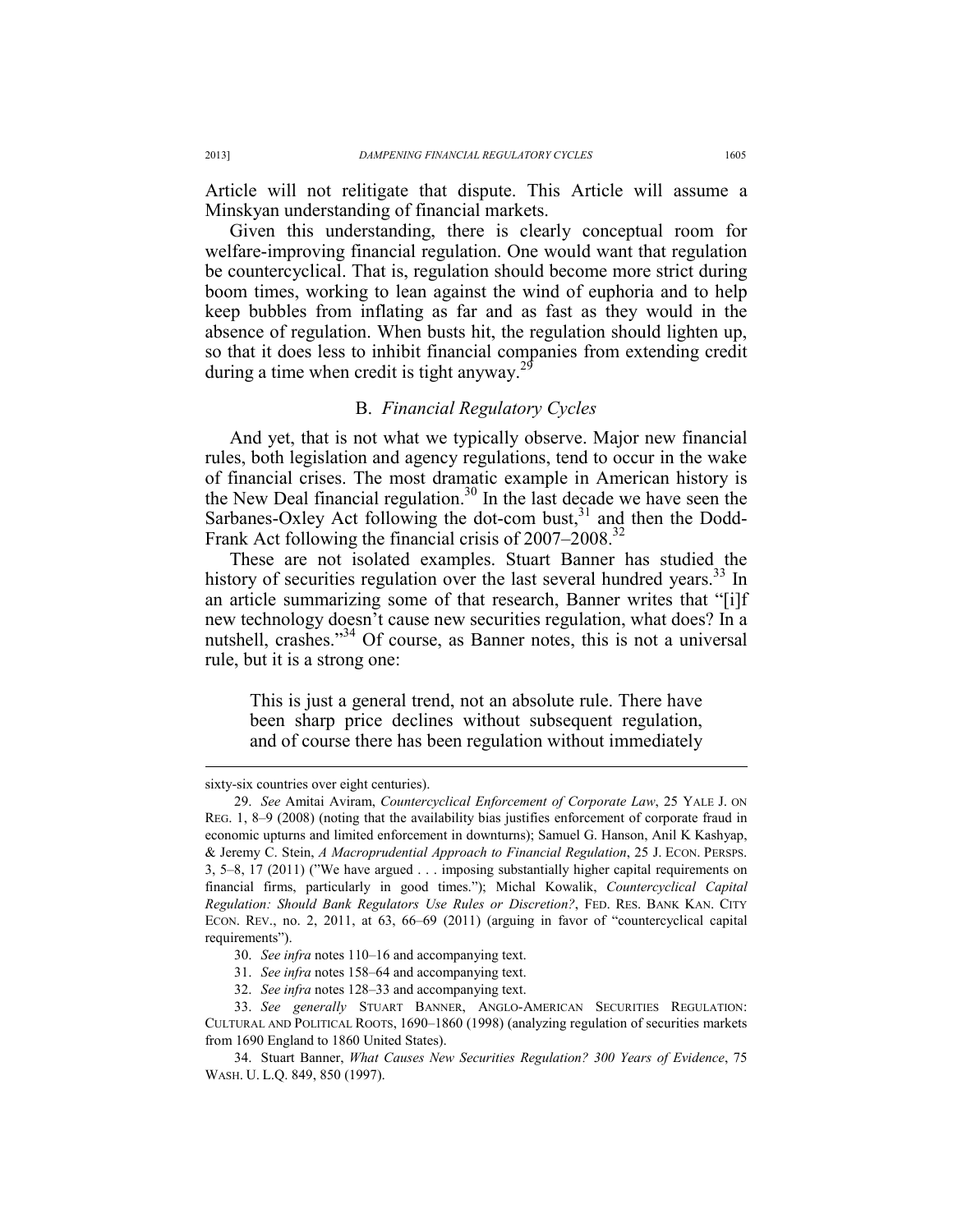preceding price declines. But most of the major instances of new securities regulation in the past three hundred years of English and American history have come right after

Banking regulation also shows a marked tendency for innovation and strengthening in response to crises.<sup>36</sup>

Meanwhile, in boom times there is some tendency for a loosening of financial regulation. Regulators fail to respond to new market developments and risks. A good example is the opposition to the Commodity Futures Trading Commission's proposal to regulate derivatives in the 1990s. Agencies become less vigorous in enforcing existing rules by interpreting rules in ways that lessen their bite. The gradual erosion of the Glass-Steagall separation of commercial and investment banking is a leading example. Sometimes, regulators may amend or repeal regulations or legislation completely, as eventually happened to Glass-Steagall in 1999. Governments may affirmatively subsidize financial frenzies in a variety of ways. $37$ 

As the next Part explains, scholars differ in how they describe the pattern and its causes, and in the normative consequences they draw.

#### II. COMPETING MODELS OF REGULATORY CYCLES

Many scholars have noted the procyclical tendency of financial regulation. They have analyzed both its causes and the normative consequences. There is some significant overlap in these analyses. Some of the judgment heuristics and biases that cause market cycles also help explain the regulatory cycle.<sup>38</sup> Most importantly, the availability bias has a particularly strong effect on the general public and the media.<sup>39</sup> Most of the time, financial regulation is not a subject that interests the average citizen. But during a financial crisis, this changes. Frauds committed during the boom typically come to light during the bust, many people feel deep pain due to the crisis, and

crashes.35

 <sup>35</sup>*. Id.* 

 <sup>36.</sup> *See* JILL M. HENDRICKSON, REGULATION AND INSTABILITY IN U.S. COMMERCIAL BANKING: A HISTORY OF CRISES 14 (2011).

 <sup>37.</sup> See GERDING, *supra* note 5, for numerous examples of all of these.

 <sup>38.</sup> *E.g.*, HENDRICKSON, *supra* note 36; Stephen J. Choi & A.C. Pritchard, *Behavioral Economics and the SEC*, 56 STAN. L. REV. 1, 5, 44–45 (2003); David Hirshleifer, *Psychological Bias as a Driver of Financial Regulation*, 14 EUR. FIN. MGMT. 856, 865–67 (2008); Jeffrey J. Rachlinski & Cynthia R. Farina, *Cognitive Psychology and Optimal Government Design*, 87 CORNELL L. REV. 549, 553–55 (2002).

 <sup>39.</sup> *See* Tversky & Kahneman, *supra* note 22; Timur Kuran & Cass R. Sunstein, *Availability Cascades and Risk Regulation*, 51 STAN. L. REV. 683, 711–15, 735–36 (1999) (discussing the relationship between the availability heuristic, government regulation, and media attention).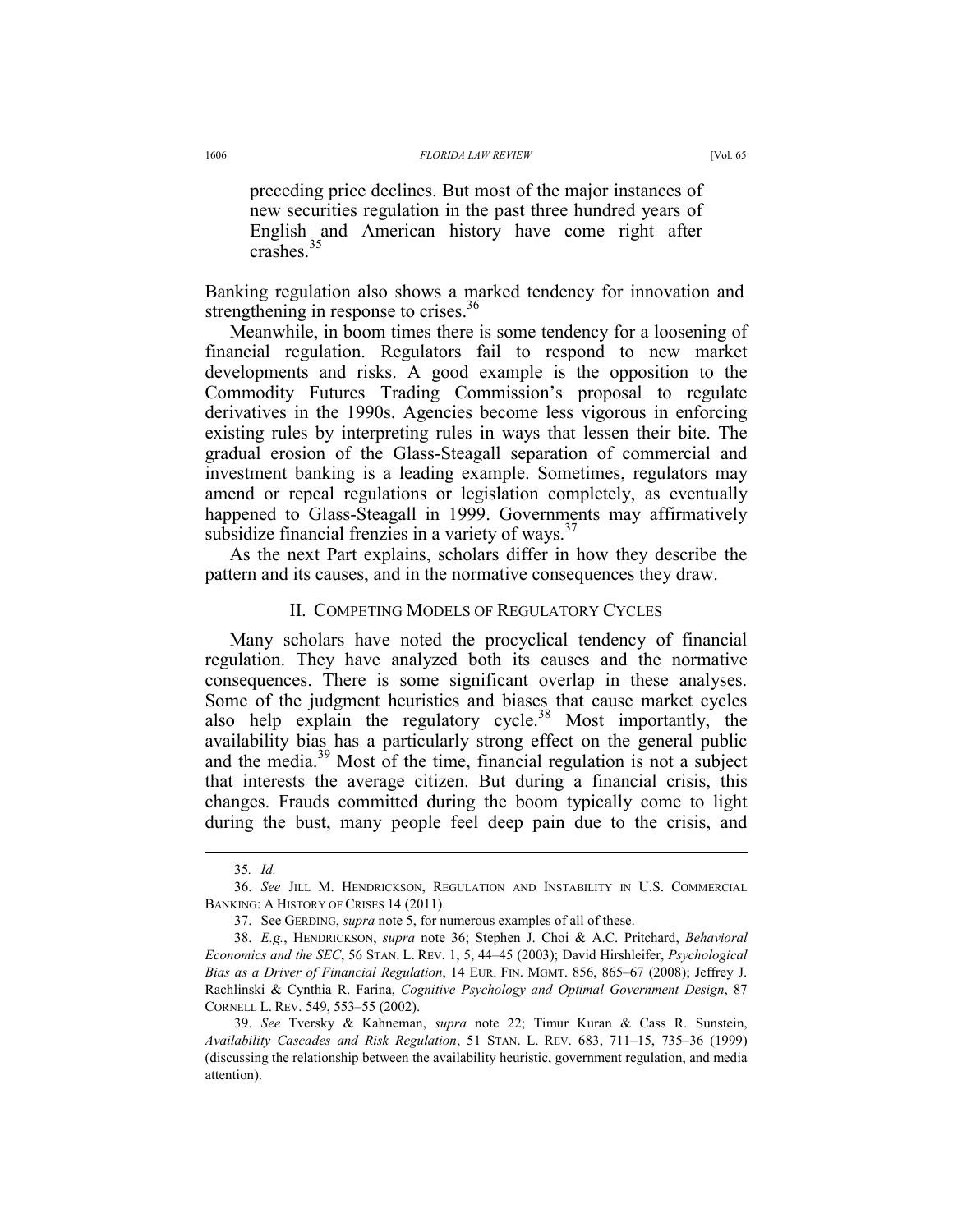ordinary people expect politicians to react. Politicians are quite aware of this pressure to act.40 Even more informed actors within the financial industry and financial regulatory agencies are affected by the availability bias (indeed, its effect on industry participants is a leading source of the underlying financial cycle), and their own assessments of the need for a regulation shift.<sup>41</sup> Thus, during and for a while after a financial crisis, there is both significant political pressure to act to prevent future crises and some willingness on the part of industry insiders to allow regulation. This pressure following crises is hardly unique to financial regulation, but as this Article argues below, the linkages between regulation and the phenomenon being regulated are tighter here than for other forms of regulation.<sup>42</sup>

These factors reverse themselves during a boom period. The general public and most politicians pay little attention to financial regulation. Thus, financial market participants' and regulators' perceptions and interests dominate the politics of regulation.<sup> $43$ </sup> While things are going well, everyone is making money, and financial companies appear healthy, there is little appetite for major new regulation and often quite significant desire for loosened regulation. New financial products and markets appear, and regulators do little to address them.

Since financial regulation should optimally be countercyclical, it should come as no surprise that commentators have found much to dislike in this procyclical pattern of financial regulation. Regulators must be getting some things wrong during at least one phase in the cycle, and quite possibly both.

Despite many similarities, commentators have differed sharply in their analyses of procyclical financial regulation. This is true even for those who work within an economic understanding of politics. The public choice tradition can be seen as considering both the demand for and supply of regulation. On the demand side are a variety of interest groups.<sup>44</sup> Analysts differ on the incentives and balance of power among these groups, and how that balance changes over the course of market and regulatory cycles. On the supply side are politicians and regulators. Analysts also differ over the incentives they face and how those shift over the course of a cycle.45 Finally, there is much debate over the normative conclusions to be drawn from the analysis. Those with a more pro-market slant are typically more concerned with overregulation

 <sup>40.</sup> *See* HENDRICKSON, *supra* note 36, at 13–14; Choi & Pritchard, *supra* note 38, at 39.

 <sup>41.</sup> *See, e.g.*, Choi & Pritchard, *supra* note 38, at 5.

 <sup>42.</sup> *See infra* p. 16.

 <sup>43.</sup> *See* Choi & Pritchard, *supra* note 38, at 24–25; *cf.* HENDRICKSON, *supra* note 36, at 13–14.

 <sup>44.</sup> *See infra* notes 46–60 and accompanying text.

 <sup>45.</sup> *See infra* notes 61–67, 71 and accompanying text.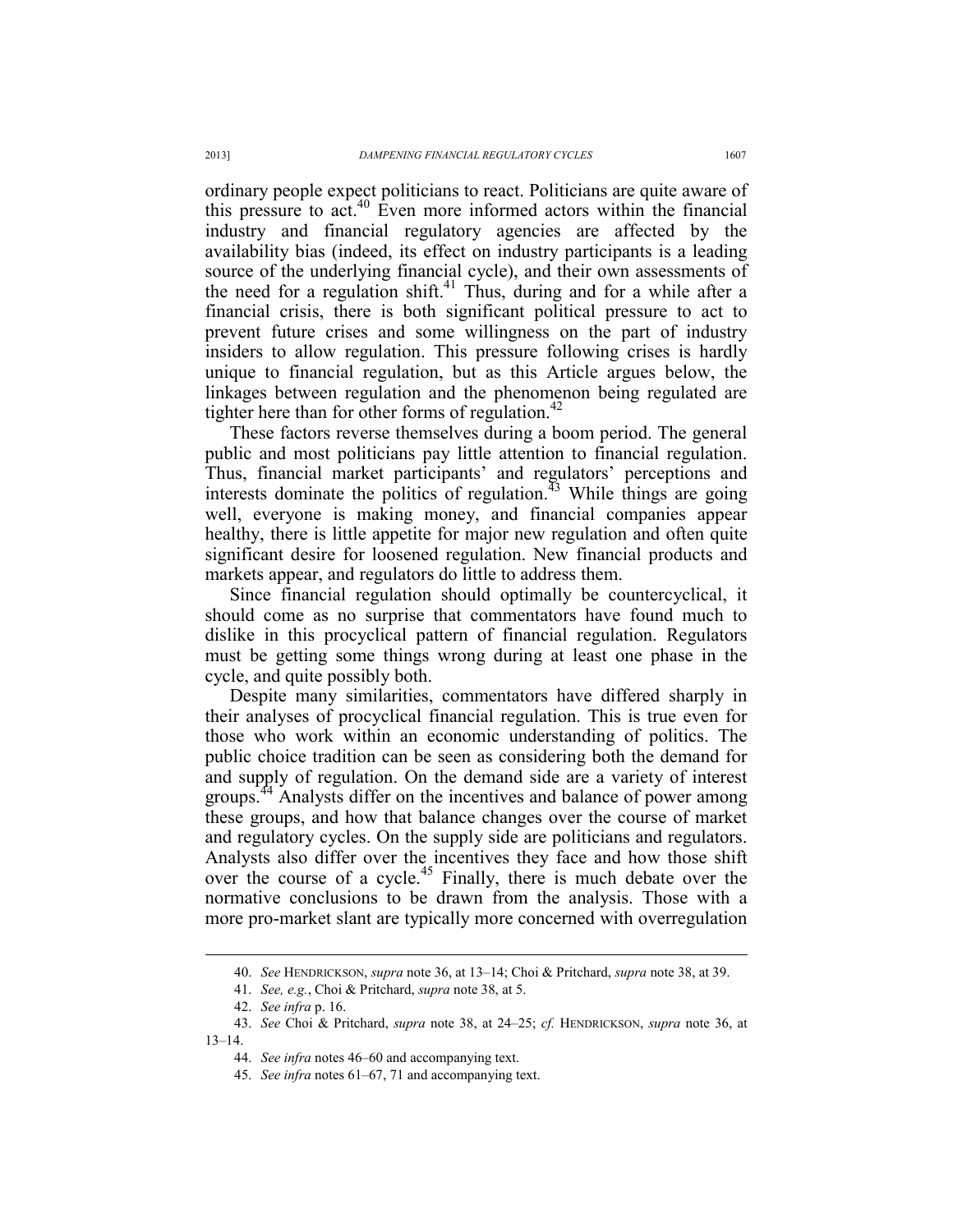This Article sorts these differing analyses into three different models. Model 1 sees regulators overreacting in both phases—during busts they overregulate; during booms they loosen regulation too much. Model 2 is more concerned about overregulation in the wake of market busts. Model 3 is more concerned about excessively loose regulation during market booms.

These models are stylizations. No one scholar may fit exactly within any of them. The world is messier than any of the models, and good scholars recognize that mess, at least in the nooks and crannies of their analyses. Still, the models help impose some analytical order, and highlight some of the crucial questions on which scholars differ.

#### A. *Overreaction in Both Phases (Model 1)*

In a sense, Model 1, finding overreaction in both phases, is the most natural framework that emerges once one recognizes the basic procyclical nature of financial regulation. One can arrive at variants of Model 1 by recognizing all of the competing political forces analyzed in Models 2 and 3 and the competing normative elements, and concluding that they all roughly balance one another, leading to less condemnation of bust overregulation than Model 2 and less condemnation of boom underregulation than Model 3. For expository simplicity, though, this section will focus on the core forces that tend to drive overregulation following a crisis, leaving Model 3 to describe forces that may counteract them, and will focus on the core forces that tend to drive underregulation during a boom, leaving Model 2 to describe forces that may counteract them.

The basic story of loosened regulation during boom times follows from Mancur Olson's theory of interest groups.46 On most political issues, one should generally expect effective lobbying to be dominated by relatively small, concentrated interest groups.<sup>47</sup> Each member of these groups has a strong interest in the outcome of regulation, and the strength of those interests combined with relatively small numbers allow the members to overcome the "free rider" problem inherent in lobbying for regulations that will affect all members of the group, whether they contributed to the lobbying effort or not. In contrast, consumers and the general public are large and diffuse groups.<sup>48</sup> Each member has relatively small stakes in regulation on a particular topic,

 <sup>46.</sup> *See generally* MANCUR OLSON, JR., THE LOGIC OF COLLECTIVE ACTION (1965) (presenting Olson's theory of groups and organizations).

 <sup>47.</sup> *See* JAMES M. BUCHANAN & GORDON TULLOCK, THE CALCULUS OF CONSENT: LOGICAL FOUNDATIONS OF CONSTITUTIONAL DEMOCRACY 211 (1962).

 <sup>48.</sup> *See* FARBER & FRICKEY, *supra* note 10, at 1.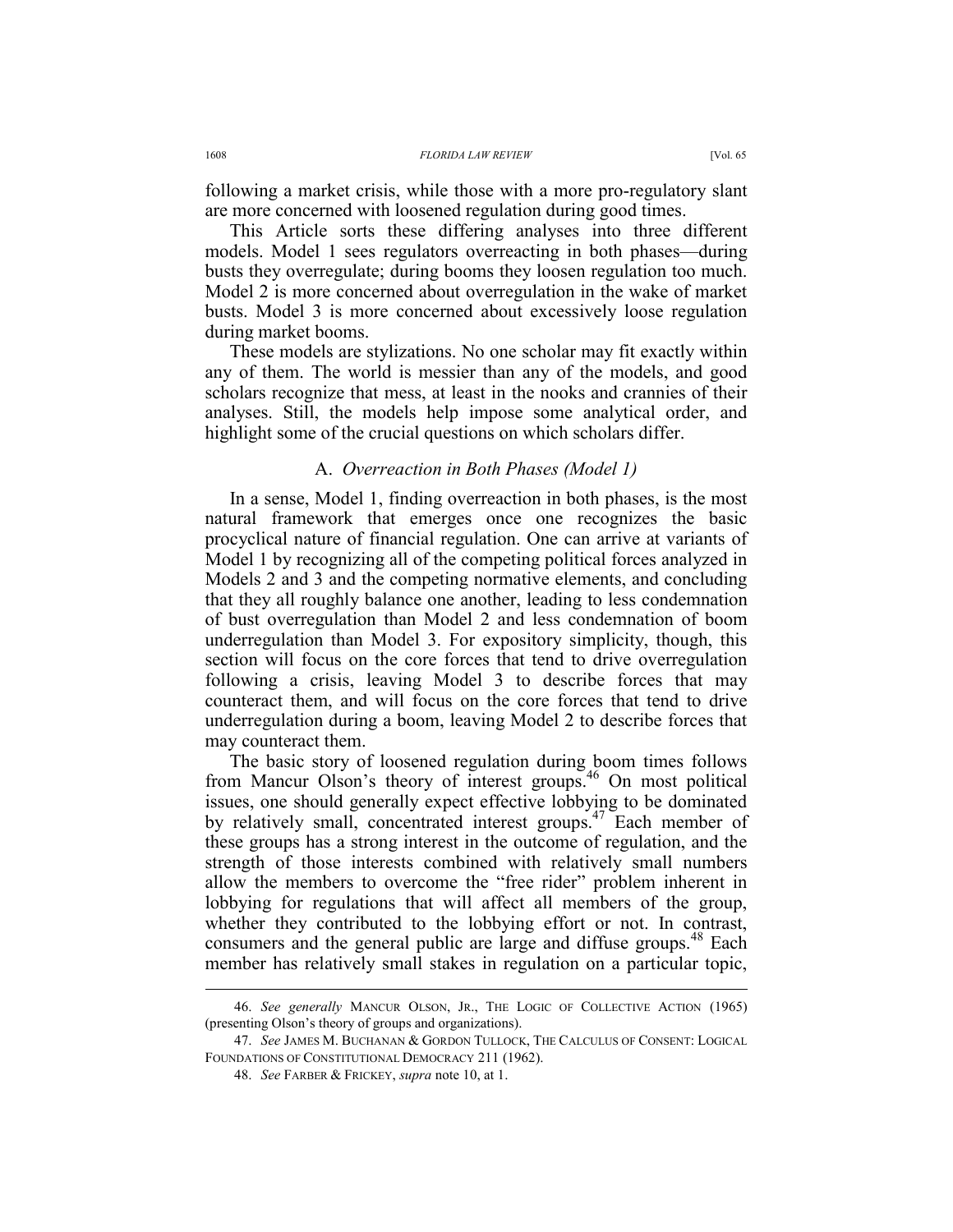and although the collective public interest in good regulation may be quite considerable, free riding prevents effective lobbying from taking place.49 Heightening the problem, industry insiders will have much greater expertise than members of the general public, and hence will be better able to provide useful information to regulators.<sup>50</sup> However, the information they provide is likely slanted.

Olson's story is not specific to financial regulation, but it certainly applies.<sup>51</sup> During boom times, the general public neither understands nor cares about financial regulation.<sup>52</sup> Financial market insiders do. Business is going well as is. For the most part, insiders are happy with things as they are. They do not want burdensome new rules, which may limit their ability to make money.<sup>53</sup> Indeed, they may well want to reduce the burden of existing rules, which have imposed unwanted costs. As noted above, there are a variety of ways of doing this. Some may involve simple regulatory inaction. As markets boom, financial market participants develop new products and markets not clearly addressed by existing rules.<sup>54</sup> Think, for example, of the development of credit default swaps, particularly those tied to the growing mortgage securitization market from the 1980s on. Generally, those market

 <sup>49.</sup> *See* OLSON*, supra* note 46, at 14–16; *see also* BUCHANAN & TULLOCK, *supra* note 47, at 36–38; George J. Stigler, *The Theory of Economic Regulation*, 2 BELL J. ECON. & MGMT. SCI. 3, 13–14 (1971).

 <sup>50.</sup> *See* John C. Coffee, Jr., *The Political Economy of Dodd-Frank: Why Financial Reform Tends to Be Frustrated and Systemic Risk Perpetuated*, 97 CORNELL L. REV. 1019, 1031–32, 1047 (2012).

 <sup>51.</sup> For applications of public choice theory to financial regulation, see HENDRICKSON, *supra* note 36, at 13; George J. Benston, *Federal Regulation of Banking: Historical Overview*, *in* DEREGULATING FINANCIAL SERVICES: PUBLIC POLICY IN FLUX 1 (George G. Kaufman & Roger C. Kormendi eds., 1986); Coffee, *supra* note 50, at 1020–23, 1046–47 (applying to the Dodd-Frank Act); Franklin R Edwards & James Scott, *Regulating Solvency of Depository Institutions: A Perspective for Deregulation*, *in* ISSUES IN FINANCIAL REGULATION 65, 78 (Franklin R. Edwards ed., 1979); David D. Haddock & Jonathan R. Macey, *Regulation on Demand: A Private Interest Model, with an Application to Insider Trading Regulation*, 30 J.L. & ECON. 311, 311–12 (1987) (applying to SEC rules); Gregg A. Jarrell, *Change at the Exchange: The Causes and Effects of Deregulation*, 27 J.L. & ECON. 273, 284–85 (1984) (applying to the deregulation of the New York Stock Exchange by way of the Securities Acts Amendments of 1975); Edward J. Kane, *Changing Incentives Facing Financial-Services Regulators*, 2 J. FIN. SERVS. RES. 265, 265–66 (1989) (applying generally to decisions by financial services regulators); Jonathan R. Macey, *Administrative Agency Obsolescence and Interest Group Formation: A Case Study of the SEC at Sixty*, 15 CARDOZO L. REV. 909, 922 (1994) (applying to the SEC).

 <sup>52.</sup> *See* Brett McDonnell & Daniel Schwarcz, *Regulatory Contrarians*, 89 N.C. L. REV. 1629, 1644–45 (2011).

 <sup>53.</sup> When we discuss Model 2 we will consider some counterarguments, examining some interested groups that may want to expand regulation even in good times. *See infra* Section II.B.

 <sup>54.</sup> *See* Saule T. Omarova, *From Gramm-Leach-Bliley to Dodd-Frank: The Unfulfilled Promise of Section 23A of the Federal Reserve Act*, 89 N.C. L. REV. 1683, 1717 (2010).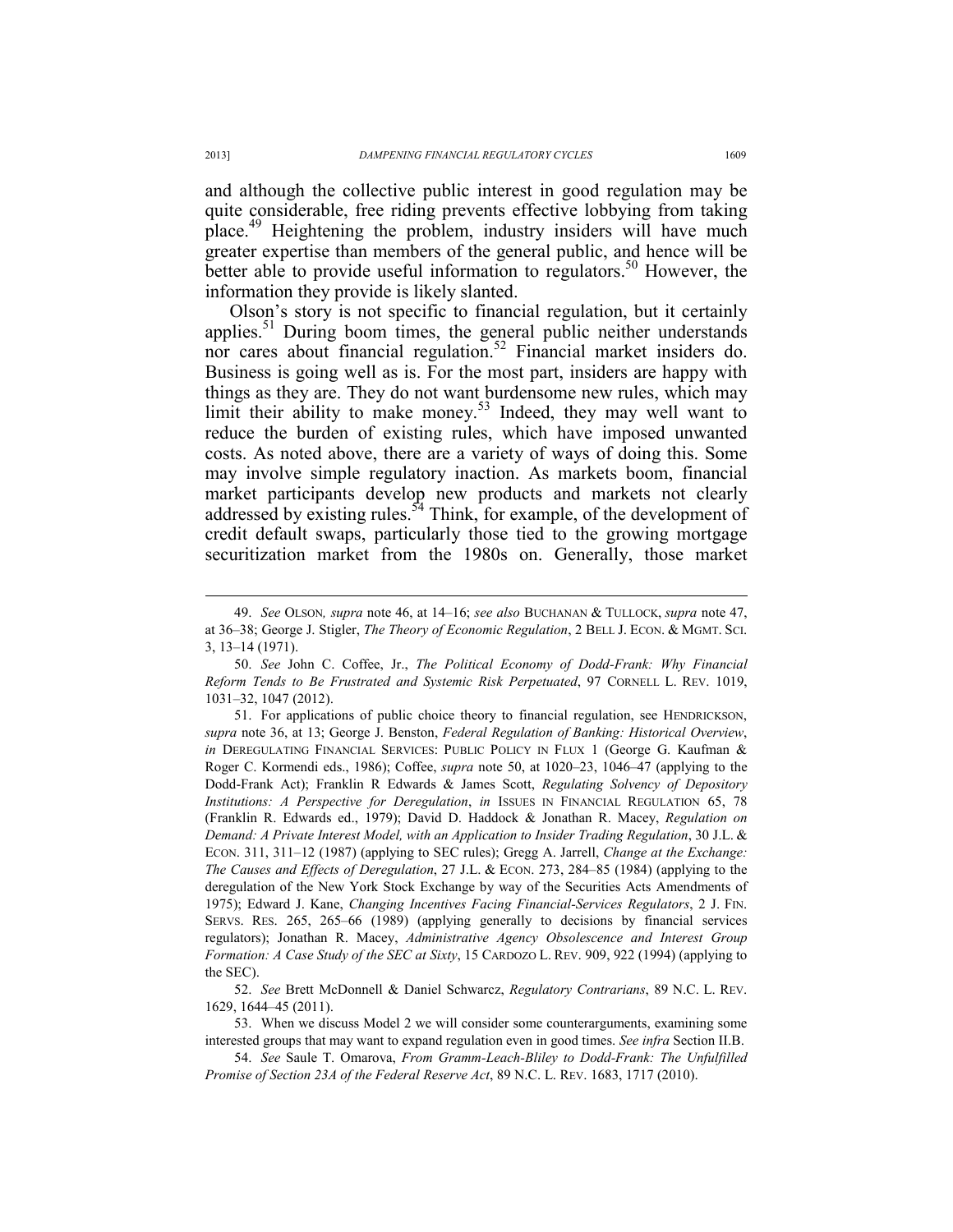participants will not want to see new rules burdening new products and markets and will oppose such proposals. Thus, for example, the securities industry opposed attempts by the Clinton Administration's Commodities Futures Trading Commission to regulate credit default swaps.<sup>55</sup> This is the most likely form of effective regulatory loosening. More affirmative loosening of existing rules may occur through simple underenforcement.<sup>56</sup> As markets become larger and more complex, regulatory resources may become more stretched.<sup>57</sup> Industry interests will oppose attempts to provide more resources to regulators.<sup>58</sup> Market participants may lobby for liberal agency interpretations of existing rules, which interpret ambiguities in ways that allow them to do what they want—the gradual evisceration of Glass-Steagall is a key instance.<sup>59</sup> Going further, they may lobby agencies to amend or repeal unwanted regulations, or even lobby Congress to amend or repeal unwanted legislation. $<sup>60</sup>$ </sup>

Olson's story focuses on the regulatory demand side, namely the organization of political lobbying. What of the supply side? The most standard public choice story sees politicians focused on reelection. For a policy area in which one side of the issue features concentrated interests and the other side diffuse interests, the way to achieve that is to favor the side with concentrated interests. $61$  Those with diffuse interests will pay little or no attention to the rules, while those with concentrated interests will provide votes both directly and, more importantly, through campaign contributions. $62$  A similar story holds for regulators, where public choice analysts speak of "regulatory capture." A variety of mechanisms cause regulators to favor the industry they are regulating. Through the revolving door, $63$  regulators may either themselves come from the industry or may anticipate getting cushy industry jobs after they leave government. The industry also provides crucial information needed for regulating. This is apparent, for instance, in the detailed comments from banks and their lawyers on the proposed regulation

 <sup>55.</sup> *See* Coffee, *supra* note 50, at 1033, 1033–34 n.56.

 <sup>56.</sup> *See, e.g.*, *id.* at 1027–28.

 <sup>57.</sup> GERDING, *supra* note 5; Omarova, *supra* note 54, at 1688–91.

 <sup>58.</sup> Again, we shall consider counterforces under Model 2. *See infra* Section II.B.

 <sup>59.</sup> *See* Saule T. Omarova, *The Quiet Metamorphosis: How Derivatives Changed the "Business of Banking*,*"* 63 U. MIAMI L. REV. 1041, 1049–52 (2009).

 <sup>60.</sup> GERDING, *supra* note 5.

 <sup>61.</sup> *See* MICHAEL T. HAYES, LOBBYISTS AND LEGISLATORS: A THEORY OF POLITICAL MARKETS 93–95 (1981).

 <sup>62.</sup> *Cf.* Coffee, *supra* note 50, at 1021–22.

 <sup>63.</sup> *See* MICHAEL SMALLBERG, PROJECT ON GOV'T OVERSIGHT, REVOLVING REGULATORS: SEC FACES ETHICS CHALLENGES WITH REVOLVING DOOR 4 (2011), *available at* http://www.pogo.org/our-work/reports/2011/fo-fra-20110513.html; McDonnell & Schwarcz, *supra* note 52, at 1644.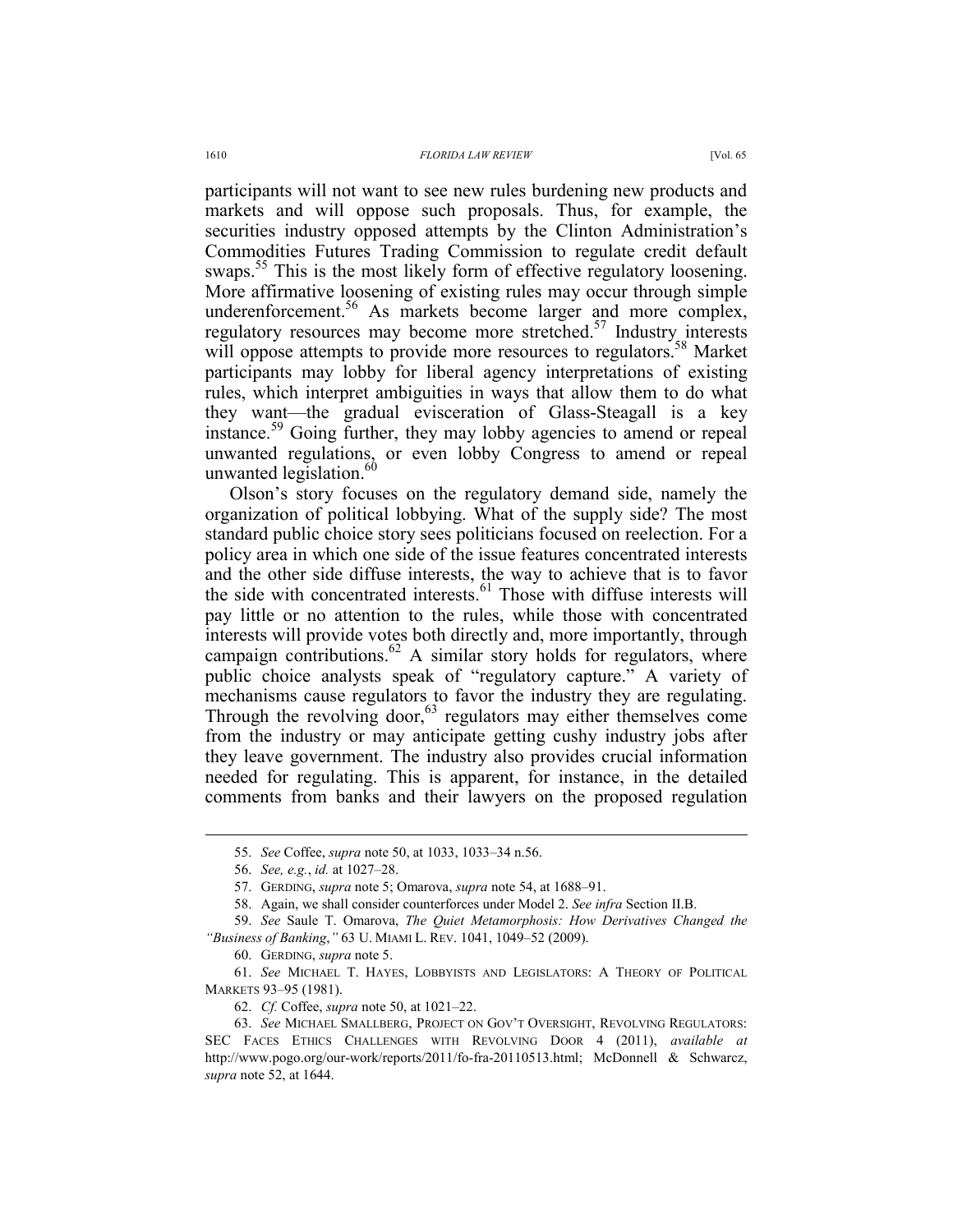implementing Dodd-Frank's Volcker Rule, as compared with the emptier although numerous letters from more populist sources.<sup>64</sup> Those in the industry constantly push for changes favoring them, providing strong expert documentation for their positions, while few have incentive to argue the public interest, so the regulators get biased arguments.<sup>65</sup> Compounding the tendency for underregulation on both the demand and supply side, the availability bias and other heuristics that drive the markets will also affect market participants and regulators when it comes to thinking about regulation.<sup>66</sup> Insofar as financial regulation is aimed at avoiding crashes, even well-informed insiders will tend to underestimate the probability of such crashes during a boom, and hence undervalue the benefits of regulation. Indeed, there are fewer arbitrage mechanisms to correct such bias in regulation than there are within markets.<sup>67</sup>

Things change markedly in the wake of a market crash. Most importantly, the general public becomes engaged. The risks that flow from market crashes are suddenly highly salient. There is pressure to both do something about the current contraction and also avoid future crashes.<sup>68</sup> Crashes will typically reveal a variety of frauds and shady practices that occurred during, and at least arguably helped heighten, the market boom.<sup>69</sup> The public wants to see something done to reign in the rich, reckless financial manipulators who have brought the economy crashing down. Even financial market participants will have become much more aware of the dangers of lightly regulated financial markets, and may favor at least some new regulation to avoid a repeat—after all, market crashes are disastrous for many of them. So for instance, following the latest crash, the Dodd-Frank Act finally imposed regulations on derivatives such as credit default swaps by implementing clearinghouses and similar mechanisms.70

On the regulatory supply side, politicians and regulators will become more aware of the risks of loosely regulated financial markets. For

 <sup>64.</sup> *See* Kimberly D. Krawiec, *Don't "Screw Joe the Plummer": The Sausage-Making of Financial Reform*, 55 ARIZ. L. REV. 53, 58–59, 84 (2013).

 <sup>65.</sup> *See id.* at 80.

 <sup>66.</sup> *See* Kuran & Sunstein, *supra* note 39, at 710 ("[V]arious characteristics of risks affect lay judgments about whether they call for public regulation.").

 <sup>67.</sup> Although, there may be some mechanisms for a political analog to arbitrage. *See*  Aviram, *supra* note 29, at 17–18.

 <sup>68.</sup> *See* HENDRICKSON, *supra* note 36; Zachary J. Gubler, *Public Choice Theory and the Private Securities Market*, 91 N.C. L. REV. 745, 779 (2013); Hirshleifer, *supra* note 38, at 861, 865.

 <sup>69.</sup> *See* Aviram, *supra* note 29, at 8.

 <sup>70.</sup> *See* Coffee, *supra* note 50, at 1047, 1062–63. *See generally* Dodd-Frank Wall Street Reform and Consumer Protection Act, Pub. L. No. 111-203, §§ 721–54, 124 Stat. 1376, 1658– 1754 (2010).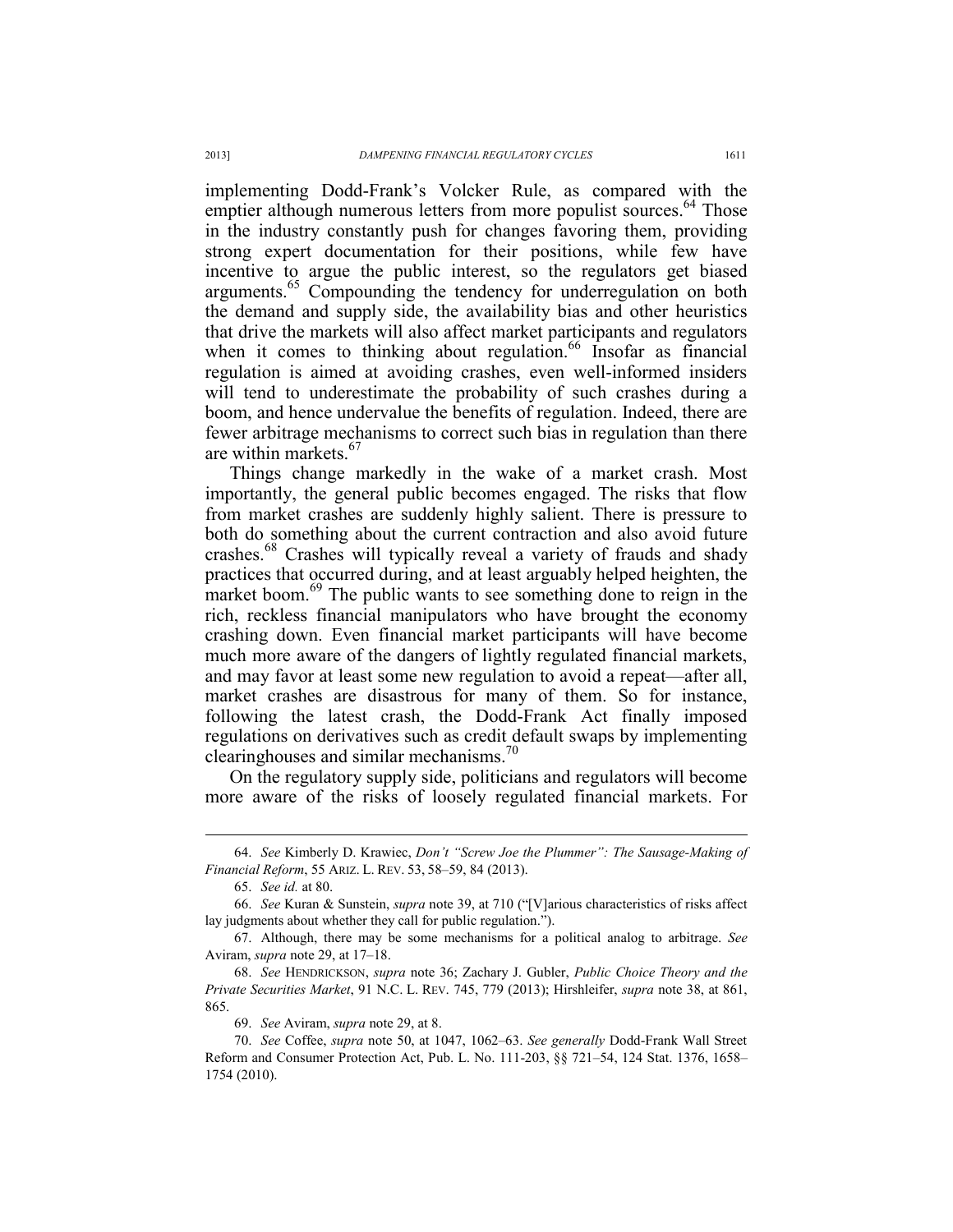politicians, the political calculus changes sharply; suddenly being seen as favoring Wall Street over Main Street risks losing a lot of votes. Agency regulators may feel shame and face blowback from having failed to prevent the crash. Both major new legislation and regulation may follow as a result. Unless it is given delayed effect, this risks imposing new obstacles on financial market participants right when they are already hurting, thereby delaying recovery.<sup>71</sup> The new rules may respond narrowly to the specific problems that cause the crash, failing to anticipate what might cause the next one. Worse, in responding to the problems that caused the last crash, the rules might not even be based on a correct analysis of the causes. Rules passed in great haste in response to pressure from an uninformed public are at risk of being poorly thought through. Financial regulation is difficult even under the best of conditions—trying to do it in a hurry to appease an angry mob does not make the task more likely to succeed.

The effect of visible crises on the politics of regulation is not unique to financial regulation. There is now literature on this phenomenon in a variety of areas.<sup>72</sup> Many scholars share a concern that crisis-driven regulation will not be well-thought through.<sup>73</sup> However, financial regulation may be unique compared to most other areas because similar heuristics are at work in the underlying financial markets being regulated. There is a tighter feedback loop and hence a more pronounced cyclical movement to financial markets and regulation.

Thus, under Model 1 financial regulation tends to go off track at each stage. During financial booms, when regulations could usefully reduce market excesses, politicians and regulators are captured by the financial industry and loosen rules rather than tightening them. Following crashes, when markets are struggling, politicians impose onerous and uninformed new rules in response to public panic and disgust.

Cheerily enough, none of the other two models are really any more optimistic than Model 1. Rather, they focus even greater ire on one part of the cycle. Indeed, the contrast with Models 2 and 3 suggests a hidden silver lining in Model 1. Each of the other two models sees overreaction in one phase leading to a long-run pattern of non-optimal levels of regulation—overregulation remaining in place, according to Model 2, long after the crises which provoke that regulation, and underregulation remaining a problem that new crisis regulation does not adequately resolve according to Model 3. In contrast, in Model 1 the long-run

 <sup>71.</sup> GERDING, *supra* note 5.

 <sup>72.</sup> *See generally* Kuran & Sunstein, *supra* note 39 (discussing the role of availability bias in increasing regulation following a variety of crises and offering a framework for identifying the consequences of availability bias).

 <sup>73.</sup> *Id.* at 736–37.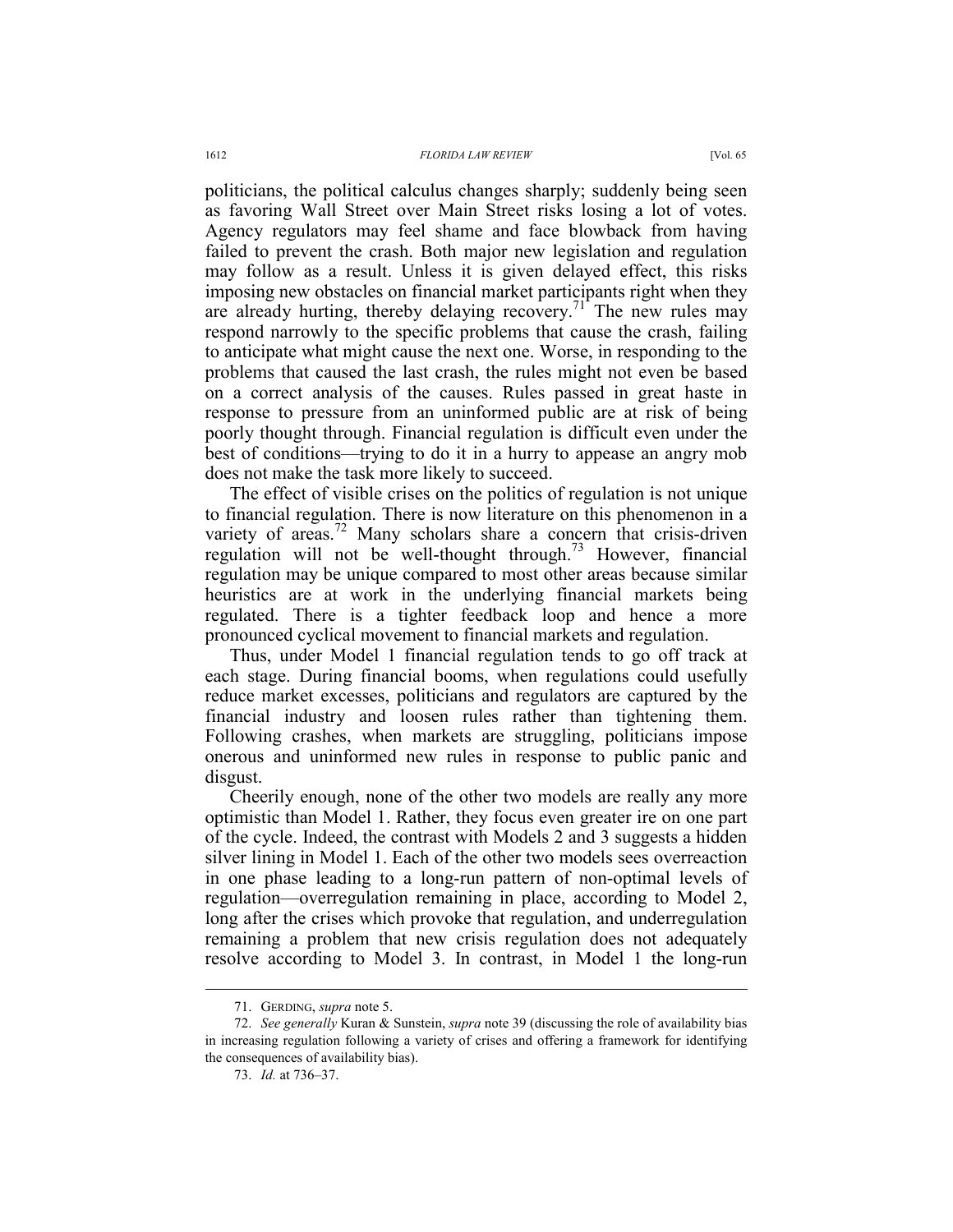average level of regulation is roughly right. This suggests a possible long-run trend for political pressure to lead to financial regulation that is within hailing distance, at least, of the optimal level, in line with a minority view within the general public choice literature.<sup>74</sup> This Article explores this idea further after first sketching Models 2 and 3.

## B. *Overregulation Following a Crisis (Model 2)*

Model 2 focuses its ire on the bust phase, when major new regulation occurs. It is relatively laissez-faire and antiregulation in outlook, and vigorously decries the new legislation and regulation that are frequently foolish and usually overly restrictive.<sup>75</sup> However, unlike Model 1, it is much less concerned about underregulation during financial booms. Model 2 either maintains that such reduced regulation does not occur at all, or if it does, it is limited and temporary and helps counteract a dominant long-term trend toward overregulation.

Model 2 agrees with the basic sketch of bust-period overregulation given above under Model 1. The availability bias induces the public and politicians to push for new regulation, even though they do not know what they are doing. Even more informed private and public actors are acutely conscious of the risks of an unregulated market following a crisis. Regulation happens too quickly, and it is usually underinformed<sup>76</sup> and overreaching.<sup>77</sup>

Regulation skeptics see a few additional factors that tend to make overregulation following a crisis even more problematic. For one, they tend to see concentrated interest groups as less uniformly antiregulation than the picture sketched earlier under Model 1.78 Some well-organized interest groups may favor strong regulation. Incumbent firms may benefit from regulation relative to potential challengers, and hence may favor many regulations as a form of barriers to entry. Some groups may favor regulations that promote their personal interests—e.g., plaintiffs' law firms favoring securities rules that encourage suits; unions and public employee pension funds favoring rules that promote shareholder activism; too-big-to-fail banks favoring bailout provisions; and retailers

 <sup>74.</sup> *E.g.*, Gary S. Becker, *A Theory of Competition Among Pressure Groups for Political Influence*, 98 Q.J. ECON. 371, 383–84 (1983).

 <sup>75.</sup> HENDRICKSON, *supra* note 36, at 246–47; Stephen M. Bainbridge, *Dodd-Frank: Quack Federal Corporate Governance Round II*, 95 MINN. L. REV. 1779, 1818–19 (2011); Paul G. Mahoney, Review, *The Pernicious Art of Securities Regulation*, 66 U. CHI. L. REV. 1373, 1391–92 (1999); Ribstein, *supra* note 17, at 82–83; Roberta Romano, *Regulating in the Dark*, *in* REGULATORY BREAKDOWN: THE CRISIS OF CONFIDENCE IN U.S. REGULATION 86, 86 (Cary Coglianese ed., 2012).

 <sup>76.</sup> Kuran & Sunstein, *supra* note 39, 736–37; Macey, *supra* note 51, at 925–26; Romano, *supra* note 75, at 86–87; Stigler, *supra* note 49, at 11–12.

 <sup>77.</sup> *See* Kuran & Sunstein, *supra* note 39, at 742; Ribstein, *supra* note 17, at 83.

 <sup>78.</sup> *E.g.*, Bainbridge, *supra* note 75, at 1818–21; Romano, *supra* note 75, at 97.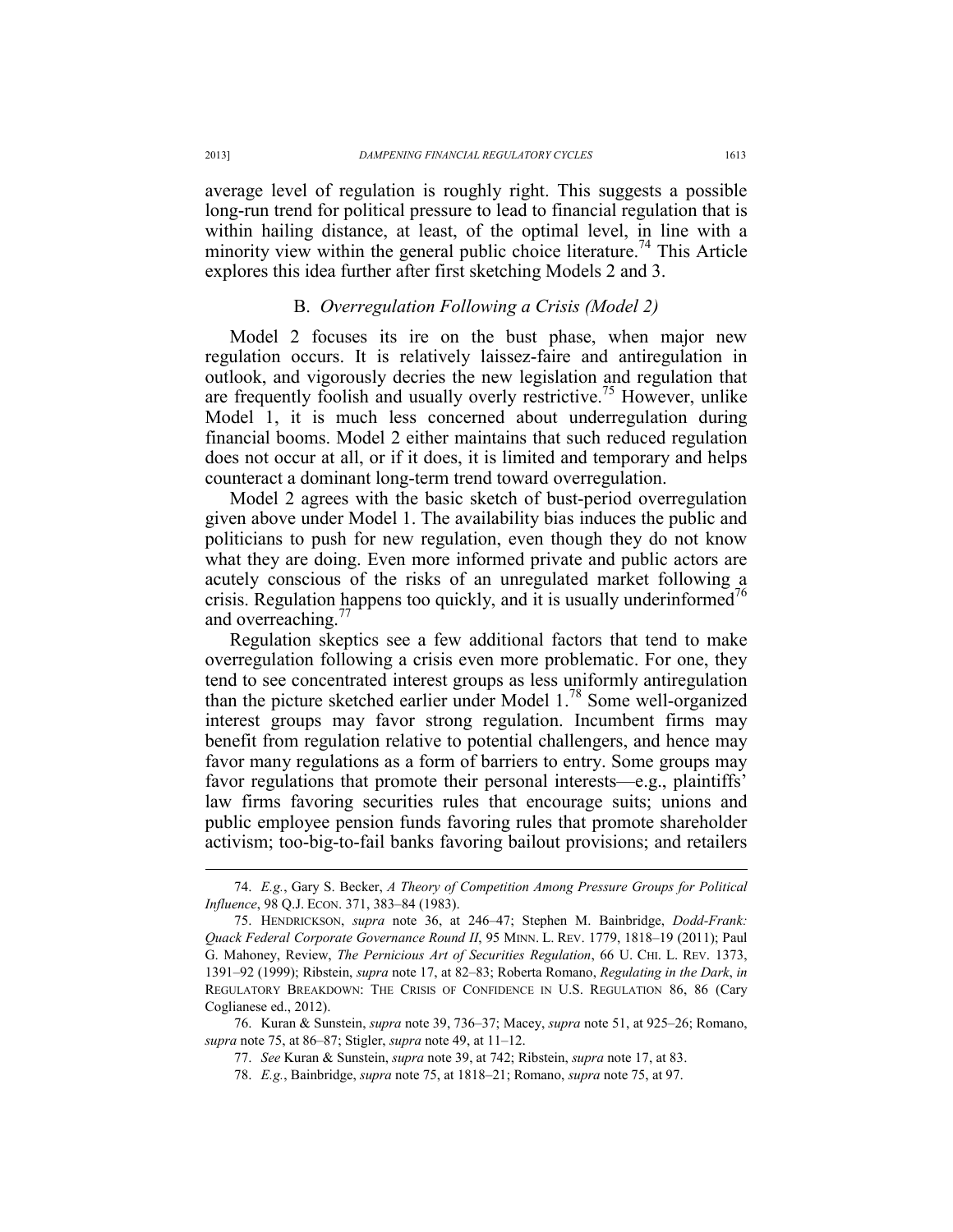favoring the limits on payment card fees in the Dodd-Frank Act. Academics, especially legal academics, are another occasionally influential group that often favors regulation.<sup>79</sup> Thus, while Model 1 tends to see the sudden public attention following a crisis as temporarily shifting an interest group status quo that usually favors overly weak regulation (a view that is promoted even more strongly in Model 3), supporters of Model 2 see concentrated interest group politics as more balanced, so that in ordinary times both pro and antiregulation arguments should be heard. But when the uninformed public and politicians get involved following a crisis, that balance is tipped strongly in favor of unwise regulation.

Model 2 also presents a somewhat different picture of the regulation supply side. The Model 1 story above focused on industry group capture, detailing reasons why both politicians and agency regulators are likely to favor causes championed by the best-organized interest groups. Model 2 does not at all deny this tendency, but it also points to a different tendency. Regulators may prefer strong regulations because it advances their own interests. This may be seen through a crass personal influence light—regulators in active agencies have more personal clout and influence.<sup>80</sup> A somewhat more benign variant suggests that regulators are self-selected, overly representing the viewpoint that the regulations in question tend to be helpful.<sup>81</sup> Either way, there is a powerful independent tendency for regulators to push for more regulation. Thus, when the demand side factors align to support more regulation following a crisis, the regulators seize the moment.

Finally, adherents of Model 2 tend to have rather laissez-faire preferences generally. They tend to think that markets, including financial markets, generally work well on their own.<sup>82</sup> They also stress how intellectually difficult financial regulation is.<sup>83</sup> The public choice arguments set out here further strengthen their skepticism concerning regulation. For all of these reasons, adherents of Model 2 are even harsher than adherents of Model 1 in their condemnation of regulatory

 <sup>79.</sup> *See* Ribstein, *supra* note 17, at 87, 92.

 <sup>80.</sup> WILLIAM A. NISKANEN, JR., BUREAUCRACY AND REPRESENTATIVE GOVERNMENT 38– 40 (1971). Jonathan Macey argues that this tendency is particularly strong in agencies whose initial public-regarding purpose has ceased to exist. Bureaucrats will find inefficient ways to protect their jobs in such circumstances, and Macey argues that the SEC is such an agency. Macey, *supra* note 51, at 913.

 <sup>81.</sup> Canice Prendergast, *The Motivation and Bias of Bureaucrats*, 97 AM. ECON. REV. 180, 188 (2007).

 <sup>82.</sup> This is consistent with recognizing some tendency to non-optimal boom/bust swings. *See* Ribstein, *supra* note 17, at 79–82 (implying that deregulation in boom periods may lead to non-optimal outcomes). Even so, it is safe to say that Ribstein was in general, throughout his scholarship, pretty optimistic about the functioning of markets if left to their own devices.

 <sup>83.</sup> Romano, *supra* note 75, at 87–89; McDonnell, *Don't Panic!*, *supra* note 12, at 18.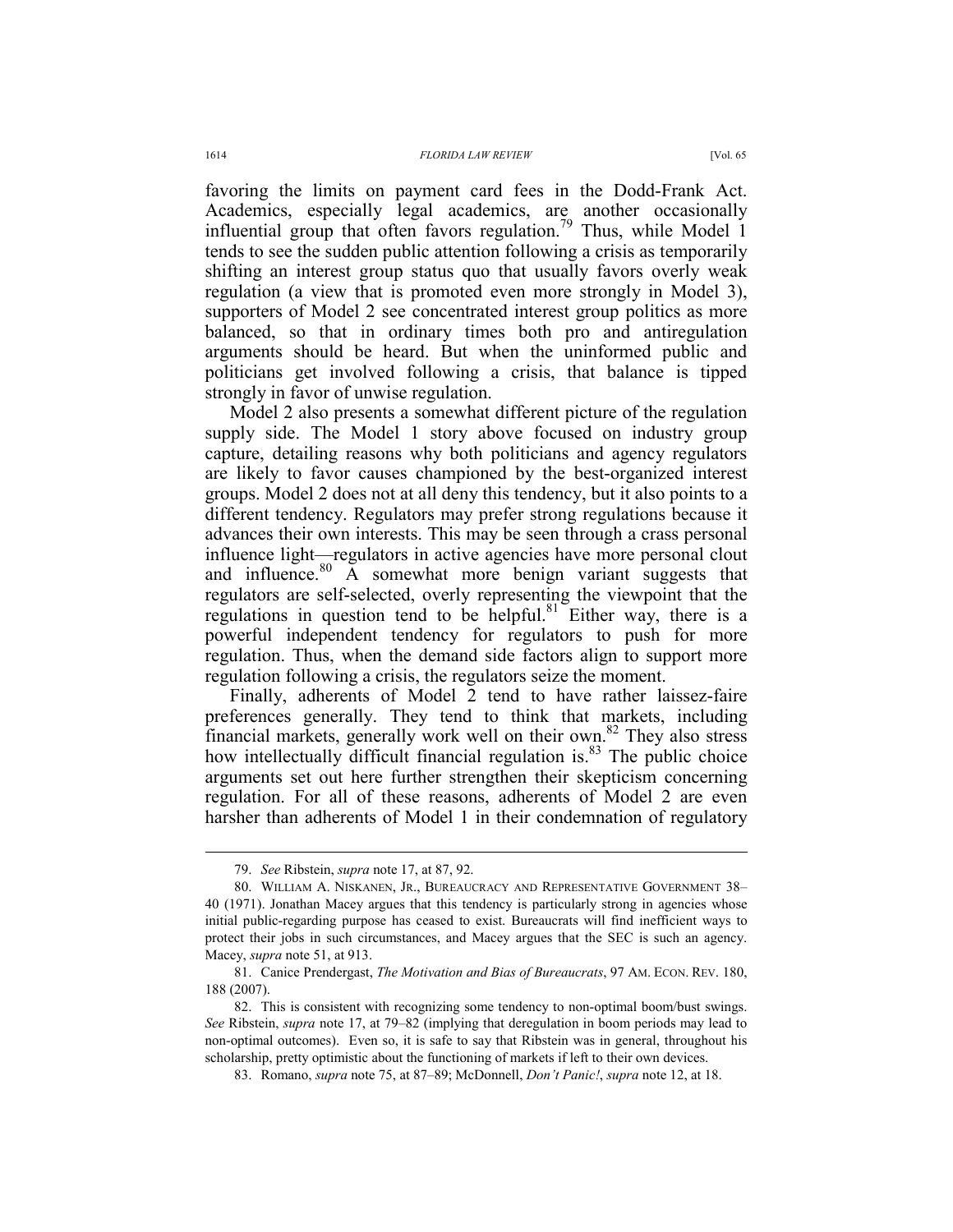initiatives following market crashes.

Model 2 has a far different understanding than Model 1 of what typically happens during market boom phases. As we have seen, Model 2 identifies a variety of interest groups who will lobby in favor of maintaining or increasing regulation. Thus, even during boom times when the general public and politicians ignore financial regulation, interested groups remain to provide some significant pressure in favor of regulation. Political pressures during a boom are thus more balanced than conceived under Model 1 (or Model 3, as we shall see). The inherent push of regulators for maintained or increased regulation provides another counterforce. The antiregulation normative stance of adherents of Model 2 also makes them tend to favor any trend towards deregulation that may occur. Indeed, a particularly pessimistic strand of Model 2 sees the pressures for regulation as so strong that even during booms little to no deregulation occurs,  $84$  while more optimistic versions do expect some welcome (from their perspective) deregulation to occur during boom periods, although quite possibly not enough to undo the damage from crisis regulation.

### C. *Excessive Deregulation During Booms (Model 3)*

Model 3 focuses its ire on the deregulation that occurs during financial bubbles. It largely accepts the picture painted above under Model 1 for boom phases. The public and most politicians ignore financial regulation as it loses salience while memories of the last crash fade.<sup>85</sup> Well-organized interest groups within the financial industry dominate, capturing the regulators who themselves gradually become less afraid of the shame they would feel should a new crash occur.<sup>86</sup> A general pro-market, antiregulation cultural and political climate takes hold. In this climate, new financial products and markets go unregulated, and restrictions on old products and markets gradually  $loosen<sup>87</sup>$ 

Adherents of Model 3 need not completely deny the pro-regulation interest groups identified under Model 2. But they argue that, particularly as bubbles start to accelerate, such interest groups become increasingly weak relative to those advocating weakened regulation. Incumbent firms are either themselves profiting from new products and markets and do not want burdensome regulations imposed on them, or they find their old products and markets under pressure from the new competitors, and respond by pushing to loosen or remove old

 <sup>84.</sup> Romano, *supra* note 75, at 87–88, 94–95.

 <sup>85.</sup> *See* McDonnell, *Don't Panic!*, *supra* note 12, at 61.

 <sup>86.</sup> *See* SIMON JOHNSON & JAMES KWAK, 13 BANKERS: THE WALL STREET TAKEOVER AND THE NEXT FINANCIAL MELTDOWN 88–90, 92–97, 118 (2010).

 <sup>87.</sup> Coffee, *supra* note 50, at 1026–28, 1078.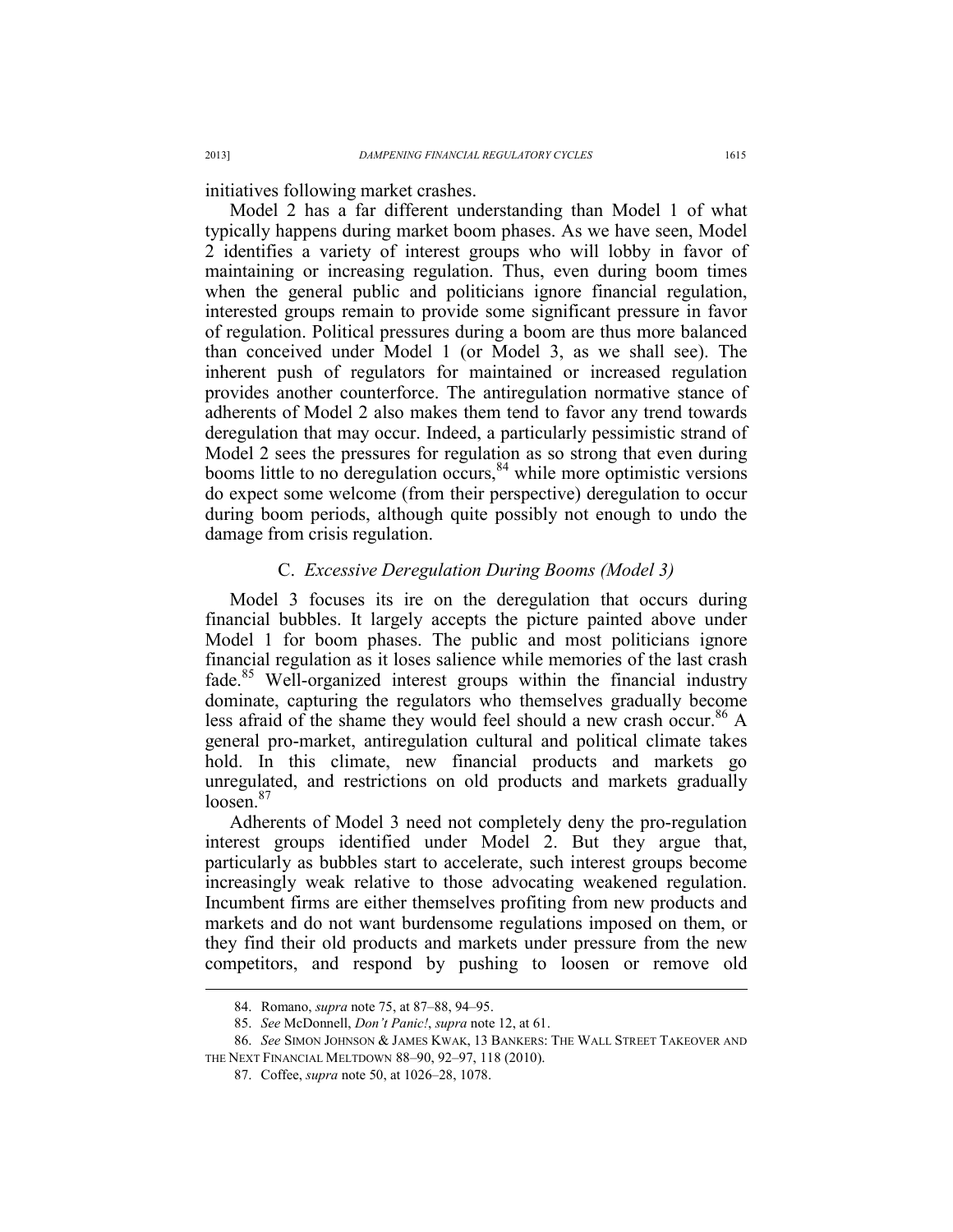shackles.<sup>88</sup> A classic example is savings and loans (S & Ls) in the late 1970s, which faced pressure from new savings devices such as money market funds. Rather than push to clamp down on the new devices (which other groups supported), they pushed to remove old limits on interest rates for deposits and products they could sell. This loosening allowed S & Ls to engage in risky strategies, which eventually led to their collapse.89 As incumbents become less tied to strong regulations, newcomers strongly push deregulation—their whole strategy is based on identifying new products and markets, and they do not want the government blocking them. As for the interest groups that favor specific regulations, they tend to weaken during booms. Pension funds favoring strong securities laws or retailers favoring limits on card fees are less focused on these issues during booms, as the money is flowing in anyway.90 Too-big-to-fail institutions are happy to support deregulation, confident that when the crash hits they will be saved anyway.<sup>91</sup>

Adherents of Model 3 also need not completely reject the regulatory supply side analysis put forth under Model 2. Sure, some regulators may tend to favor strong rules either for crass personal influence reasons or because it fits the worldview that makes them become regulators. Still, during bubbles these forces will lessen and the forces favoring regulatory capture increase. The lures of the revolving door become stronger as riches are being made in the private sector. The general cultural and political climate more and more strongly lionizes the market and advocates of strong regulation look more and more like outof-it old-timers.<sup>92</sup>

Seeing such a strong tendency for excessive deregulation during booms, adherents of Model 3 pin their hopes on new regulations passed in the wake of crises. They see the public's and politicians' new attention on financial regulation as a potentially very good thing. That attention makes it possible to counterbalance the excessive dominance of concentrated interest groups that characterizes most of the financial and political cycle.<sup>93</sup> Yes, it may advance the personal interest of regulators to write new rules during this time, but that just counterbalances the excessive capture and the revolving door that

 <sup>88.</sup> *See id.* at 1027–32 (describing the asymmetrical power, resources, and organization of interest groups versus regulated industries lobbying for weakened regulation); *see also* Ribstein, *supra* note 17, at 79.

 <sup>89.</sup> KATHLEEN C. ENGEL & PATRICIA A. MCCOY, THE SUBPRIME VIRUS: RECKLESS CREDIT, REGULATORY FAILURE, AND NEXT STEPS 16 (2011); *see also* George Hane, *The Banking Crisis of the 1980s and Early 1990s: Summary and Implications*, *in* 1 FED. DEPOSIT INS CORP., AN EXAMINATION OF THE BANKING CRISES OF THE 1980S AND EARLY 1990S 3, 10, 26 (1997).

 <sup>90.</sup> Coffee, *supra* note 50, at 1030–31.

 <sup>91.</sup> *See* JOHNSON & KWAK, *supra* note 86, at 173, 178–84.

 <sup>92.</sup> *Id.* at 95–97.

 <sup>93.</sup> Coffee, *supra* note 50, at 1021–23, 1036.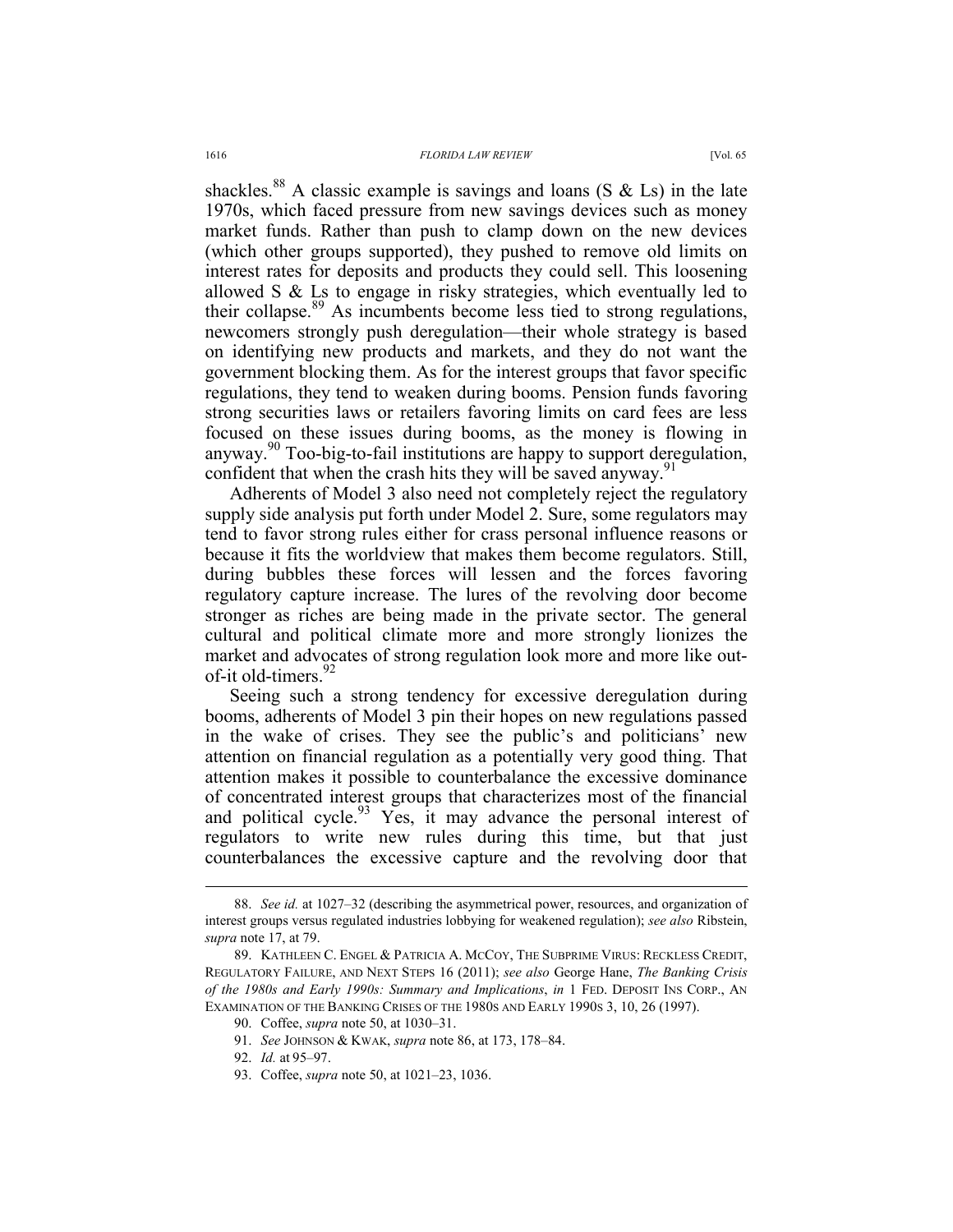corrupts them during good times. However, more pessimistic versions of Model 3 fear that regulators will draft crisis regulation to seem tough to uninformed members of the public, but to actually do little to interfere with the profits of financial industry players who dominate political gift giving and have much more say in the process of drafting rules to implement the legislation.<sup>94</sup>

Adherents of Model 3 on the normative side see more room for socially beneficial regulation than do adherents of Model 2. They are both more distrustful of markets and less distrustful of regulators. They stress the tremendously destructive possibilities of crashing financial markets. To them, the Great Depression is not just an aberration, but is always a looming possibility.<sup>95</sup> If true, that makes living with the costs of financial crises less attractive than pictured under Model 2. On the other hand, adherents of Model 3 are somewhat more optimistic of the cognitive abilities of regulators, if freed from corrupting influences, to create and enforce rules that will improve on the results of unregulated financial markets. Wise financial regulation may indeed be quite hard, but those who support it naturally believe that it is not impossible.<sup>96</sup>

# D. *Graphing the Models*

A few simple illustrative graphs may help to solidify some of the ideas in the models.  $97$  Let us look at how regulation varies over time, before and after a financial crisis. For the most part, this Part pictures regulation as a one-dimensional factor that can vary from lower to higher levels. This is quite a simplification, although for a few specific items of financial regulation it is not that much of a simplification—for instance, capital requirements. At the end of this Part, I will briefly discuss how one might complicate this simple picture.

The graphs compare a posited optimal level of regulation with actual levels given the political economy issues described above. The first set of graphs (Figures 1 through 4) assume that the long-run optimal and actual levels of regulation remain unchanged, with only cyclical variations above and below the long run levels preceding and following a crisis. The second set of graphs (Figures 5 through 11) drop that

 <sup>94.</sup> *See* Scott Baker & Kimberly D. Krawiec, *The Penalty Default Canon*, 72 GEO. WASH. L. REV. 663, 671–73 (2004); Krawiec, *supra* note 64, at 69–70; *see also* Coffee, *supra* note 50, at 1079–80.

 <sup>95.</sup> *See* KEYNES, *supra* note 16, at 381–82 (describing the instability of markets as a cause of war); PAUL KRUGMAN, THE RETURN OF DEPRESSION ECONOMICS AND THE CRISIS OF 2008 (2008); MINSKY, *supra* note 12, at 94–95; JOSEPH E. STIGLITZ, FREEFALL: AMERICA, FREE MARKETS, AND THE SINKING OF THE WORLD ECONOMY 24–26 (2010).

 <sup>96.</sup> *See* Coffee, *supra* note 50, at 1029.

 <sup>97.</sup> *See id.* at 1029–30, 1040–41 (discussing the sine curve of regulation, which suggests graphs much like many of those that follow).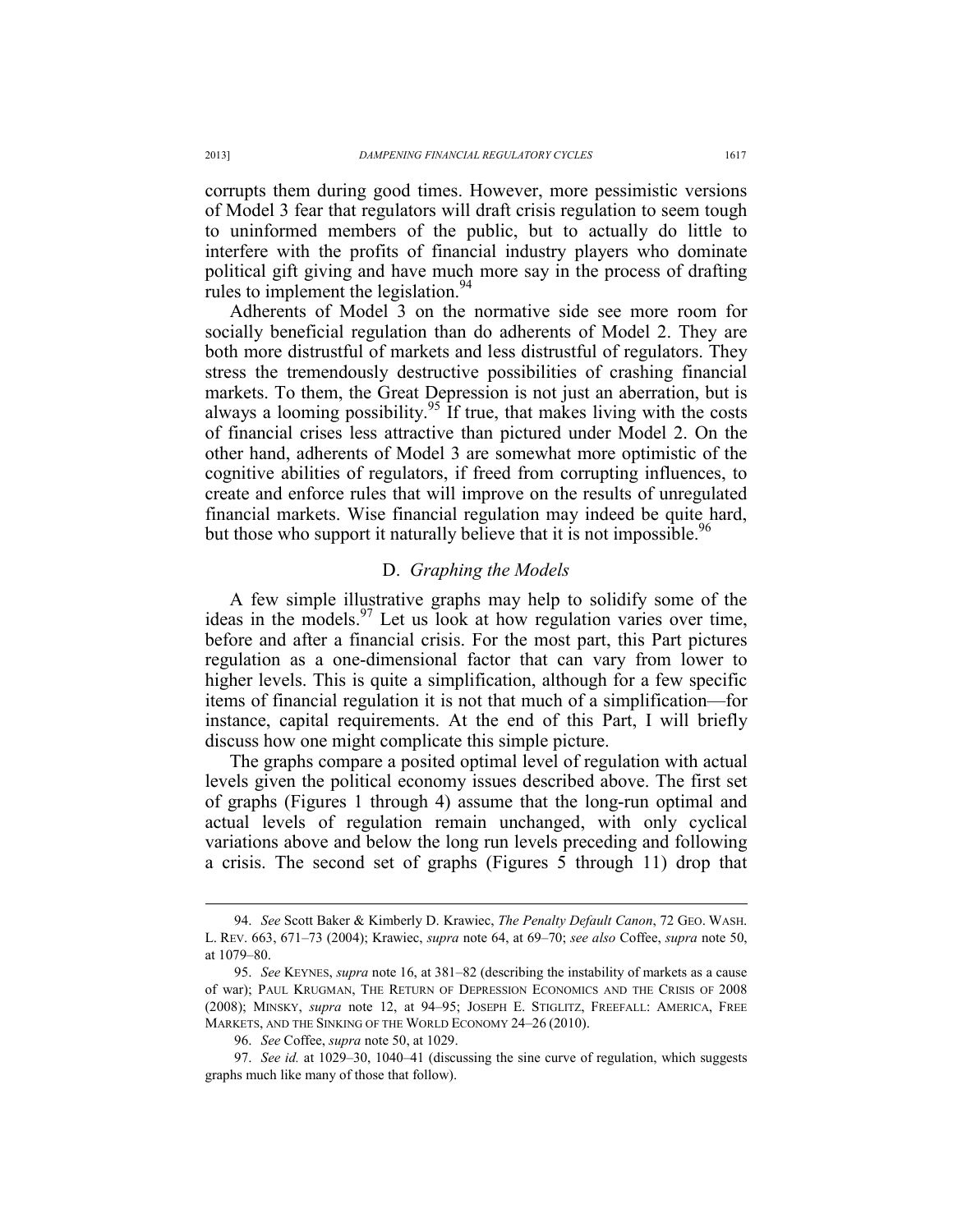assumption and allow for upward and downward movement in the long run levels of regulation. In all eleven figures, the optimal level of regulation is shown as a dashed line, and the actual level is shown as a solid line.

Figure 1 starts by showing the optimal level of regulation. We assume there is some long-run optimal average level of regulation,  $R_{AO}$ . However, in a boom period preceding a crisis, the optimal level of regulation increases. To simplify, assume that increase is simply a onetime temporary increase from  $R_{AO}$  to  $R_{BO}$ .<sup>98</sup> Following a crisis, for a time the optimal level dips below the long run optimum, to  $R_{CO}$ . After a while, the optimal level returns to  $R_{AO}$ .

Now, let us see how each of the three models sees the actual level of regulation compared with the optimum. Start with Model 1, as depicted in Figure 2. Outside the boom and crisis period, the actual regulation level is at the optimal level,  $R_{AO}$ . As noted above, this is the relatively optimistic side of Model 1 as compared with the other two models. However, during the boom period, the actual level of regulation drops to  $R_{B1}$  rather than rising to  $R_{B0}$ , as it optimally should. Following the crisis, the postcrisis reaction causes the regulatory level to rise above the average level to  $R_{C1}$ , rather than dropping to  $R_{C0}$  as it should.

Models 2 and 3 are slightly more complicated. Figure 3 shows Model 2. The long-run average level of regulation,  $R_{A2}$ , is above the optimal level  $R_{AO}^{99}$  As with Model 1, the boom level falls below  $R_{A2}$ and the crisis level rises above it, the opposite of the optimal pattern. The level following the crisis,  $R_{C2}$ , is much higher than the optimal level  $R_{CO}$ —the difference reflecting both the procyclicality of the actual regulation and also the overly high baseline level of regulation. The analysis gets more complicated in the boom period, though, and Figure 3 shows several possibilities. Although the strength of regulation drops when it should rise, since the starting point is too high, how one evaluates that drop depends upon how large the drop is and how big the gap between average actual and optimal level regulation is. If the level only drops a small amount, to  $R_{B21} > R_{B0}$ , then the level remains higher than even the optimal level during a boom (which, you will recall, is elevated above the average optimum). At this point, one can simply wish regulation would fall even more. If, however, boom period regulation drops more to  $R_{B22}$ , where  $R_{B0} > R_{B22} > R_{AO}$ , then at that point the level of regulation is weaker than the optimum for that period of time, though still above the long run optimal level. How one

 <sup>98.</sup> One could of course assume the optimal level increases in several stages, or in a smoother upward curve. *See infra* Figures 5–11.

 <sup>99.</sup> Note that "optimal level" refers to the level that proponents of Model 2 find optimal. One area where various models disagree, of course, is what that optimal level is.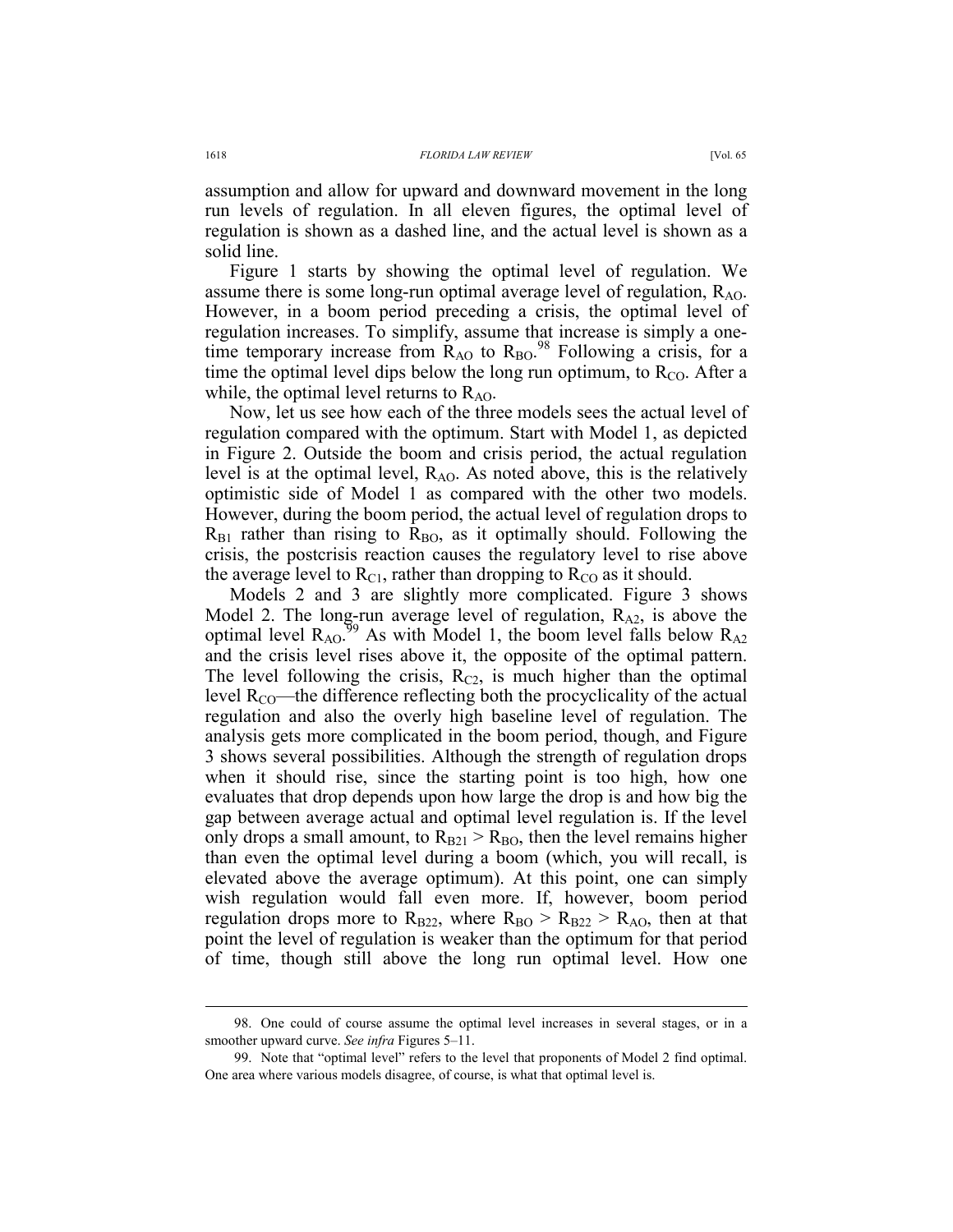evaluates this case is thus a little trickier.<sup>100</sup> Should the boom period regulation fall to  $R_{B23}$  <  $R_{AO}$ , it has become, for this period of time, too weak even by the libertarian standards of Model 2; although if one sees these cyclical changes as affecting long-run average movements in regulation, a temporary period of overly weak regulation may still be beneficial in the long run.

Model 3 is the mirror image of Model 2, as shown in Figure 4. The long run average level of regulation  $R_{A3}$  is below the optimal level  $R_{AO}$ , reflecting the financial industry's capture of the regulatory and political processes. During the boom period, regulation weakens to  $R_{B3}$  rather than strengthening, putting the level even further below the optimal boom level of  $R_{BO}$  both because of the procyclical movement and because it is starting from a low baseline. As regulation increases following the crisis, several possibilities exist. The increase may be slight enough, as with  $R<sub>C31</sub>$ , that it remains below the optimal postcrisis level  $R_{CO}$  even though regulation has strengthened rather than weakened, given the low baseline level. Or, the strength of regulation may rise more, so that  $R_{CO} < R_{C32} < R_{AO}$ , so that the strength is more than the optimal level following a crisis but still less than the long run optimum. Finally, one could have  $R_{C33} > R_{AO}$ , so that regulation temporarily rises above the long-run optimal level.

These simple graphs so far treat the long run average levels of regulation, both actual and optimal, as constant. This does not fully capture some of the dynamics underlying the models. That is particularly true for Models 2 and 3, but let us first consider Model 1. Figure 5 illustrates one plausible possibility. It assumes that there is a long run trend of increasing strength in regulation, perhaps reflecting greater complexity and interconnectedness of financial markets. The optimal path of regulation follows an upward sloping line, moving above the trend line at the height of the boom periods and dropping below the trend line after a crisis, then returning to the trend. The actual deviation from trend in Figure 5 is relatively modest—beyond the boom and bust, regulation follows the optimal trend line. It dips below the trend during the height of the boom, then rises and returns to the trend following a crisis.

Figure 6 illustrates a somewhat more episodic dynamic under Model 1. Actual regulation stays largely fixed between bust and boom periods. During the height of the boom, regulation weakens, falling below the optimal trend level. The postcrisis strengthening of regulation greatly increases the level, bringing it well above the optimal level. As the postcrisis stasis kicks in, the optimal level gradually comes to match the

 <sup>100.</sup> It becomes trickier still when we allow the long-run average level to move over time, with the possibility that the cyclical variations help affect that long-run movement. *See infra* Figure 11.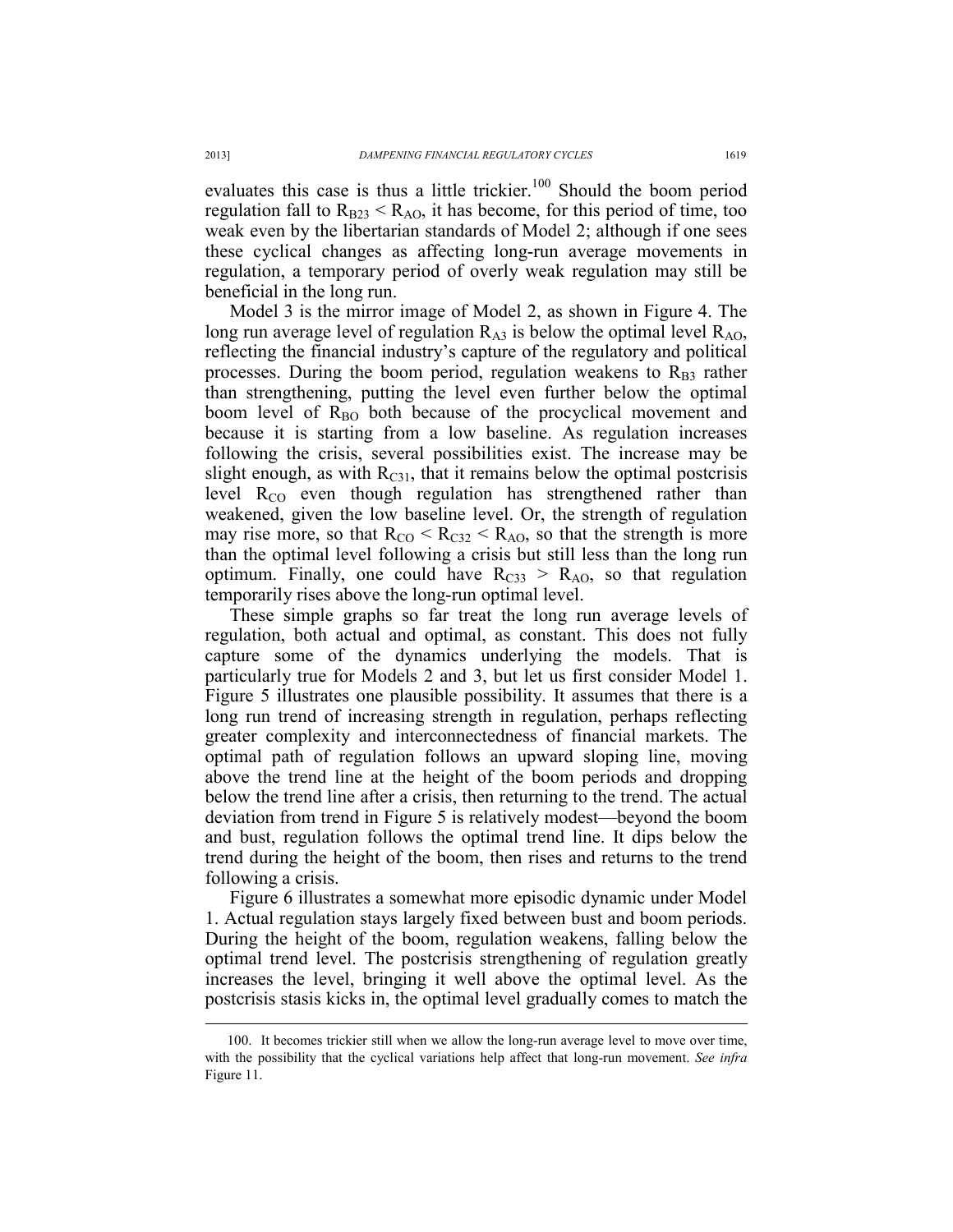actual level, then the actual level drops below the optimal again as the next speculative boom kicks in. As we shall see, this graph may well come closest to reflecting the core tendencies of American financial regulation. The actual level of regulation diverges from the optimal level most of the time—sometimes too high, sometimes too low. However, over time the level of regulation stays within shouting distance of the optimal level. There is a second-best story here. Increasing regulation during a crisis is not what happens in the first-best scenario. However, that regulatory burst is needed to put in place essential new rules. It may overshoot, and cause some problems during the crisis. However, the overshooting corrects itself over time, as the regulatory level flattens out and then falls during the boom period. That fall is itself an overcorrection, but some pruning of ill-conceived or dated rules is helpful. The second-best nature of this pattern reflects both political problems and inevitable imperfections of human

Figures 7 and 8 compare two different sorts of scenarios under Model 2. Both scenarios assume that the long-run optimal level of regulation is constant, with cyclical adjustments in the boom and bust periods.102 In Figure 7, the actual level of regulation is above the optimal level, but at least the gap does not widen over time. As drawn, the deregulatory move during the boom period is clearly a good thing it brings the level of regulation closer to the optimum, helping to eliminate the excessively strong regulation that occurs following crises. Figure 8 sketches a more pessimistic scenario (pessimistic by the preferences of Model 2 proponents, with their skepticism about regulation). The boom period deregulation is weak and the postcrisis regulation is very strong, leading to an upward ratchet effect over time. The long-run average level of regulation increases over time, even though the optimal level does not.<sup>103</sup>

Figures 9 and 10 compare scenarios under Model 3. These scenarios assume, consistent with this model's pro-regulatory tilt, that the optimal level of regulation trends upward over time.<sup>104</sup> In Figure 9, the actual level of regulation also trends upward over time, but it lags below the optimal level. The postcrisis strengthening, even if not the optimal timing for increased regulation, helps counterbalance the excessive deregulation that occurs during booms. Figure 10 shows a more

learning. $101$ 

 <sup>101.</sup> *See* McDonnell, *Don't Panic!*, *supra* note 12, at 20–29; McDonnell, *Of Mises and Min(sky)*, *supra* note 12, at 1281.

 <sup>102.</sup> It is of course also possible to have the long-run level of optimal regulation increasing or decreasing under Model 2, but the discussion in the text goes far enough to illustrate the key dynamics.

 <sup>103.</sup> *See* Romano, *supra* note 75, at 87, 106.

 <sup>104.</sup> A constant or even decreasing trend is also possible, but not illustrated here.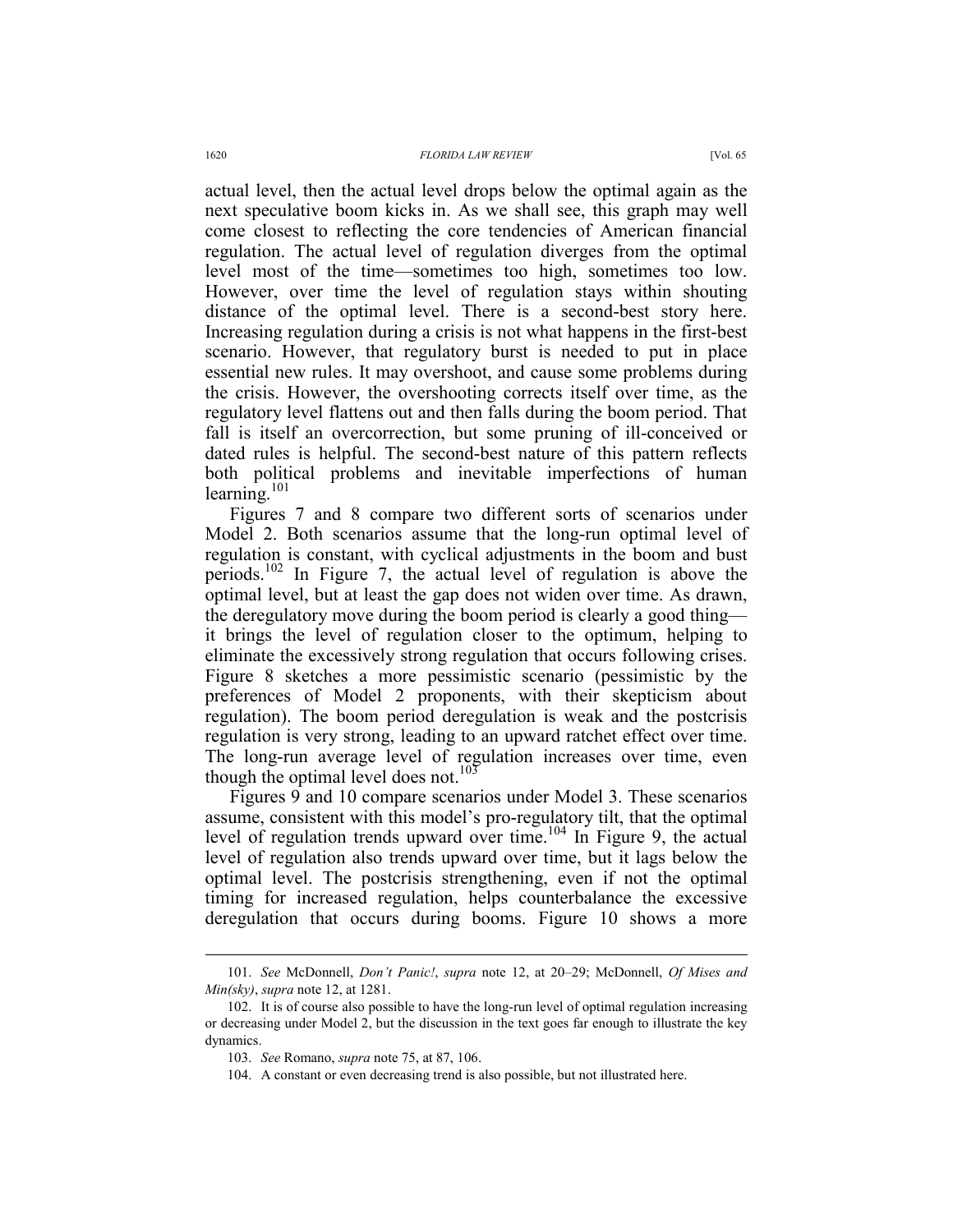pessimistic scenario. The actual level of regulation trends downward over time. Boom period deregulation brings regulation down, and the postcrisis strengthening is too weak to counterbalance that deregulation, perhaps reflecting a tendency for crisis regulation to look good to the uninformed while in fact allowing industry insiders to stop it from having much effect.<sup>105</sup>

## E. *Extensions and Summary*

Even the more complicated graphs in Figures 5 through 10 do not do reality anything close to full justice. Consider two further complications. First, as graphed so far, the timing of crises is taken as fixed, being the same for both the optimal and actual paths of regulation. That is not correct. The timing of financial crises is in part endogenous to the path of regulation. Optimal regulatory levels and timing will probably lead to fewer (and more manageable) crises than suboptimal regulatory levels. The word "probably" is included because under Model 2 this may not actually be true—the overly high level of actual regulation may delay the onset of financial crises, but may do so at a cost to innovation and growth in the long run that is not worth paying. But at least under Models 1 and 3, one would expect to see more distantly spaced crises under the optimal regulatory path.

This Article will not inflict on the patient reader alternative versions of all of the below graphs to reflect this possibility. Instead, Figure 11 illustrates how Figure 6 (which may best reflect much reality) might differ once the timing of crises is treated as endogenous. Figure 6, recall, shows a version of Model 1 in which the optimal level of regulation trends up over time; the actual level does as well, but more episodically and procyclically. In Figure 11, the crises, shown by the vertical dashed lines, are now different for the optimal and actual regulatory paths (dashed for the optimal, solid for the actual). The first crisis occurs earlier on the actual path than on the optimal, and indeed in the time period graphed, there is only one crisis on the optimal path while there are two on the actual path.

The second complication this section notes, and tries (inadequately) to address, is that these graphs treat regulation as one-dimensional. That is of course a wild oversimplification; there are obviously many, many dimensions to financial regulation. In a big piece of legislation such as Dodd-Frank, changes may lead to strengthened regulation in some dimensions and loosened regulation in other dimensions.<sup>106</sup> Enforcement of a rule could further be represented as a separate dimension from the formal rule itself. The optimal level of regulation

 <sup>105.</sup> *See, e.g.*, Krawiec, *supra* note 64, at 55–56.

 <sup>106.</sup> *See* Coffee, *supra* note 50, at 1049–50.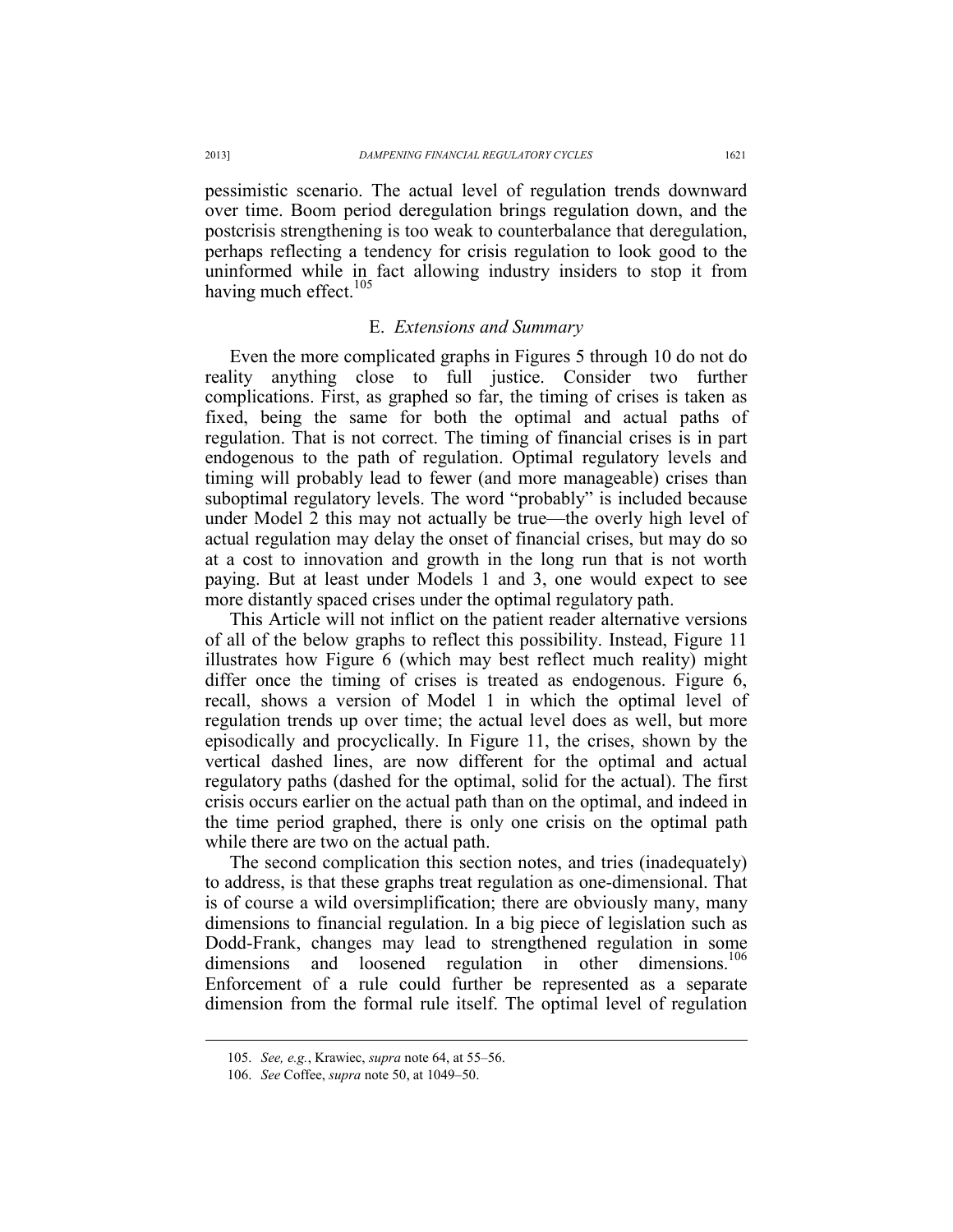may similarly go up in some dimensions and down in others. This Article does not contain a graph of these dimensions, but suggests one or two new possibilities beyond Models 1 through 3.

The multidimensional state of actual regulation can be represented at time t as a vector,  $(R_{A1t}, R_{A2t}, \ldots R_{Ait}, \ldots)$ , where  $R_{Ait}$  is the actual level of regulation at time t along dimension i. The optimal level of regulation is a similar vector with  $i<sup>th</sup>$  element  $R<sub>Oit</sub>$ . Now the deviation of the actual from the optimal level of regulation is more complicated. The actual level may be greater than the optimal level along some dimensions, but less than the optimal level along other dimensions. Consider two measures of the deviation of actual from optimal regulation along the full vector at a given period of time. The average error E is simply the sum of the individual deviations  $R_{\text{Ait}} - R_{\text{Oit}}$ , i.e.  $E = \sum (R_{\text{Ait}} - R_{\text{Oit}})$ . Note that a positive sum suggests that, collectively, regulation tends to be stronger than optimal, while a negative sum suggests that, collectively, regulation tends to be weaker than optimal.107 The squared error S is the sum of the squares of these deviations, i.e.  $S = \sum (R_{\text{Ait}} - R_{\text{Oit}})^2$ .

Models 2 and 3 translate fairly straightforwardly into the multidimensional world. Model 2 posits a large positive value to E, because most if not all regulation tends to be at or above its optimal level; it also posits a relatively large value to S. Similarly, Model 3 posits a large and negative value to E and a relatively large value to S, the size of S depending upon how much the model favors regulation and how pessimistic it is about political outcomes.

Model 1 becomes more complicated with multiple dimensions, though. Model 1 suggests that over the course of a cycle the average level of E tends to be not far from zero, but that E tends to be significantly positive after new regulation following a crisis and significantly negative as deregulation kicks in during a boom. But what does the model say about S? One can imagine a more negative and a more positive version of the model. A pessimistic version posits that S is always large and may be trending larger over time. This incorporates the most pessimistic ideas of all of our models. Along some dimensions regulation is much stronger than optimal, reflecting Model 2-type capture by incumbent firms or interest groups such as lawyers. Along other dimensions regulation is much weaker than optimal, reflecting Model 3-type lack of organization by the public and industry capture. The effects roughly cancel out on balance, leading to a small E, but the large S indicates extreme deviation from an optimal world.

A more positive version of Model 1 suggests that during a boom S grows as a result of excessive deregulation, and following a crisis S is

 <sup>107.</sup> More generally, one might want to weight dimensions of regulation by their importance.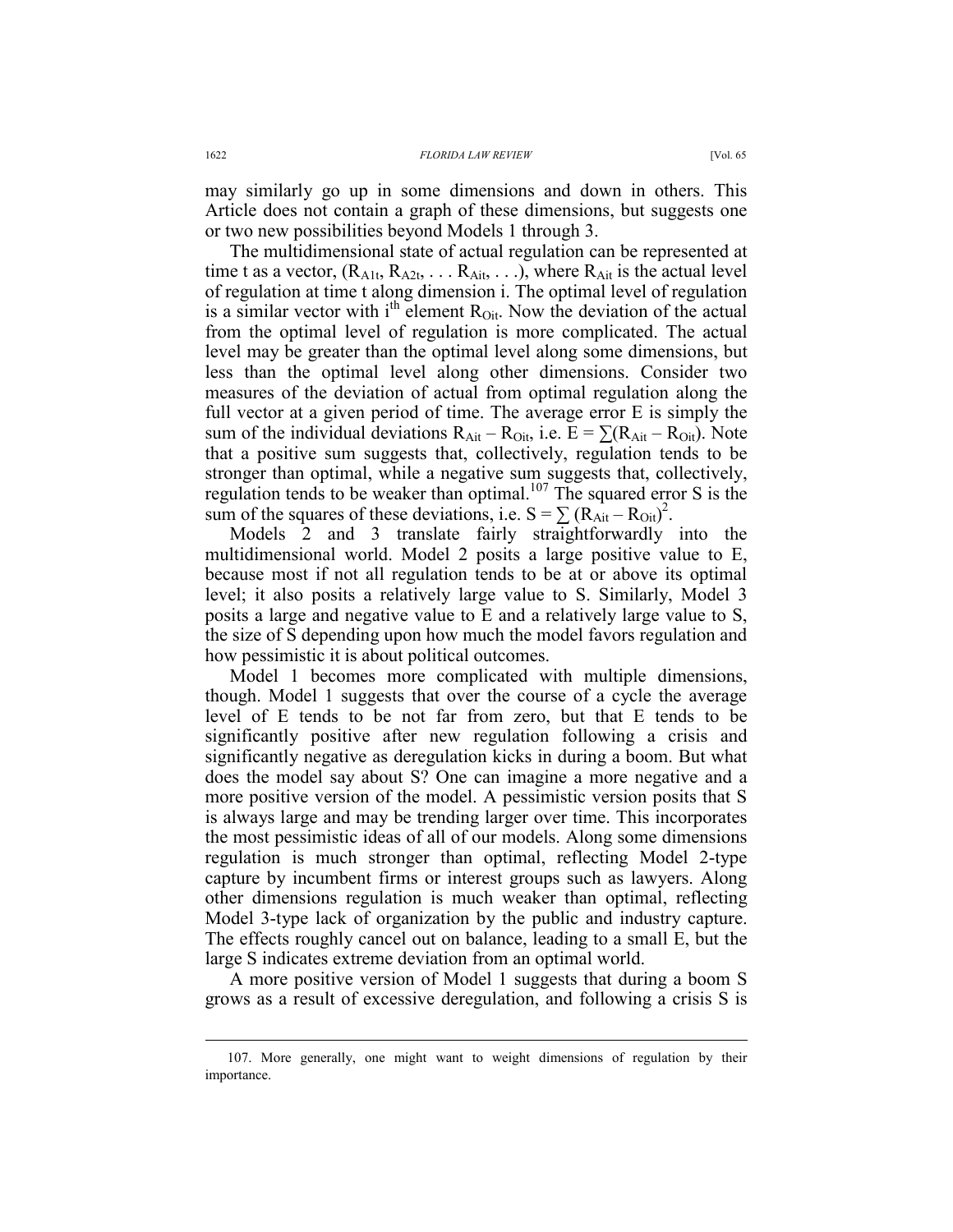again fairly large due to constricting new regulations that inhibit recovery. Still, outside of crises, S is not very large and may even tend to shrink, as regulation moves towards its optimal level over many or even most dimensions. This trend could reflect several things. One is simply a process of learning which regulations work and which regulations do not. Furthermore, some argue that bad regulations tend to be less effective over time than good regulations because they create more excessive drag on the economy, which ultimately generates more opposition and more successful attempts to evade the rules.<sup>108</sup> Thus, when we turn to the historical evidence in Part III, even if there does not appear to be a systematic tendency to either over- or underregulate overall, so that Model 1 appears a better fit, it is important to ask whether history provides more support for a large S or a small S version of Model 1.

Thus, this Article has sketched a variety of possible models for understanding cycles in financial regulation. They share many family resemblances—all presume some degree of endogenous and damaging cycles in financial markets, all are rooted in public choice theories of interest group influence and the interests of legislators and regulators, all recognize how behavioral biases may activate new political players following visible financial crises, and all recognize some room for beneficial regulation given market imperfections but also the great cognitive as well as political difficulty of effective financial regulation. However, there are major differences in how they analyze political demand, political supply, and the normative value of regulation. In each area, Models 2 and 3 stake out the extreme points while Model 1 falls in between. For political demand in boom time, Model 3 sees dominance by concentrated industry groups that oppose regulation while Model 2 sees a mix of concentrated groups, some of which favor strong regulation. For demand following a crisis, Model 3 sees a welcome strengthening of forces favoring the public interest while Model 2 sees dominance by uninformed antimarket forces. On the supply side, Model 2 lays more stress on the self-interest of bureaucrats in strong regulation. In their normative models of markets and financial regulation, Model 2 lays more stress on the general ability of markets to get most matters roughly correct and the intellectual challenge of regulation, whereas Model 3 is less sanguine about markets and more sanguine about regulation. Table 1 above summarizes these similarities and differences.

 <sup>108.</sup> *See* Becker, *supra* note 74, at 383, 388.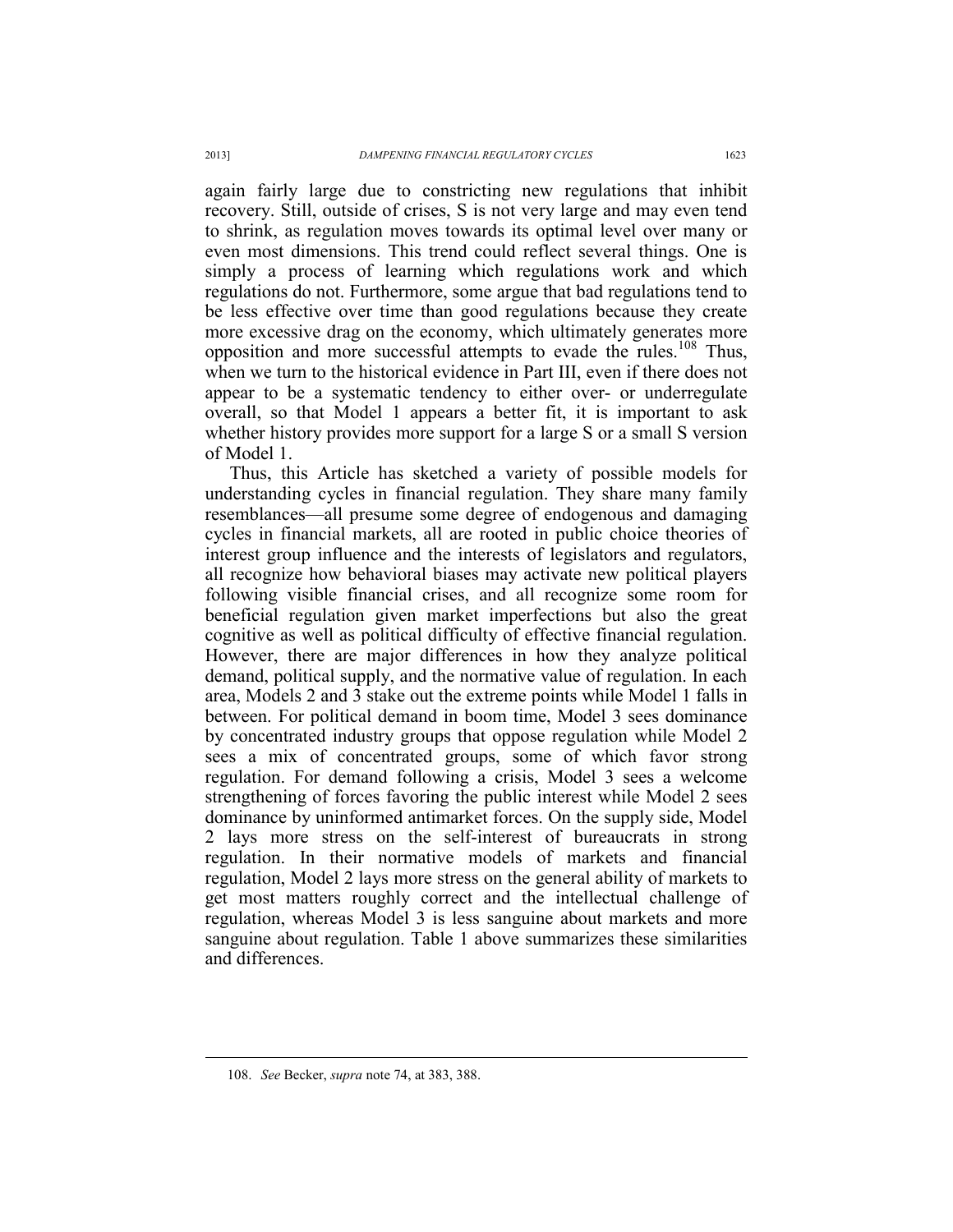#### III. HISTORICAL EVIDENCE

Choosing among these competing models is no easy task. They differ greatly in their underlying understanding of financial markets and politics, in their weighing of conflicting empirical evidence, and in deep normative commitments. Ultimately, available empirical evidence is too weak and ambiguous to definitively tell us which model best fits the world. All analysts bring their own preconceptions to the topic, and those preconceptions are strong enough to allow each to see what they are looking for. Still, a quick look at the history of U.S. financial regulation does help shed some light on the competing models.<sup>109</sup>

The grandest cycle in financial regulation began with the New Deal financial reforms following the crash that led to the Great Depression. The new regulatory system basically remained—remains—in place, but the deregulatory cycle began several decades later, in the late 1960s or early 1970s.

The New Deal essentially created federal securities regulation. The Securities Act of 1933<sup>110</sup> and the Securities and Exchange Act of  $1934$ <sup>111</sup> created the core of modern federal securities regulation. The 1934 Act also created the Securities and Exchange Commission (SEC), the federal agency that oversees and implements securities regulation.<sup>112</sup> Later in the decade, the Investment Company Act of  $1940^{113}$  and the Investment Advisers Act of  $1940^{114}$  added regulation to additional elements of financial markets. These acts were clearly inspired by securities market abuses, which were perceived as having helped bring about the stock market crash. Moreover, the Great Depression helped put into power a Democratic Party willing to enact heavy regulation. Even more crucial were reforms in banking regulation brought about by the Banking Act of 1933: the creation of the FDIC and deposit insurance, and the separation of commercial and investment banking.<sup>115</sup> A final pillar of the New Deal system was the Bretton Woods system of fixed exchange rates and international capital controls, which limited the flow of capital around the world.<sup>116</sup>

 <sup>109.</sup> More illuminating still would be a comparative examination of the history of financial regulation in a number of jurisdictions, but that is beyond the scope of this Article. *See generally*  BANCA D'ITALIA, FINANCIAL MARKET REGULATION IN THE WAKE OF FINANCIAL CRISES: THE HISTORICAL EXPERIENCE (Alfredo Gigliobianco & Gianni Toniolo eds., 2009) (examining the regulatory responses to financial crises by a variety of countries in an effort to determine whether such responses form a pattern of regulatory bias).

 <sup>110.</sup> Securities Act of 1933, Pub. L. No. 73-22, 48 Stat. 74.

 <sup>111.</sup> Securities Exchange Act of 1934, Pub. L. No. 73-291, 48 Stat. 881.

 <sup>112.</sup> *Id.* § 4, 48 Stat. at 885.

 <sup>113.</sup> Investment Company Act of 1940, Pub. L. 76-768, 54 Stat. 789.

 <sup>114.</sup> Investment Advisors Act of 1940, Pub. L. 76-768, 54 Stat. 847.

 <sup>115.</sup> Banking Act of 1933, Pub. L. 73-66, §§ 8, 10, 14, 48 Stat. 162, 168, 181, 184.

 <sup>116.</sup> Michael D. Bordon & Barry Eichengreen, *Preface* to A RETROSPECTIVE ON THE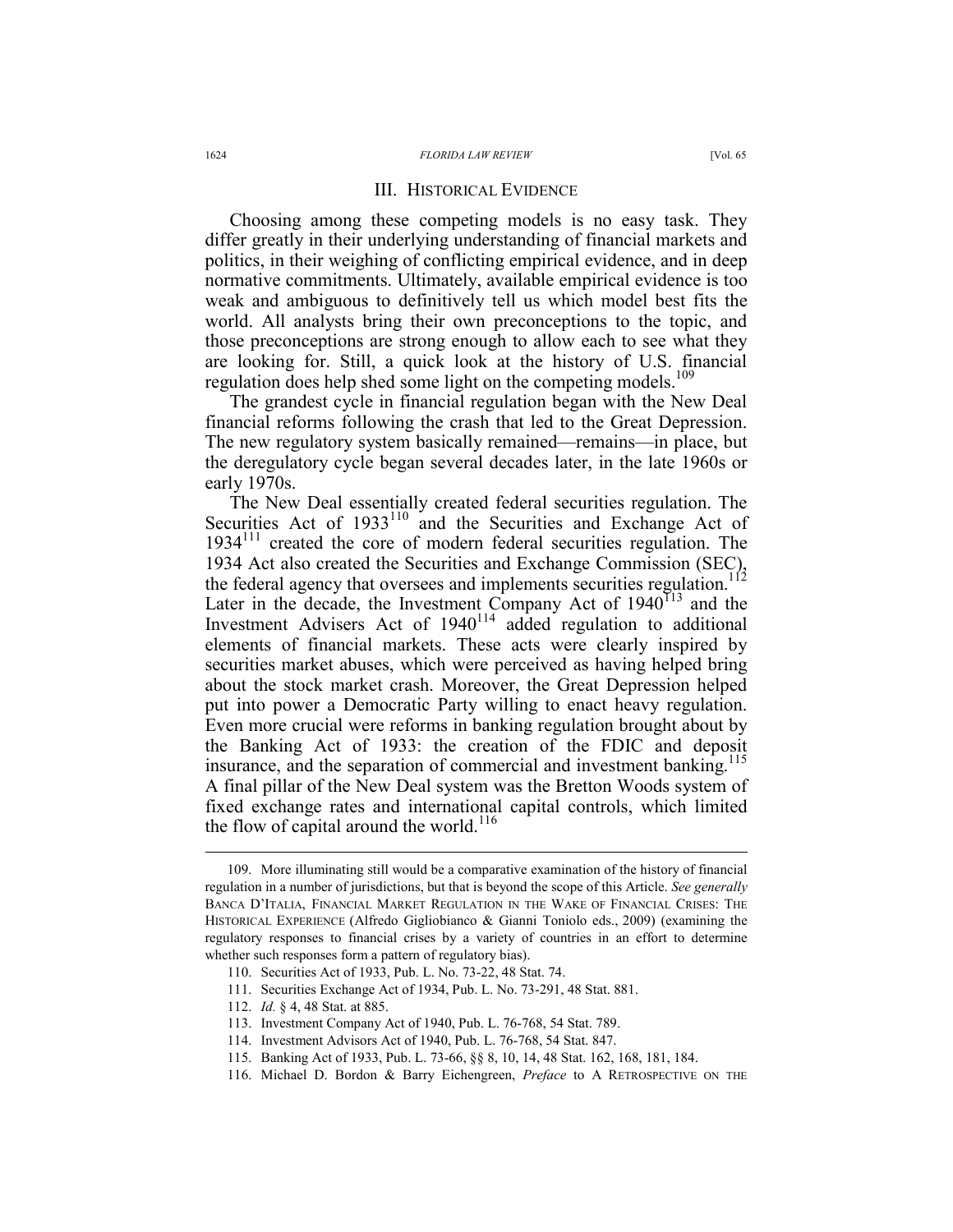It took several decades for the New Deal system of financial regulation to start to significantly loosen. The first part of the system to collapse was Bretton Woods, which began to wobble in the late 1960s and failed completely in the early 1970s.<sup>117</sup>

Deregulation of domestic finance began in earnest around the same time, in the early  $1970s$ .<sup>118</sup> Inflation and high interest rates stimulated creation of new financial products like mutual market funds.<sup>119</sup> Regulators allowed these new products, and the products put pressures on established institutions such as banks and savings and loan companies.<sup>120</sup> The established institutions, in turn, pushed for lightened rules regulating what products they could offer, markets they could enter, and interest they could charge. Deregulation took the form of lenient interpretation of existing rules, revised regulations, and statutory changes.<sup>121</sup> A nice example of deregulation by agency interpretation, from a slightly later period, is the defanging of the limits on transactions between banks and their affiliates in § 23A of the Federal Reserve Act. $122$ 

Deregulation continued in the 1980s and '90s. The market for securitization of mortgages and other financial products took off, with relaxed rules helping to create the possibility. Credit default swaps and other exotic new derivatives were created, and regulators did little or nothing.<sup>123</sup> Financial companies diversified in ways previously prohibited, and regulators and politicians responded by increasingly weakening and then repealing the Glass-Steagall Act.<sup>124</sup> The market for subprime loans took off, and regulators again did little or nothing.<sup>125</sup> In the area of securities law, the Supreme Court turned to more constrained interpretations,<sup>126</sup> and then Congress passed the Private Securities Litigation Reform Act of 1995,<sup>127</sup> both institutions acting out of a

BRETTON WOODS SYSTEM: LESSONS FOR INTERNATIONAL MONETARY REFORM at xi (Michael D. Bordo & Barry Eichengreen eds., 1993).

 <sup>117.</sup> Peter M. Garber, *The Collapse of the Bretton Woods Fixed Exchange Rate System*, *in*  A RETROSPECTIVE ON THE BRETTON WOODS SYSTEM: LESSONS FOR INTERNATIONAL MONETARY REFORM 461, 461–63 (Michael D. Bordo & Barry Eichengreen eds., 1993).

 <sup>118.</sup> ENGEL & MCCOY, *supra* note 89, at 16.

 <sup>119.</sup> *Id.*

 <sup>120.</sup> *Id.* at 65.

 <sup>121.</sup> *Id.* at 16; GERDING, *supra* note 5, at 12.

 <sup>122.</sup> *See* Omarova, *supra* note 54, at 1729.

 <sup>123.</sup> JOHNSON & KWAK, *supra* note 86, at 89; *see also* Coffee, *supra* note 50, at 1033–34 n.56.

 <sup>124.</sup> Gramm-Leach-Bliley Act, Pub. L. No. 106-102, § 101, 113 Stat. 1338, 1341 (1999).

 <sup>125.</sup> ENGEL & MCCOY, *supra* note 89, at 25–32.

 <sup>126.</sup> *See, e.g.*, Cent. Bank of Denver v. First Interstate Bank of Denver, 511 U.S. 164, 191 (1994); Chiarella v. United States, 445 U.S. 222, 234–37 (1980); Ernst & Ernst v. Hochfelder, 425 U.S. 185, 214 (1976).

 <sup>127.</sup> Private Securities Litigation Reform Act of 1995, Pub. L. No. 104-67, 109 Stat. 737.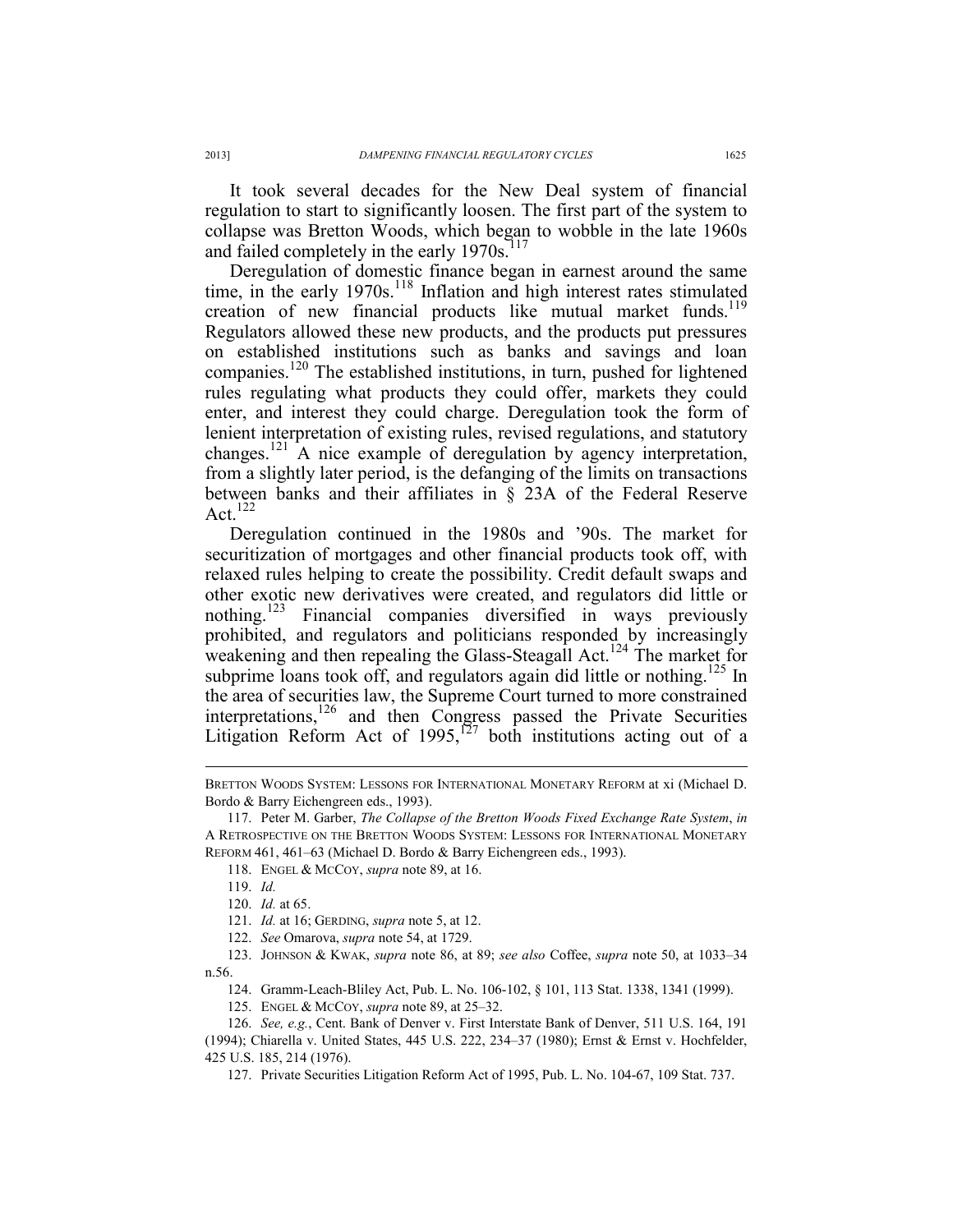concern that shareholder class actions were getting out of hand.

The exact role that all of this deregulation played in helping cause the financial crisis of 2007–2008 is heavily debated, but it seems likely it was a major cause.<sup>128</sup> Several years after the crisis, Congress responded with the most extensive new regulation of financial institutions and markets since the New Deal, the Dodd-Frank Wall Street Reform and Consumer Protection Act (Dodd-Frank).<sup>129</sup> The Act is quite long and complex, and its merits are highly debated.<sup>130</sup> Moreover, the ultimate effect of most of the Act depends on rules and studies that are mostly still in progress. So, at this point it is far too soon to evaluate which model best describes Dodd-Frank. Was it an illconceived overreaction, as Model 2 would suggest?<sup>131</sup> Was it a needed correction to years of deregulation and new financial products?<sup>132</sup> Was it a facially liberal reform that will turn out to have no teeth as implemented?<sup>133</sup> Time will tell. Maybe.

Less dramatic cycles occurred before the Great Depression. Following the Panic of 1907, Congress created the Federal Reserve.<sup>134</sup> The Panic of 1907 also caused many states to pass anti-bucket shop laws and a few states to experiment in deposit insurance, and it would not be a surprise if that panic played a role in state adoption of blue sky laws, which started to be enacted shortly afterward.<sup>135</sup>

The story before then looks somewhat different. Most financial regulation in the United States before the twentieth century occurred at the state rather than the federal level, although the great Panics of 1873

 <sup>128.</sup> *E.g.*, ENGEL & MCCOY, *supra* note 89, at 204; JOHNSON & KWAK, *supra* note 86, at 156; RAGHURAM G. RAJAN, FAULT LINES: HOW HIDDEN FRACTURES STILL THREATEN THE WORLD ECONOMY 155 (2010); NOURIEL ROUBINI & STEPHEN MIHM, CRISIS ECONOMICS: A CRASH COURSE IN THE FUTURE OF ECONOMICS 183, 266– 69 (2010); STIGLITZ, *supra* note 95, at 25.

 <sup>129.</sup> Dodd-Frank Wall Street Reform and Consumer Protection Act, Pub. L. No. 111-203, 124 Stat. 1376 (2010); *see also* Omarova, *supra* note 54, at 1685.

 <sup>130.</sup> *E.g.*, VIRAL A. ACHARYA ET AL., REGULATING WALL STREET: THE DODD-FRANK ACT AND THE NEW ARCHITECTURE OF GLOBAL FINANCE 5–6, (2011); DAVID SKEEL, THE NEW FINANCIAL DEAL: UNDERSTANDING THE DODD-FRANK ACT AND ITS (*UNINTENDED*) CONSEQUENCES 14–15 (2011); McDonnell, *Don't Panic!*, *supra* note 12, at 47 ("On balance, the Dodd-Frank Act consists of a series of plausible cowardly interventions in the face of the problems that the crisis has revealed."); Arthur E. Wilmarth, Jr., *The Dodd-Frank Act: A Flawed and Inadequate Response to the Too-Big-To-Fail Problem*, 89 OR. L. REV. 951, 954 (2011) ("Dodd-Frank's provisions fall far short of the changes that would be needed to prevent future taxpayer-financed bailouts and to remove other public subsidies for ['too-big-to-fail'] institutions.").

 <sup>131.</sup> *See* Bainbridge, *supra* note 75, at 1782–83; Romano, *supra* note 75, at 86.

 <sup>132.</sup> *See* Coffee, *supra* note 50, at 1048–49; McDonnell, *Don't Panic!*, *supra* note 12, at 63–64.

 <sup>133.</sup> *See* Krawiec, *supra* note 64, at 83–84.

 <sup>134.</sup> Federal Reserve Act, Pub. L. No. 63-43, 38 Stat. 251 (1913).

 <sup>135.</sup> HENDRICKSON, *supra* note 36, at 96 (deposit insurance).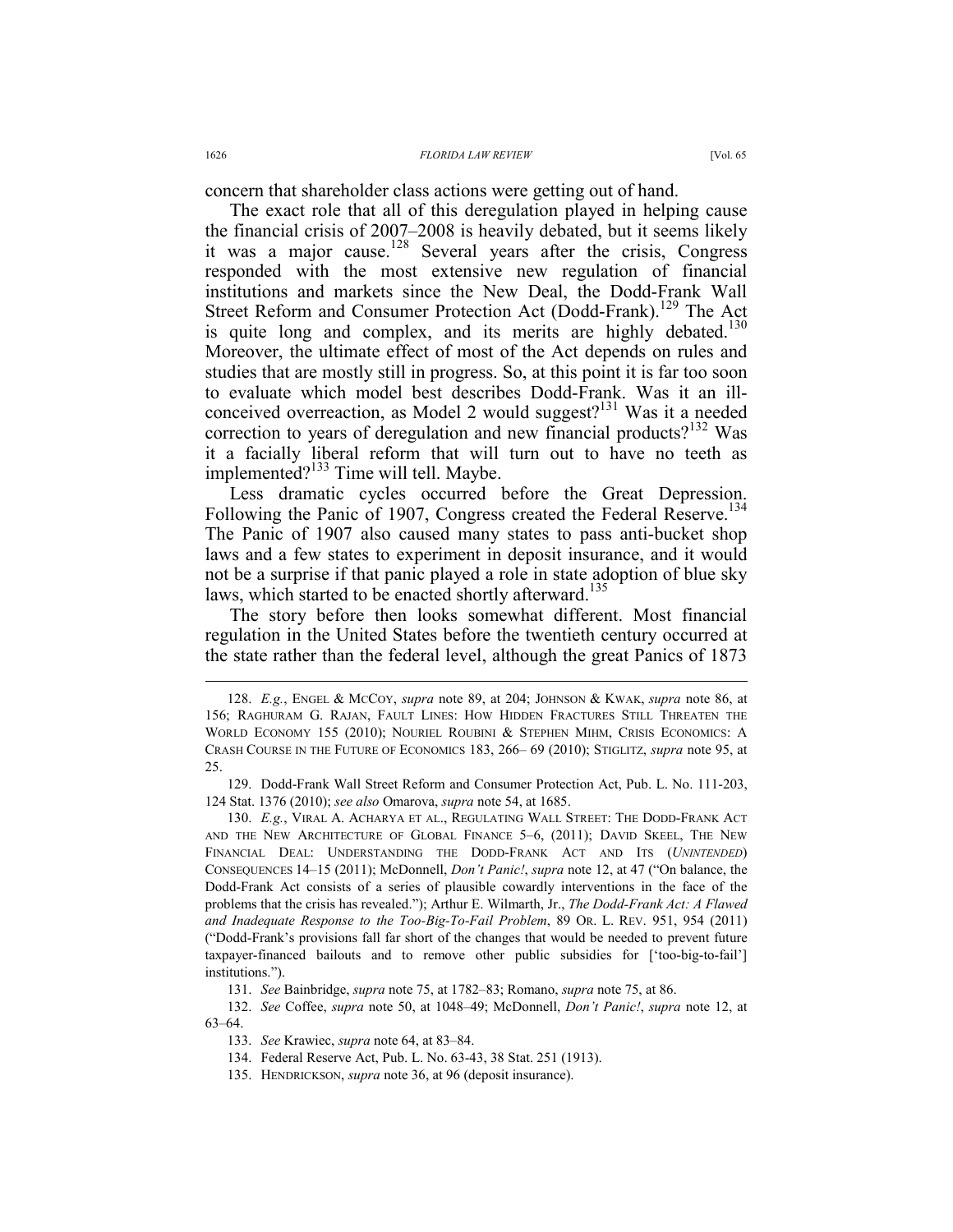and 1893 led to proposals for reform at the federal level. The nation's first stock crash in 1792 led two leading commercial states, New York and Pennsylvania, to enact legislation to regulate securities trading.<sup>136</sup> The National Bank Act of 1864 implemented a federal system of banking regulation.<sup>137</sup> It was mainly a response to the government's need to raise money during the Civil War, but it was also affected by the Panics of 1857 and 1860. The Panic of 1893 did not result in major national reforms, but it helped spur reform movements and progressivism. William Jennings Bryan became the Democratic nominee based on his Cross of Gold speech in  $1896$ ;<sup>138</sup> several years earlier, as a congressman, he proposed federal deposit insurance.<sup>139</sup>

Even this brief history suggests that some extreme versions of Models 2 and 3, which see little movement in their preferred direction even during the most favorable phases, are not generally accurate. Some Model 2 advocates see little tendency to deregulate even during booms, $140$  but the extensive deregulation that began in the 1970s strongly suggests that this version of Model 2 is wrong. Roberta Romano, the best proponent of Model 2, downplays the amount of deregulation that occurred, and points to how long it took. For instance, over six decades passed from the passage of Glass-Steagall to its repeal.<sup>141</sup> But the gradual erosion of Glass-Steagall began several decades before its complete repeal. The collapse of Bretton Woods came earlier still,<sup>142</sup> and by the mid-1970s rules on usury and limits on new financial products began to seriously loosen.<sup>143</sup> Another major form of deregulation, which Romano ignores, occurred as regulators failed to respond to new financial innovations.<sup>144</sup> The almost immediate backlash against Dodd-Frank also suggests that the latest round of regulatory tightening will see some loosening before long.<sup>145</sup>

And yet, there does seem to be a related truth that this version of

- 142. *See* Garber, *supra* note 117, at 461.
- 143. *See* ENGEL & MCCOY, *supra* note 89, at 16.
- 144. GERDING, *supra* note 5, at 13.

 <sup>136.</sup> BANNER, *supra* note 33, at 171–74.

 <sup>137.</sup> National Bank Act of 1864, 13 Stat. 99 (1864).

 <sup>138.</sup> *William Jennings Bryan, 1860-1925*, NEB. STATE HIST. SOC'Y, http://www.nebraska history.org/lib-arch/research/manuscripts/politics/bryanwj.htm (last updated Feb. 25, 2011).

 <sup>139.</sup> Eugene N. White, *Dodd–Frank, Meet William Jennings Bryan*, WALL ST. J., July 13, 2010, at A17, *available at* http://online.wsj.com/article/SB100014240527487040756045753569 31846676058.html (acknowledging that Congressman William Jennings Bryan proposed deposit insurance in response to the Panic of 1893).

 <sup>140.</sup> *See* Romano, *supra* note 75, at 96.

 <sup>141.</sup> *Id.* at 87.

 <sup>145.</sup> Indeed, after I wrote the first draft of this Article, Congress passed the JOBS Act, which loosened securities regulation in a number of dimensions. Jumpstart Our Business Startups Act, Pub. L. No. 112-106, 126 Stat. 306 (2012). This occurred close enough to the last crisis that it is indeed a rather striking counterexample to my core procyclicality claim.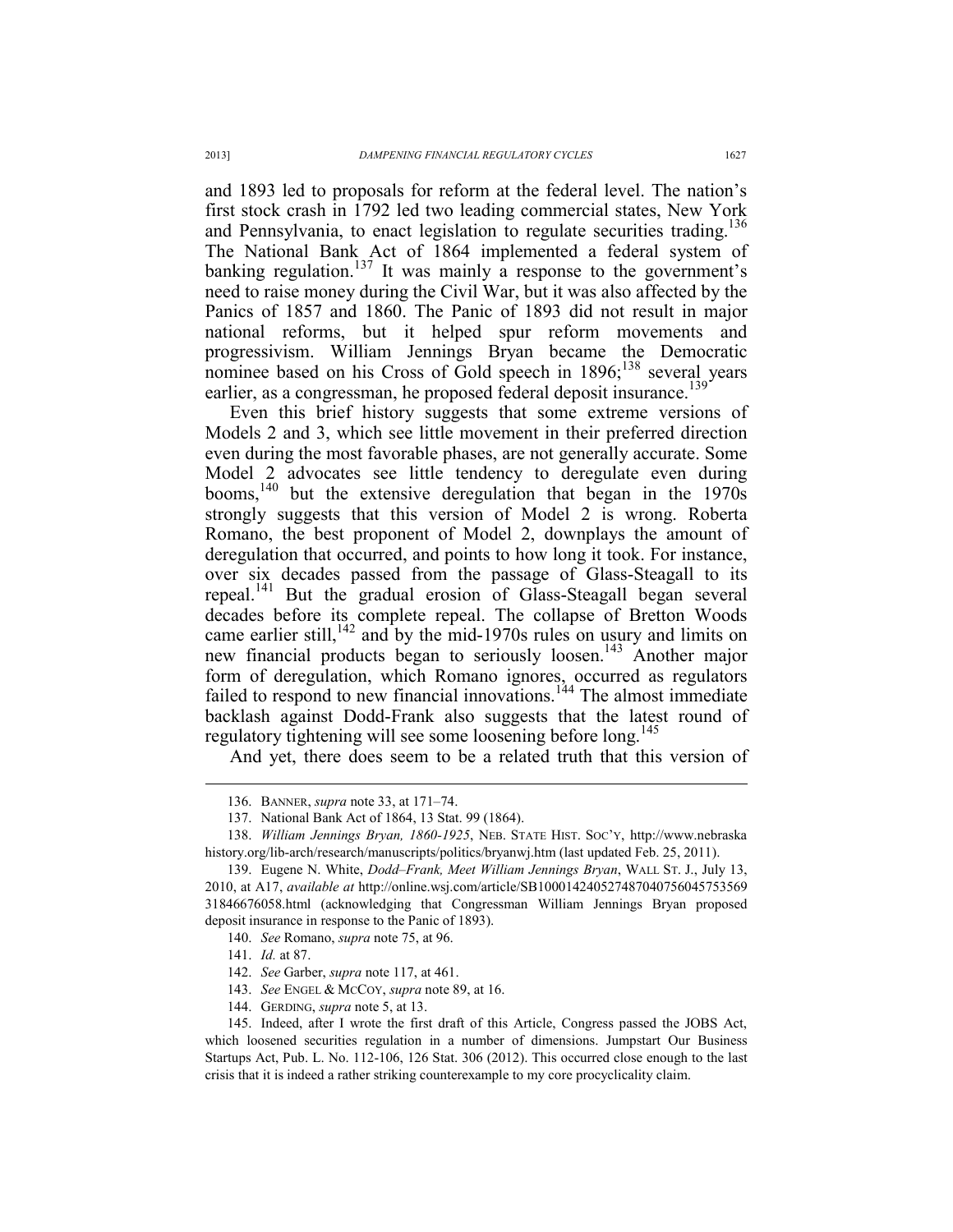Model 2 gestures towards. Although the strength and effectiveness of financial regulation may ebb and flow with market cycles, there does seem to be an upward tendency. Even with the significant deregulation of the last few decades, before Dodd-Frank a much stronger and more extensive set of rules were in place than before the New Deal. During the boom period we cut back on rules created in the Great Depression, but we were very far from eliminating those rules completely.

So, how should we evaluate the effectiveness of the major regulatory initiatives following crises? Dodd-Frank is still too recent, but what about the reforms that followed the crises of 1907 and 1929? The Federal Reserve was the main response to the Panic of 1907.<sup>146</sup> Many strong criticisms of the Fed can be made. Its performance during the Great Depression was poor.<sup>147</sup> It has been a spotty banking regulator, getting far too caught up in the deregulatory movement that preceded the latest crash.<sup>148</sup> Some might think we would be better off with no Federal Reserve at all.<sup>149</sup> But not many would think so. On balance, the Federal Reserve looks like a quite useful response to financial crisis.

As for the New Deal legislation, deposit insurance and the FDIC have ended contagious runs on conventional banks. Deposit insurance does create some moral hazard, and banking regulation and supervision do not fully eliminate increased risk-taking. But, on balance, the FDIC seems to have created much more stability; its benefits clearly seem to outweigh its costs. Few people are calling for the elimination of deposit insurance for banks; there is a reason for this.

The net benefits of securities regulation have been somewhat more debated. Some empirical studies have suggested that regulation has been, on balance, ineffective or harmful.<sup>150</sup> Other studies have suggested positive effects.<sup>151</sup> Studies also differ on the net benefits of the efforts of the Private Securities Litigation Reform Act of 1995 to

 <sup>146.</sup> MILTON FRIEDMAN & ANNA JACOBSON SCHWARTZ, A MONETARY HISTORY OF THE UNITED STATES, 1867–1960, at 168–72 (1963).

 <sup>147.</sup> *Id.* at 407–11, 418–19.

 <sup>148.</sup> *See* ENGEL & MCCOY, *supra* note 89, at 19–20.

 <sup>149.</sup> For example, Congressman and presidential candidate Ron Paul. *See About the Audit*, AUDIT THE FED: A COALITION FOR GREATER TRANSPARENCY, http://www.auditthefed.com/aboutthe-audit (last visited May 19, 2013) (proposing a bill that mandates unrestricted audits of the Federal Reserve by the Government Accountability Office).

 <sup>150.</sup> *E.g.*, George J. Benston, *Required Disclosure and the Stock Market: An Evaluation of the Securities Exchange Act of 1934*, 63 AM. ECON. REV. 132, 153 (1973); George J. Stigler, *Public Regulation of the Securities Markets*, 37 J. BUS. 117, 121–24 (1964).

 <sup>151.</sup> *E.g.*, Irwin Friend & Edward S. Herman, *The S.E.C. Through a Glass Darkly*, 37 J. BUS. 382, 382 (1964); Michael Greenstone, Paul Oyer & Annette Vissing-Jorgensen, *Mandated Disclosure, Stock Returns, and the 1964 Securities Acts Amendments*, 121 Q.J. ECON. 399, 412– 13, 446–47 (2006).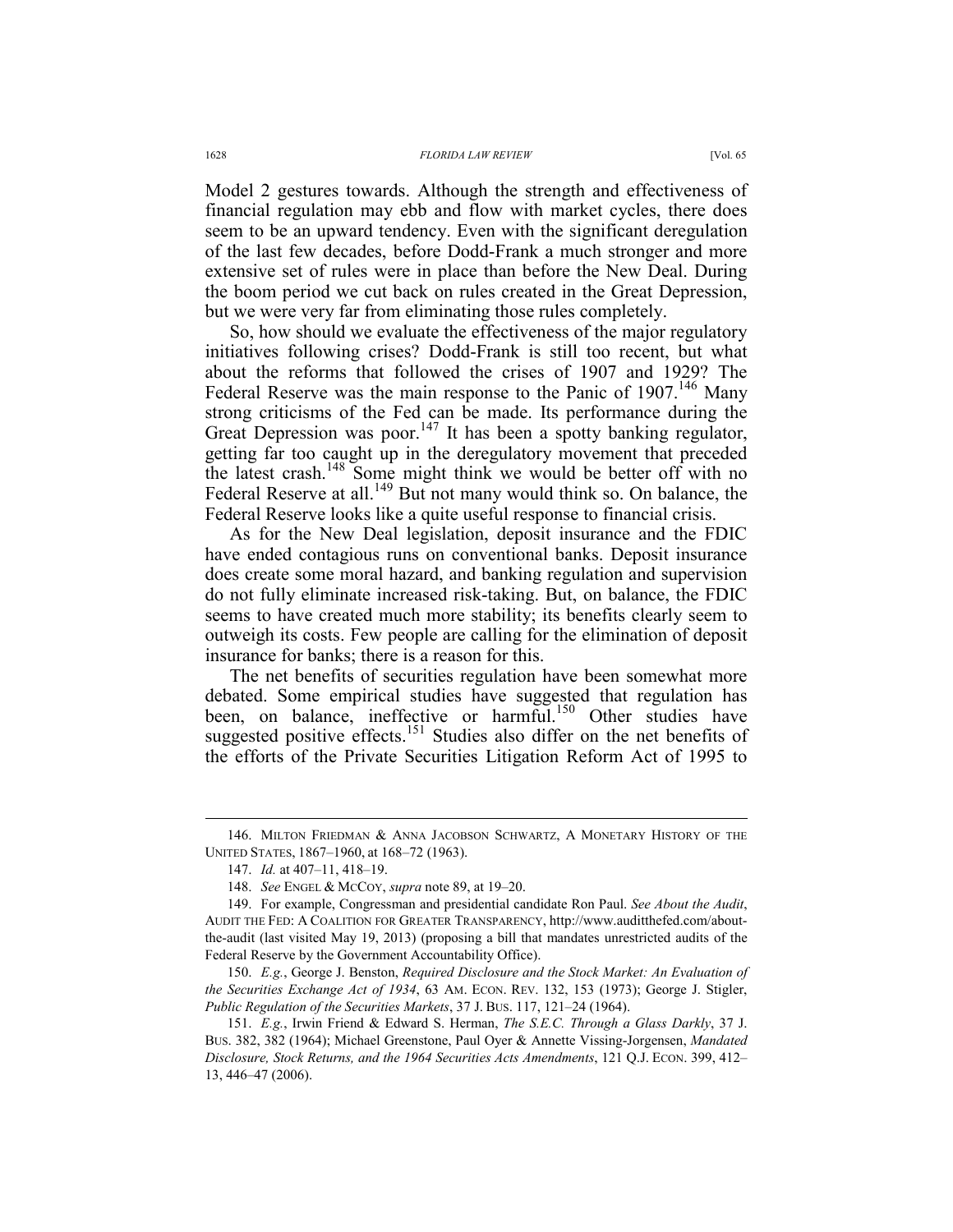scale back securities fraud litigation.<sup>152</sup> The most persuasive evidence is a body of comparative quantitative research that suggests that U.S.-style protections of shareholders and creditors help lead to deeper financial markets.<sup>153</sup> Most of the developed world has copied American securities regulation. Maybe everyone has gotten it wrong, but the pattern is at least suggestive.

The most important part of the New Deal financial legislation that is hard to justify is Glass-Steagall. The link of that provision to the causes of the Great Depression does not seem very plausible, nor is there a strong story tying the end of Glass-Steagall to the latest crisis. If anything, evidence suggests that engaging in securities activities helped banks diversify, which made them safer. Thus, increased securities activities did not make banks more likely to fail.<sup>154</sup> Glass-Steagall prevented the development of universal banks, which have been useful in countries such as Germany and Japan.<sup>155</sup> Still, it must be noted that some extraordinarily good economists disagree and do see the end of Glass-Steagall as one of the causes of the crisis.<sup>156</sup>

Even harder to justify is Regulation Q (promulgated in 1933 to implement elements of the Banking Act of 1933), which limited the amount banks could charge on various kinds of deposits.<sup>157</sup> Most economists find almost all price ceilings, including usury laws, hard to justify.

Before the great crisis of 2007–2008, we had the smaller crisis of the

 153. Thorsten Beck, Asli Demigüç-Kunt & Ross Levine, *Law and Finance: Why Does Legal Origin Matter?*, 31 J. COMP. ECON. 653, 673 (2003); Rafael La Porta, Florencio Lopez-de-Silanes & Andrei Shleifer, *The Economic Consequences of Legal Origins*, 46 J. ECON. LITERATURE 285, 298–99, 310, 327 (2008).

154. HENDRICKSON, *supra* note 36, at 161.

 <sup>152.</sup> *E.g.*, Ashiq Ali & Sanjay Kallapur, *Securities Price Consequences of the Private Securities Litigation Reform Act of 1995 and Related Events*, 76 ACCT. REV. 431, 456 (2001) (demonstrating that shareholders in "high-litigation-risk industries react *negatively* to the [Act's] restrictions on their ability to bring securities-related lawsuits" (emphasis in original)); Stephen J. Choi, *Do the Merits Matter* Less *After the Private Securities Litigation Reform Act?*, 23 J.L. ECON. & ORG. 598, 598 (2007) (demonstrating that the Act reduced nuisance litigation, meritorious claims that were unprofitable, and non-nuisance claims that lacked hard evidence); Marilyn F. Johnson, Ron Kasznik & Karen K. Nelson, *Shareholder Wealth Effects of the Private Securities Litigation Reform Act of 1995*, 5 REV. ACCT. STUD. 217, 218 (2000) (finding that the Act was wealth-increasing for shareholders of high-technology firms; produced a more positive market reaction for firms that are at a greater risk of litigation; and decreased the incremental probability of a firm being sued for committing fraud); Michael A. Perino, *Did the Private Securities Litigation Reform Act Work?*, 2003 U. ILL. L. REV. 913, 976 (demonstrating that just as many class actions were filed after the Act was passed as before, but the Act improved the overall case quality when the key provisions were strictly interpreted).

 <sup>155.</sup> *See* Brett McDonnell, *Banks and Venture Capitalists: Are the New Rules Too Tough, Too Weak, or Just Right?*, 1 MINN. J. BUS. L. & ENTREPRENEURSHIP 13, 14–15 (2002).

 <sup>156.</sup> *E.g.*, STIGLITZ, *supra* note 95, at 15.

 <sup>157.</sup> Regulation Q, 12 C.F.R. § 217.2 (1938).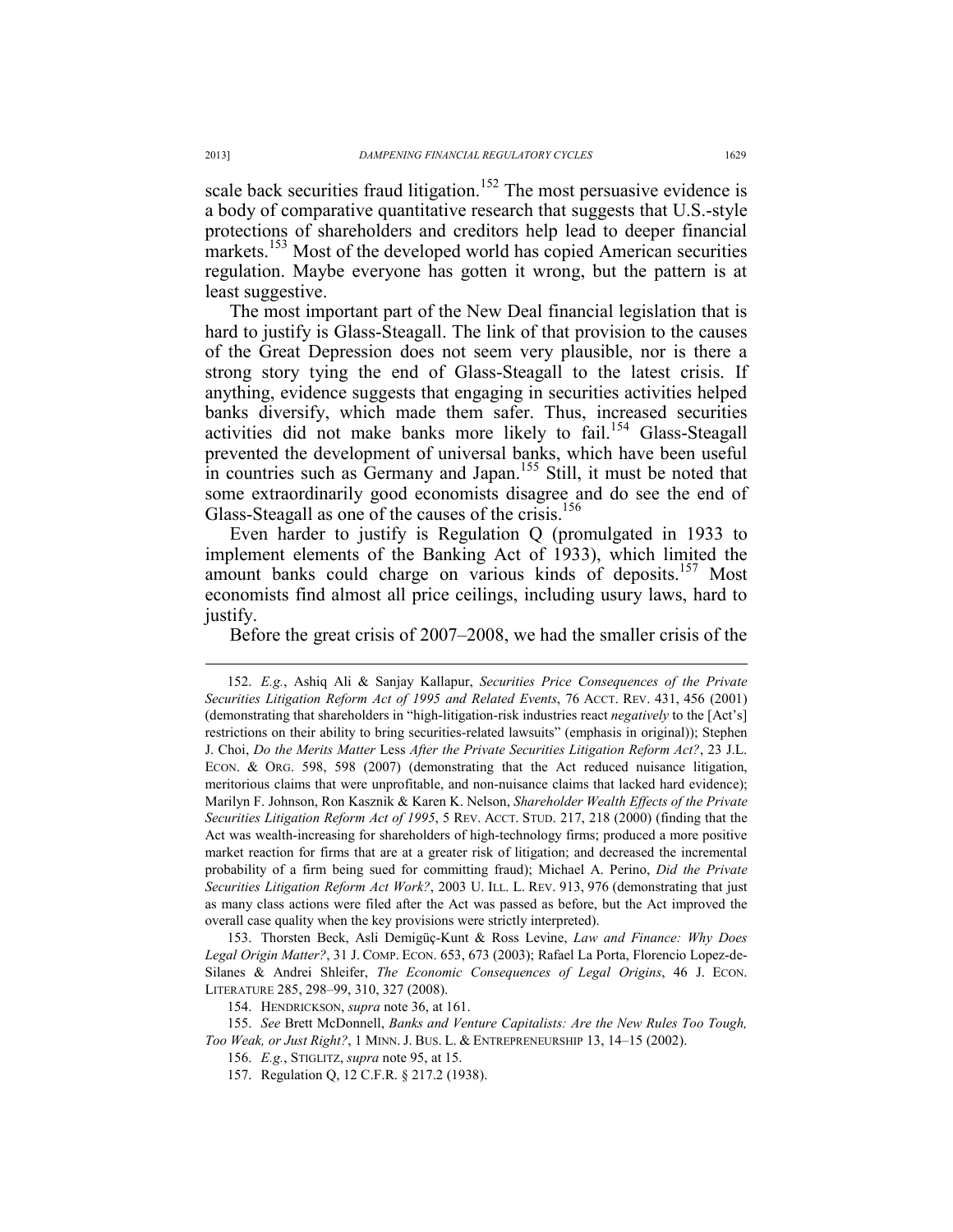dot-com boom and bust, which initiated a small recession in the early 2000s.158 In the wake of that crisis and related scandals such as Enron and WorldCom, Congress enacted the Sarbanes-Oxley Act (SOX).<sup>159</sup> To some extent the jury is still out on SOX. At least one element, the auditor internal control certification requirement,<sup>160</sup> seems to have been a costly mistake.<sup>161</sup> Other rules, such as a new regulatory system for auditors and independence requirements for auditors and directors, do not seem to have been as clearly misguided and costly, although it is also unclear whether they did much good. Overall opinion on the effectiveness of SOX is mixed, with some arguing that it did some modest good,  $162$  others arguing that it is hard to tell if its costs were greater than its benefits, $163$  and yet others arguing that it did much harm.<sup>164</sup>

On balance, the evidence on the effects of major crisis-related regulatory innovations is ambiguous and debated. A staunch skeptic of regulation would condemn all of the New Deal financial regulation and the Federal Reserve Act to boot. Jill Hendrickson, for instance, argues that most banking regulation actually leads to increased risk-taking and fragility in the system.<sup>165</sup> There is some evidence to support such a claim, but on balance it seems implausible. Although surely there are problems with parts of the New Deal legislation, and the Federal Reserve is far from perfect, still financial markets are much more stable and less damaging in their crises than they would likely be without that legislation. And yet, regulation does seem to go too far at times. Glass-Steagall and elements of SOX (at least  $\S$  404(b)) are arguably evidence of this. The extensive barriers to entry and price ceilings that characterized much bank regulation in the decades after World War II are clearer evidence. At least some of the deregulation that occurred in recent decades was justified. Thus, the basic story of Model 1 seems to find a good deal of support in the history of American financial

 <sup>158.</sup> Lawrence A. Cunningham, *The Sarbanes-Oxley Yawn: Heavy Rhetoric, Light Reform (And It Just Might Work)*, 35 CONN. L. REV. 915, 923 (2003).

 <sup>159.</sup> Sarbanes-Oxley Act of 2002, Pub. L. No. 107-204, 116 Stat. 745; *see also* Roberta Romano, *The Sarbanes-Oxley Act and the Making of Quack Corporate Governance*, 114 YALE L.J. 1521, 1523 (2005).

 <sup>160.</sup> Sarbanes-Oxley Act of 2002, Pub. L. No. 107-204, § 404(b), 116 Stat. 745, 789.

 <sup>161.</sup> Larry E. Ribstein, *Market vs. Regulatory Responses to Corporate Fraud: A Critique of the Sarbanes-Oxley Act of 2002*, 28 J. CORP. L. 1, 31–32 (2002).

 <sup>162.</sup> *E.g.*, Cunningham, *supra* note 158, at 987–88; Donald Langevoort, *The Social Construction of Sarbanes-Oxley*, 105 MICH. L. REV. 1817, 1853 (2007); Brett H. McDonnell, *SOx Appeals*, 2004 MICH. ST. L. REV. 505, 533.

 <sup>163.</sup> *E.g.*, John C. Coates IV, *The Goals and Promise of the Sarbanes-Oxley Act*, 21 J. ECON. PERSP. 91, 92 (2007).

 <sup>164.</sup> *E.g.*, Ribstein, *supra* note 161, at 61; Romano, *supra* note 159, at 1602–03.

 <sup>165.</sup> HENDRICKSON, *supra* note 36, at 15, 161.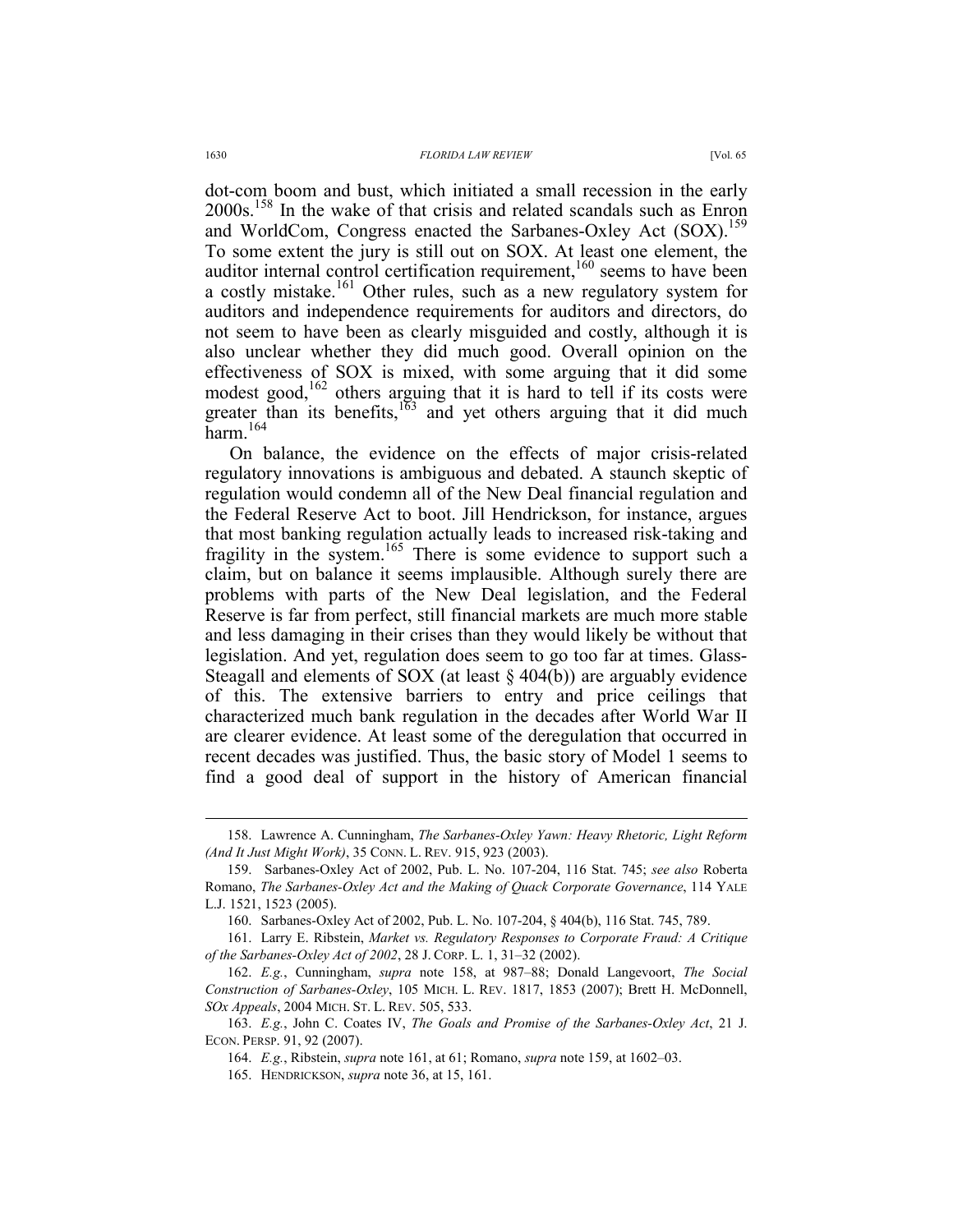regulation over the past century.

If, as suggested at the end of Part II, regulation is multidimensional, does it trend towards the right level in most dimensions, or is it too high in some and too low in others? In other words, does the world reflect a high S or low S version of Model 1?<sup>166</sup> Surely the answer is a mixed bag. The pessimistic high S story has some plausibility, and fits elements of the historical record. Yet, maybe over the long run, the more pernicious types of regulation do tend to disappear and the more helpful types remain, perhaps because clearly bad rules ultimately generate greater costs and more opposition.<sup>167</sup> Perhaps, too, it is simply a good thing to have periodic strong changes in the balance of political lobbying power over financial regulation—it allows for more innovation and variation in rules than would otherwise occur, and thus allows for learning over time, which is particularly valuable given the difficulty of getting such regulation right. There is at least some broad historical evidence of bad rules disappearing while good rules remain. Limits on branch banking and interest rates have largely disappeared in banking law, and activity limits like Glass-Steagall have been reduced, while regulation has come to focus more on capital requirements, soundness supervision, deposit insurance, and resolution of failed institutions. That regulatory scheme seems relatively well-focused on the real risks that banks pose.

Ideally, expanded regulation would occur during boom times and the cutbacks would occur following crises. However, political realities tied in part to underlying human limitations of cognition and attention stop that from happening. If we are going to achieve needed regulation, it is mostly going to have to happen following crises. If we are going to cut back on unnecessary regulation, it is mostly going to have to happen during booms. At least under Model 1 (unlike Models 2 and 3) the longrun average for the level of regulation is roughly optimal, even if the timing of changes is not. This is not the first-best scenario; it is at most third best. But that beats sixth best.

### IV. ADMINISTRATIVE RESPONSES

This Part surveys a variety of procedural responses that we already use or that we could use to try to dampen financial regulatory cycles. First, it is useful to consider procedures that tend to slow down the passage of new statutes and regulations. Why start here? If the problems are deregulation during booms and overregulation following crises,

 <sup>166.</sup> Recall that a high S indicates high levels of variation from the optimal level in many dimensions, with overregulation along some dimensions and underregulation along other dimensions, while a low S indicates that regulation is relatively close to the optimal level along most dimensions. *See supra* Part II.E.

 <sup>167.</sup> Becker, *supra* note 74, at 373, 396.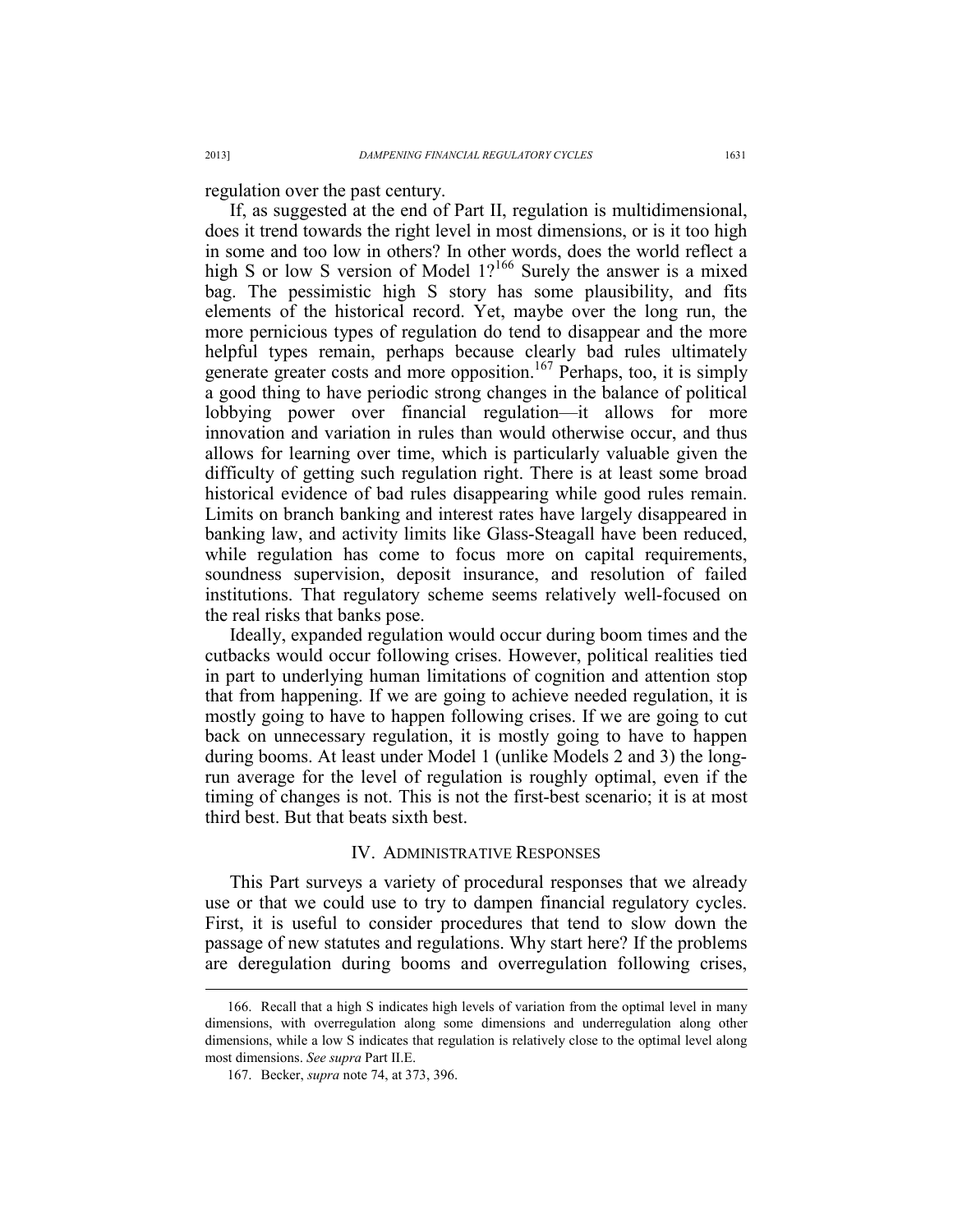putting in place some road bumps to slow down change may well make sense. However, this Article's analysis also suggests a problem with efforts to impede change: in many instances, changes may be beneficial, even if the particular regulation or deregulation is not ideal. In particular, new rules following crises are often more helpful than harmful. Procedures that go too far in blocking change would risk blocking such beneficial new rules.

American law is filled with ways in which we slow down new rules. As for federal statutes, the constitutional requirements of bicameralism and presentment require the approval of a majority of senators and representatives, and the President.<sup>168</sup> Congressional rules such as the committee process, the control of house leadership over the agenda, and the filibuster in the Senate, put further roadblocks in place.<sup>169</sup> For administrative regulations, the notice-and-comment process, judicial review of both procedure and substance, and required cost–benefit analyses, among other things, create obstacles to passage of new regulations.170 All three of our models appreciate the presence of such obstacles during at least one phase of the regulatory cycle. Model 1 appreciates the presence of obstacles in both phases, since it sees a tendency to overregulate during a crisis and then to deregulate too much during booms. Model 2 supports limiting new rules following a crisis, while Model 3 supports limiting deregulatory initiatives during a boom. But the effects of roadblocks are ambiguous. For Model 2, new initiatives should be encouraged during booms when they tend to lead to deregulation, while for Model 3 new rules should be encouraged during a crisis when they tend to lead to effective new regulation. Moreover, insofar as one buys Part III's conclusion that Model 1 may be a secondor third-best process given underlying human limitations, then perhaps we do not really want to hinder new rules. The timing of the rules may be all wrong, but at least the rules do in the long run make needed changes in the regulatory system. In contrast, if one tends to believe Model 2, then obstacles look more promising—yes, they may block useful deregulatory initiatives during booms, but since such deregulation tends to only partially undo the damage wrought by crisis rules, that cost is likely outweighed by the benefits of blocking misguided rules following a crisis.

What one really wants are *intelligent* roadblocks, which tend to block bad new rules but not beneficial ones. That is of course hard, but we do try. Within Congress, one hopes that the committee system will tend to sift through conflicting arguments and sort out those proposals

 <sup>168.</sup> U.S. CONST. art. I, § 7, cl. 2.

 <sup>169.</sup> *See* Kuran & Sunstein, *supra* note 39, at 747.

 <sup>170.</sup> Administrative Procedure Act, Pub. L. No. 79-404, 60 Stat. 237 (1946); *see also*  Krawiec, *supra* note 64, at 55–56.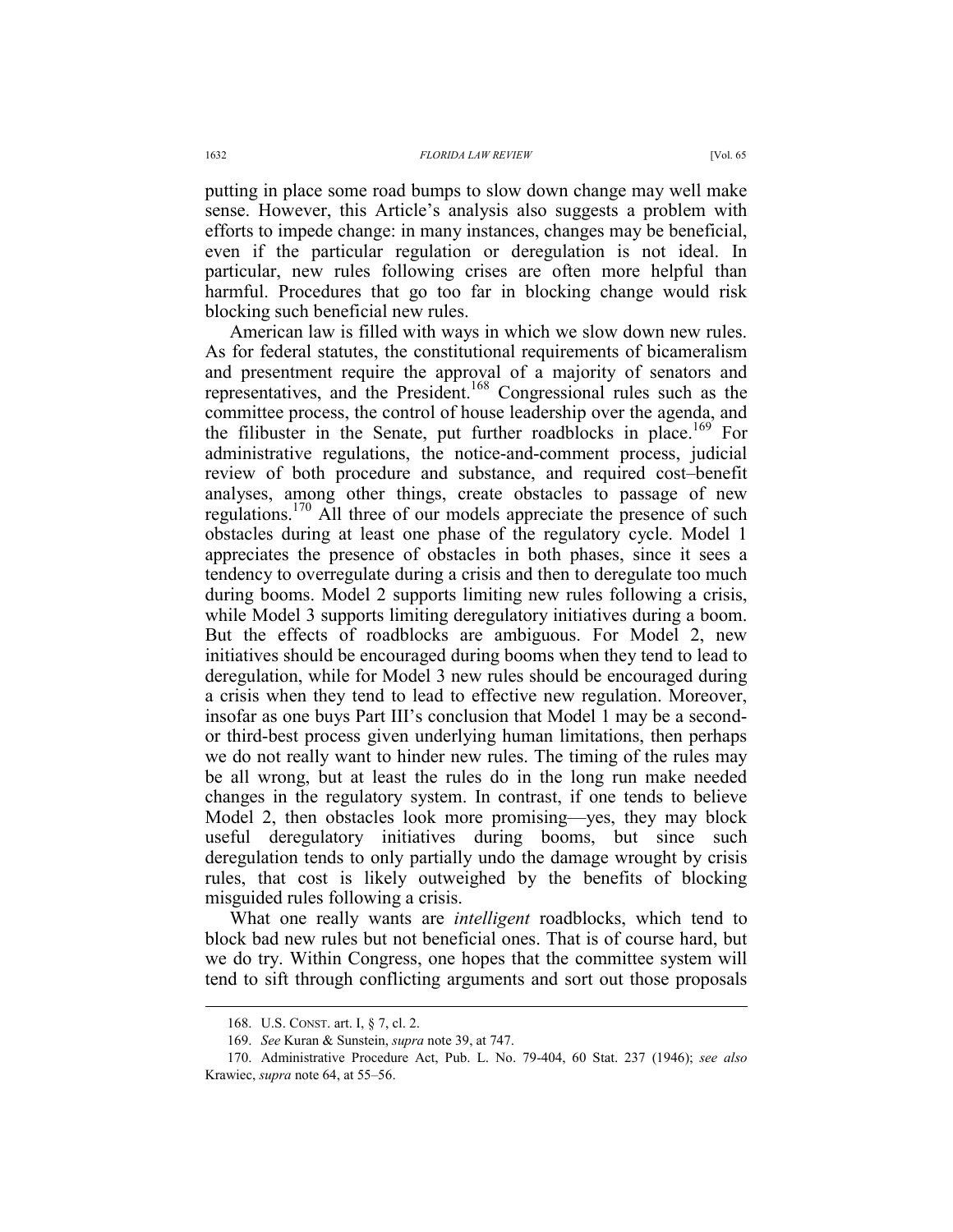with the best chances of producing good results. The expertise of committee members and their staff, combined with the chance for interested parties to present evidence and arguments at hearings, may increase the intelligence of the process. On the other hand, the specialization of committee members is also more likely to lead to their capture by special interests, either through focused lobbying or through the selection bias that determines who winds up on which committee. The committee hearing process presents a vital path for getting important information to congressional decision makers, but it also provides a way for financial industry insiders, who have most of that information, to unduly influence decision makers.

Similar advantages and disadvantages appear during the process of notice-and-comment rulemaking by specialized agencies. Agency specialization allows for useful expertise, and the comment process can generate useful information for evaluating proposals.<sup>171</sup> But those specialized agencies are also subject to capture, and the comment process is often dominated by informed industry insiders.<sup>172</sup>

*Hard-look review.* Judicial review of administrative regulations seems a promising strategy for intelligently weeding out the worst of new rules. Courts may strike down regulations that are arbitrary and capricious.<sup>173</sup> One might hope that this works as an intelligent roadblock in both phases of the regulatory cycle, blocking both the worst of expanded regulation following a crisis and the worst of deregulatory rule changes during boom periods. Courts have varied as to how much scrutiny they engage in, but sometimes they have engaged in hard-look scrutiny, which examines fairly closely how agencies justify new regulations. There has been much debate among administrative law scholars as to the effects of hard-look scrutiny.<sup>174</sup> There is a tradeoff. If courts engage in only weak scrutiny, they will screen out few regulations. On the other hand, if they engage in stricter scrutiny, there is a risk of striking down worthy regulations. Arguably this has already happened for one important new regulation under Dodd-Frank, the SEC's proxy access rule. The D.C. Circuit's decision striking down the

 <sup>171.</sup> Krawiec, *supra* note 64, at 56.

 <sup>172.</sup> *Id.* at 82.

 <sup>173. 5</sup> U.S.C. § 706(2)(A) (2012).

 <sup>174.</sup> *E.g.*, Thomas O. McGarity, Response, *The Courts and the Ossification of Rulemaking: A Response to Professor Seidenfeld*, 75 TEX. L. REV. 525, 528–29 (1997); Mark Seidenfeld, *Demystifying Deossification: Rethinking Recent Proposals to Modify Judicial Review of Notice and Comment Rulemaking*, 75 TEX. L. REV. 483, 486–87 (1997); Matthew C. Stephenson, *A Costly Signaling Theory of "Hard Look" Judicial Review*, 58 ADMIN L. REV. 753, 754–56 (2006); Kathryn A. Watts, *Proposing a Place for Politics in Arbitrary and Capricious Review*, 119 YALE L.J. 2, 12–13 (2009); Jason Webb Yackee & Susan Webb Yackee, *Testing the Ossification Thesis: An Empirical Examination of Federal Regulatory Volume and Speed, 1950- 1990*, 80 GEO. WASH. L. REV. 1414, 1420–21 (2012).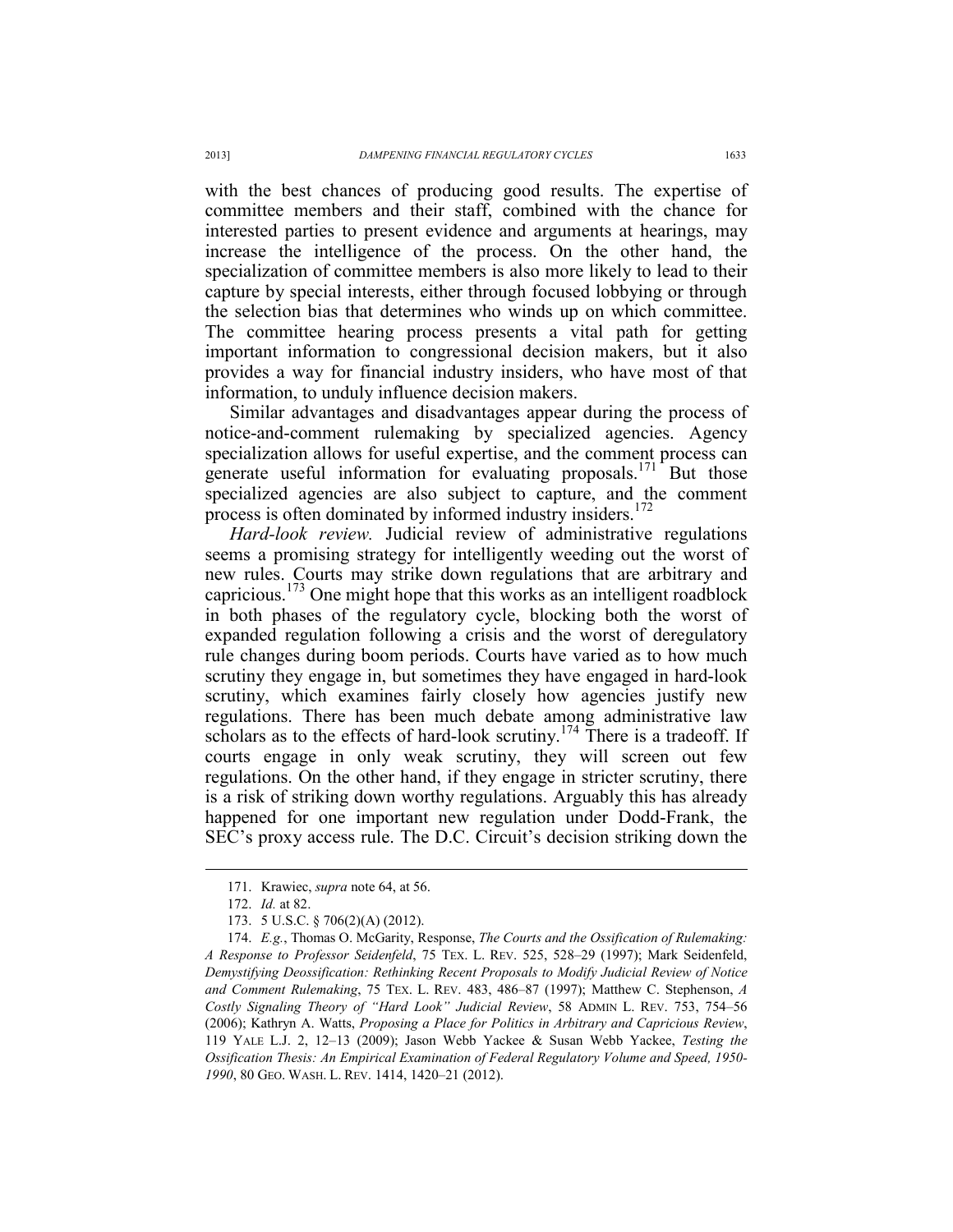proxy access rule is rather arbitrary and capricious in its characterization of the SEC's justification of proxy access as arbitrary and capricious.<sup>175</sup> If the D.C. Circuit were to behave like this in reviewing many of the new regulations that agencies must write under Dodd-Frank, it is not at all clear how those agencies, inundated with rulemaking mandates, will ever be able to adequately justify their work product. One hopes that the proxy access case is an aberration. On the other hand, for an advocate of Model 2, the case gives hope that courts will protect us from a series of rushed and sloppy new rules under a mostly misguided statute.<sup>176</sup> This illustrates the trickiness of administrative fixes to the regulatory cycles. Yes, we do want to dampen the excessive procyclical nature of the cycle. And yet, given the inevitable cognitive and political limits of regulation, both phases of the cycle serve useful purposes, even if their timing is not optimal. Procedures, like hard-look review, that impose too harsh a limit on either phase of the cycle risk throwing out much good along with some

*Agency independence*. Creating independent agencies is a standard procedural strategy for insulating regulators from political pressure. Examples in U.S. financial regulation include the Federal Reserve and the SEC. By insulating agencies from political influence, independence can help reduce some of the procyclicality that flows from the demand for regulation. The Federal Reserve's setting of monetary policy is an interesting example—achieving countercyclical policy is a particularly crucial goal in monetary policy, and the Fed's independence is seen as a critical component of its relative success.177 Of course, even in monetary policy the Fed has not always been successful in making its actions countercyclical, $178$  and it has been less successful in the area of

bad.

 <sup>175.</sup> Bus. Roundtable v. SEC, 647 F.3d 1144, 1156 (D.C. Cir. 2011). For critiques of the case, see James D. Cox & Benjamin J.C. Baucom, *The Emperor Has No Clothes: Confronting the D.C. Circuit's Usurpation of SEC Rulemaking Authority*, 90 TEX. L. REV. 1811, 1813 (2012); Grant M. Hayden & Matthew T. Bodie, *The Bizarre Law and Economics of* Business Roundtable v. SEC, 38 J. CORP. L. 101, 120–22 (2012); J. Robert Brown, Jr., *Shareholder Access and Uneconomic Economic Analysis:* Business Roundtable v. SEC, DENV. U. L. REV. ONLINE, (Sept. 30, 2011, 2:57 PM), http://www.denverlawreview.org/online-articles/ 2011/9/30/shareholder-access-and-uneconomic-economic-analysis-business.html.

 <sup>176.</sup> Kuran and Sunstein suggest greater judicial scrutiny as a way to protect again illconceived crisis-driven laws. *See* Kuran & Sunstein, *supra* note 39, at 758–59.

 <sup>177.</sup> As Federal Reserve chair William Martin purportedly said: "The Federal Reserve, as one writer put it, after the recent increase in the discount rate, is in the position of the chaperone who has ordered the punch bowl removed just when the party was really warming up." Yoram Bauman, *Martin's "Punch Bowl" Quote: A Semi-definitive Citation*, STAND-UP ECONOMIST (Mar. 27, 2011), http://www.standupeconomist.com/blog/martins-punch-bowl-quote-a-semidefinitive-citation.

 <sup>178.</sup> Many cite overly low interest rates as a primary cause of the housing bubble that led to the latest financial crisis. *See, e.g.*, Jeff Holt, *A Summary of the Primary Causes of the*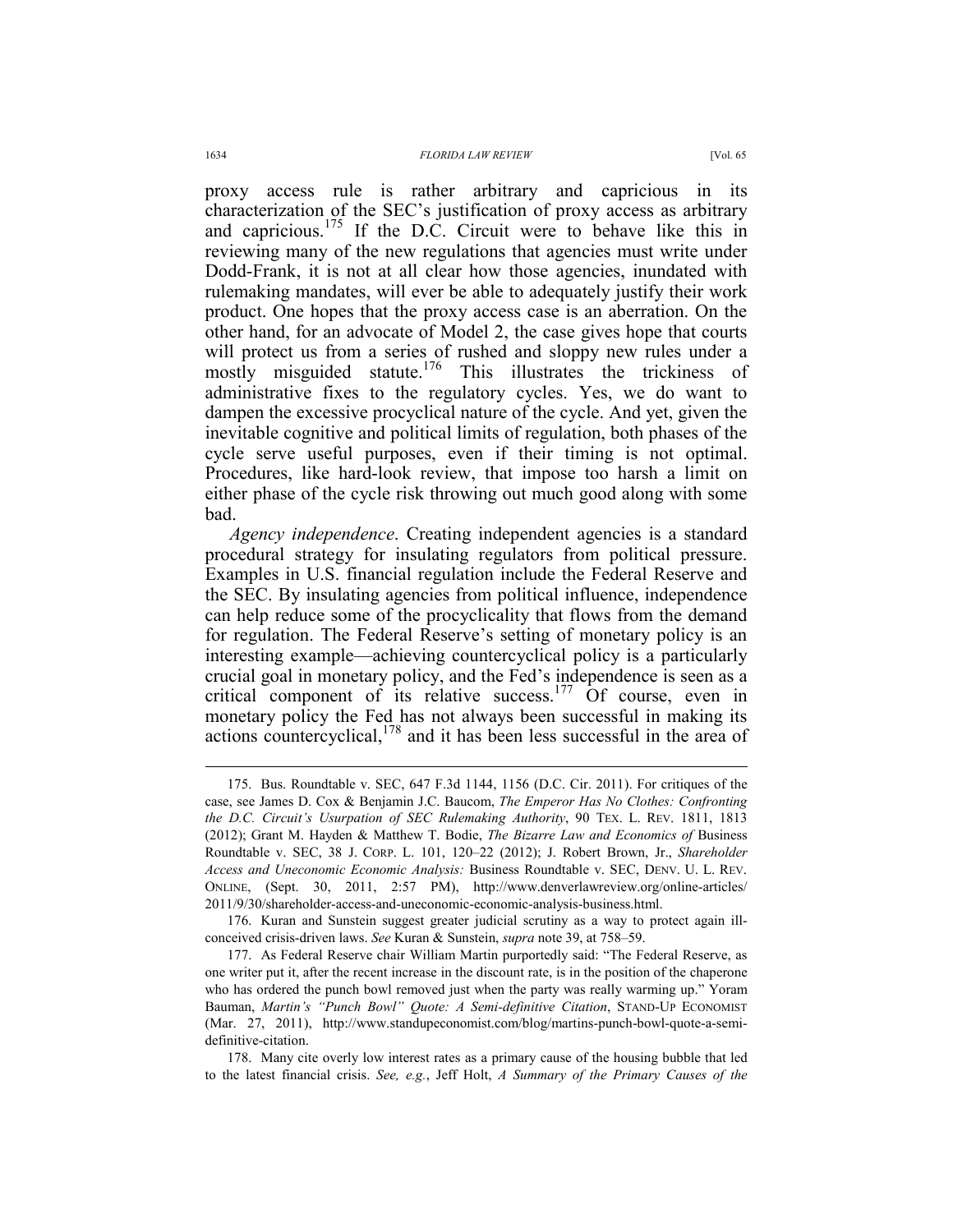financial regulation, in part because it seems to have seen regulation as less central to its identity than monetary policy.

Interestingly, and perhaps disturbingly, across many countries, including the United States, the reaction to the latest financial crisis has somewhat *decreased* the importance of independence among financial regulators.179 It appears that politicians want regulators to be more directly accountable to them given the renewed focus on the importance of financial regulation. In the United States, this tendency appears in the decision to make the Secretary of the Treasury the chair of the new Financial Stability Oversight Council, which coordinates federal financial rulemaking.180 However, agency independence still appears as an important strategy in parts of the Dodd-Frank Act, most importantly in the new Consumer Financial Protection Bureau (CFPB).<sup>181</sup> The CFPB has a budget that is independent of Congress,182 one of the most important elements of agency independence. However, its budgetary independence has come under attack from opponents—congressional Republicans have vowed to block appointments to the CFPB unless its budgetary independence is reduced, among other conditions.<sup>183</sup> Greater accountability to Congress presumably serves some worthy purposes. However, from the perspective of smoothing the regulatory cycle and making it less procyclical, decreasing the budgetary independence of the CFPB is clearly a bad idea. Indeed, preferred reforms would seem to move in the opposite direction, strengthening the power of independent agencies.<sup>184</sup> For instance, from the perspective of the issues considered

 179. Stavros Gadinis, *From Independence to Politics in Financial Regulation*, 101 CAL. L. REV. 327, 332 (2013).

 180. Dodd-Frank Wall Street Reform and Consumer Protection Act, Pub. L. No. 111-203, § 111(b)(1)(A), 124 Stat. 1376, 1392–93 (2010).

181. *Id.* §§ 1001–1100H, 124 Stat. at 1955–2113.

182. *Id.* § 1017(a), 124 Stat. at 1979.

 183. *44 U.S. Sens. to Obama: No Accountability, No Confirmation*, RICHARD SHELBY, UNITED STATES SENATOR OF ALABAMA (May 5, 2011), http://shelby.senate.gov/public/ index.cfm/newsreleases?ContentRecord\_id=893bc8b0-2e73-4555-8441-d51e0ccd1d17. While this Article was in the editing process, a deal concerning the use of filibusters for executive appointments led to the Senate confirming Richard Cordray as director of the CFPB. Binyamin Appelbaum, *Vote Ushers in New Era of Oversight of Lending Practices*, N.Y. TIMES (July 16, 2013), http://www.nytimes.com/2013/07/17/business/cordray-confirmed-as-head-offinancial-watchdog-after-long-wait.html?\_r=0.

 184. However, I do believe that one of the other suggested Republican reforms makes sense. They suggest that a five-person commission, rather than a single director head the

*Housing Bubble and the Resulting Credit Crisis: A Non-Technical Paper*, 8 J. BUS. INQUIRY 120, 121–23 (2009). Even if that is right, though, it is not at all clear that the explanation for that monetary policy is political. Indeed, I'm inclined to agree with Scott Sumner: "[W]e were all taught in grad school that central banks needed to be independent to resist public pressure to inflate. I'm inclined to discount most public choice explanations of monetary policy failure, and fall back on the 'It's the stupidity, stupid.' explanation." Scott Sumner, *Four Short Posts*, THEMONEYILLUSION (Apr. 4, 2012), http://www.themoneyillusion.com/?p=13805.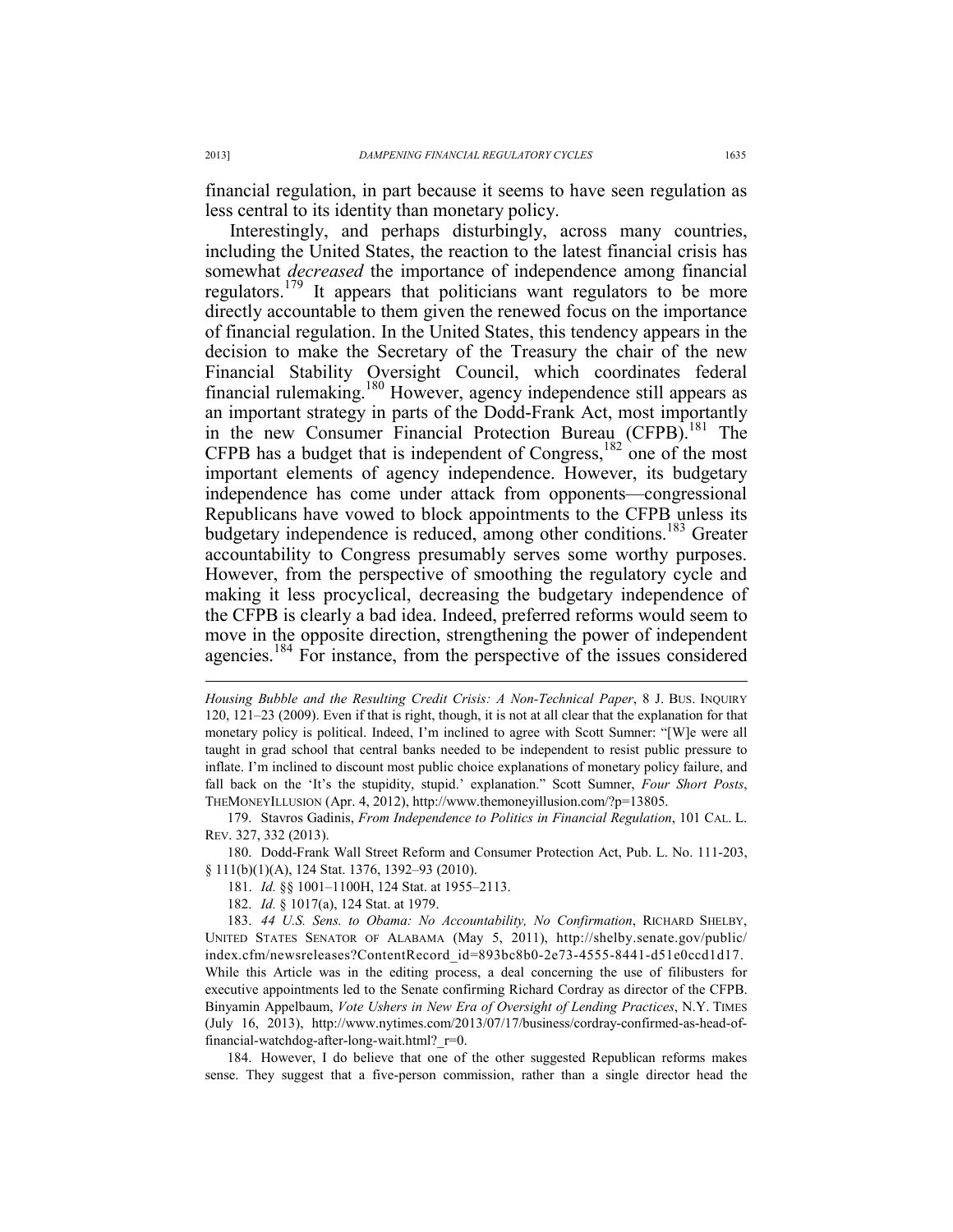in this Article, it would be better to have the Financial Stability Oversight Council<sup>185</sup> chaired by the Chair of the Federal Reserve rather than the Secretary of the Treasury.

*Sunset clauses.* Roberta Romano has recently suggested sunset clauses as part of all new financial regulation.<sup>186</sup> Under this proposal, a review panel would evaluate crisis-driven financial regulation after a set period (Romano mentions five or six years).187 The proposal appears in Romano's suggestion that Congress would need to reauthorize the legislation after receiving the panel's report, or else the legislation would lapse. This proposal is attractive from the perspective of Model 2 (Romano is a leading Model 2 proponent). Since crisis regulation is likely to be inefficient according to Model 2, and since that Model views the political process as least trustworthy immediately following crises, the sunset proposal would lead to a welcome pruning of mostly bad new rules.<sup>188</sup>

The sunset proposal is obviously problematic from the perspective of Model 3. It would undermine good crisis rules, and put them at risk during boom periods, which feature a tendency to deregulate in excess.<sup>189</sup> Romano argues that even if one accepts this perspective (which she of course does not), having review of a regulation performed publically is better than subverting the rule in the dark through a captured agency process.<sup>190</sup> From the perspective of Model 1, there is some value to having a public, more transparent review process, both to shed a light on industry involvement and also to scrutinize crisis rules that do tend to overshoot. However, if the sunset proposal creates a default whereby the rule will terminate without new congressional action, the critique of agency capture during boom periods shared by Models 1 and 3 does create great concern. By the time a rule comes up for review, Congress is likely to face strong pressure to favor the financial industry. Expecting Congress to renew even good but tough rules during such times seems foolhardy. It is more defensible to simply require a study at some point after a rule takes effect. Indeed, the many mandated reports to Congress under Dodd-Frank are a variant of this

agency. Responsible Consumer Financial Protection Regulations Act of 2011, S. 737, 112th Cong.; *see also S.737—Responsible Consumer Financial Protection Regulations Act of 2011*, OPENCONGRESS, http://www.opencongress.org/bill/112-s737/show (last visited May 19, 2013). That might well be a useful way to include more viewpoints within the agency's decision making.

 <sup>185.</sup> Dodd-Frank Wall Street Reform and Consumer Protection Act, Pub. L. No. 111-203, §§ 101–176, 124 Stat. 1376, 1391–1442 (2010).

 <sup>186.</sup> Romano, *supra* note 75, at 95–96.

 <sup>187.</sup> *Id.* at 95.

 <sup>188.</sup> *Id.* at 96.

 <sup>189.</sup> *See* Coffee, *supra* note 50, 122–23.

 <sup>190.</sup> Romano, *supra* note 75, 96–99.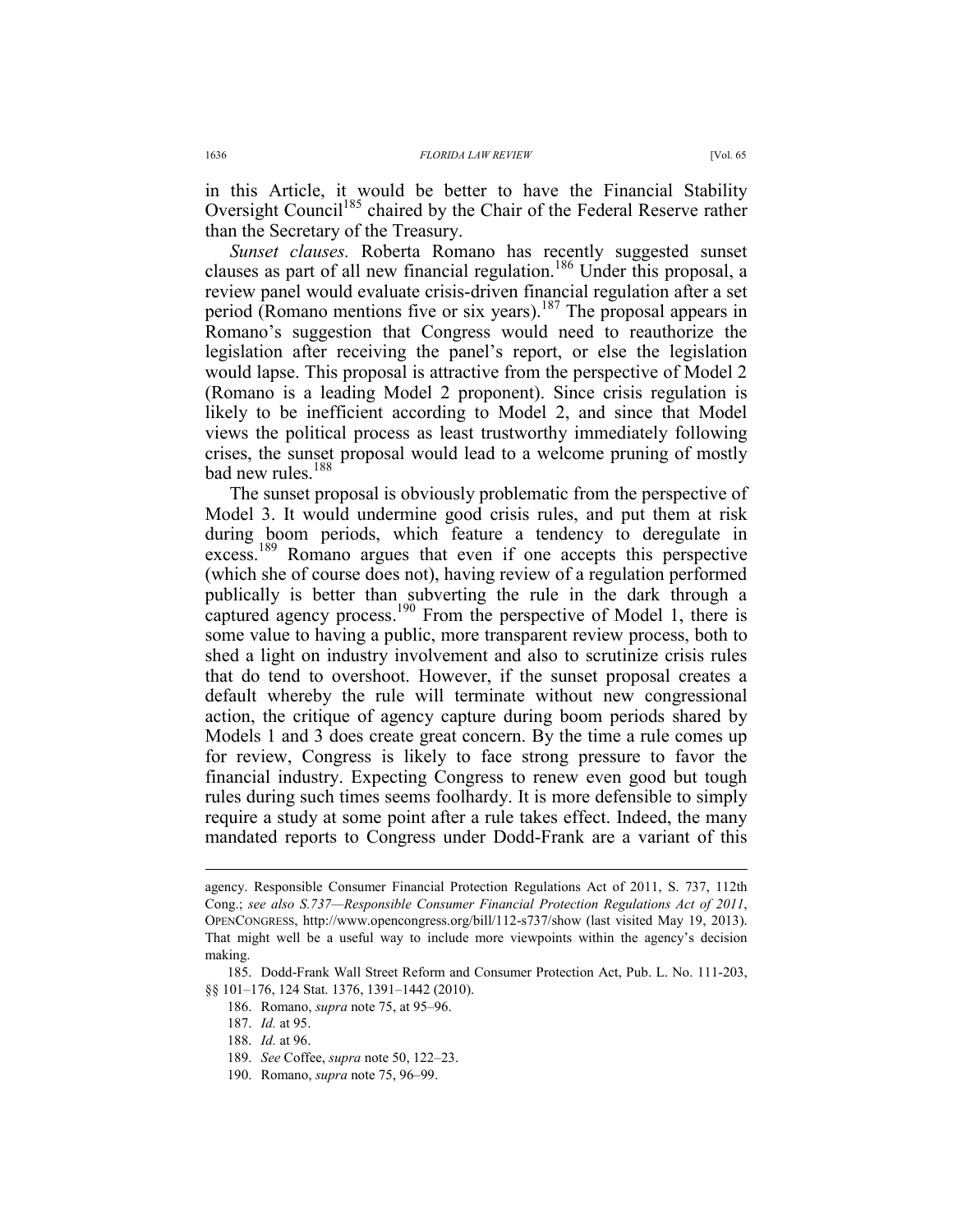more modest idea. One could give these reports more oomph than they possess under Dodd-Frank by setting up a panel of independent experts, rather than the implementing agency, to review the law after (say) five years, and giving clear criteria to that panel, as Romano suggests.<sup>191</sup> The review requirement could also stipulate that the review panel should formulate proposed amendments to the legislation, including the possibility of complete repeal, if its review suggests such amendments would be desirable.

*Contrarians*. Dan Schwarcz and I have called for the increased use of "regulatory contrarians."<sup>192</sup> Regulatory contrarians are defined by three features: affiliation with a particular regulatory body while simultaneously enjoying meaningful independence from that body, persuasive influence over the agency by virtue of its position, and being limited to no regulatory authority of their own.<sup>193</sup> These regulatory contrarians can review both existing and proposed new rules as well as financial market developments, and suggest areas where current rules do not seem to respond adequately to market risks. They can be a way of combating destructive deregulation during boom periods while also promoting useful regulation following crises—their independence and the fact that they themselves do not write rules help limit their exposure to political pressure. The hard part, though, is finding ways to increase the chances that agencies will actually listen to the recommendations of regulatory contrarians. Existing examples of contrarian institutions include the Taxpayer Advocate Service within the IRS, offices of public counsel in some states, inspectors general, and the Center for Insurance Policy and Research.<sup>194</sup> Schwarcz and I argue that Dodd-Frank includes a number of potentially useful contrarian institutions. Perhaps most significant is the new Office of Financial Research (OFR).<sup>195</sup> Other

 <sup>191.</sup> *Id.* at 95.

 <sup>192.</sup> McDonnell & Schwarcz, *supra* note 52, at 1681–82 (2011). For similar suggestions, see JAMES R. BARTH, GERARD CAPRIO, JR. & ROSS LEVINE, GUARDIANS OF FINANCE: MAKING REGULATORS WORK FOR US 215–24 (2012) (describing a proposal for a new institution called the "Sentinel" to "improve the system for selecting, interpreting, implementing, and adapting regulations"); Saule T. Omarova, *Bankers, Bureaucrats, and Guardians: Toward Tripartism in Financial Services Regulation*, 37 J. CORP. L. 621, 642 (2012).

 <sup>193.</sup> McDonnell & Schwarcz, *supra* note 52, at 1645–46.

 <sup>194.</sup> *Id.* at 1654–66.

 <sup>195.</sup> Dodd-Frank Wall Street Reform and Consumer Protection Act, Pub. L. No. 111-203, §§ 151–56, 124 Stat. 1376, 1412–20 (2010). I can't say I am thrilled with what I have seen of the OFR's start in life. In particular, the initial membership of the Financial Research Advisory Committee does not fill me with great hope. *Membership of the Financial Research Advisory Committee*, U.S. DEPT. OF THE TREASURY (Nov. 2012), http://www.treasury.gov/initiatives/ ofr/about/Documents/OFR\_FRAC\_Member\_Bios\_FINAL.pdf. For one thing, it is all economists, whereas a more interdisciplinary group would bring a wider range of perspectives to the table. Moreover, the list of economists seems strikingly industry-dominated, and does not contain a large number of known contrarian thinkers likely to ask serious and deep questions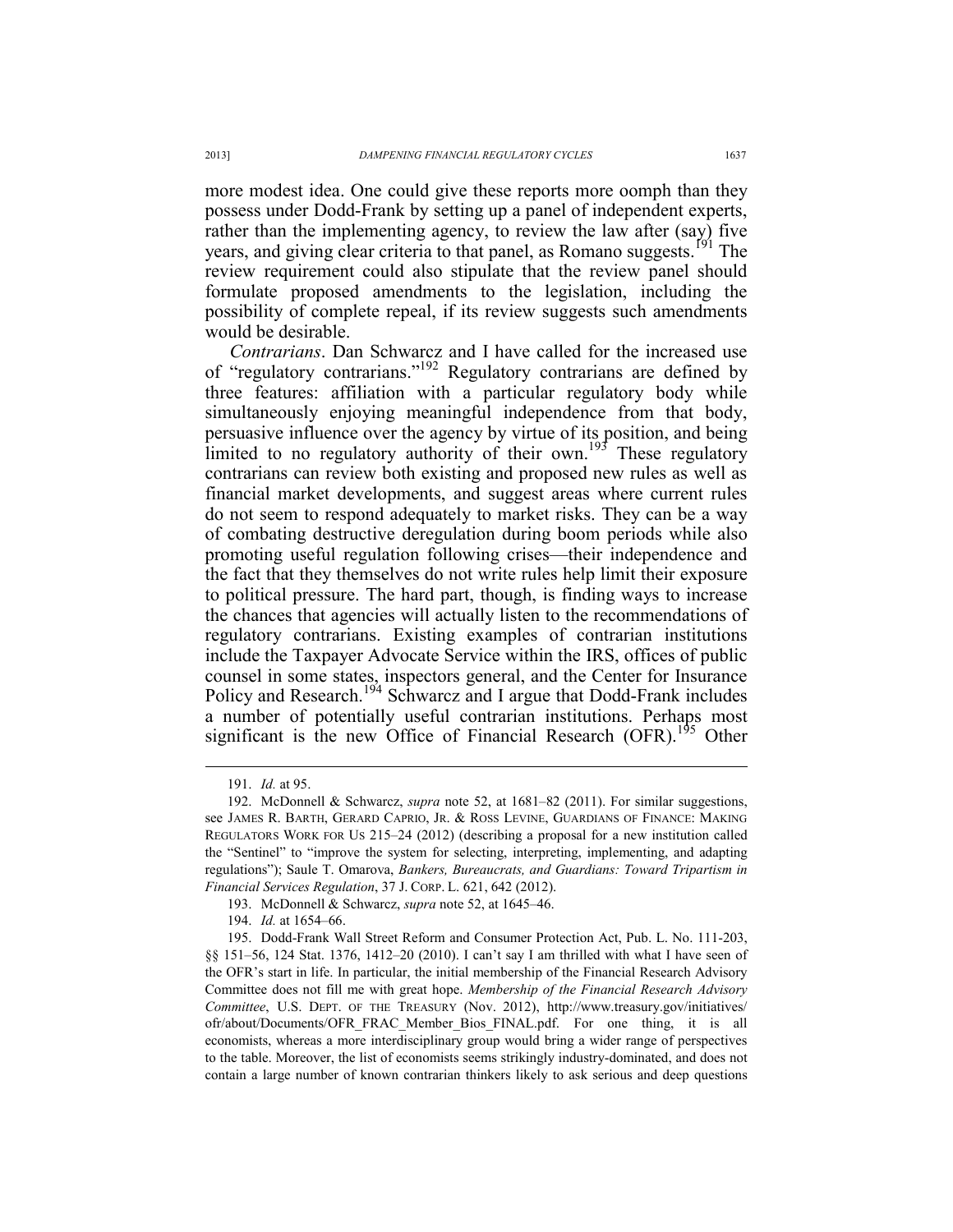examples within the Act include the Federal Insurance Office, the Council of Inspectors General on Financial Oversight, the Investor Advisory Committee and the Office of the Investor Advocate within the SEC, and the Consumer Advisory Board within the CFPB.<sup>196</sup> To similar effect is the suggestion of outside peer review of agency rules.<sup>197</sup>

*Mandated studies.* Dodd-Frank mandates that administrative agencies conduct dozens of studies concerning various perceived problems. One analysis found that the Act dictates 243 new rulemakings, 67 studies, and 22 periodic reports.<sup>198</sup> These serve a potentially useful role in displacing the regulatory energy that immediately follows a financial crisis. Regulating too soon can lead to misguided rules, if those setting them do not fully understand what they are doing, and can also restrict financial markets during a time when they are already suffering. Mandated studies give the agencies time to reflect, gather more information, and research possible ways to address problems revealed by the latest crisis. They also push into the future any new rules which may result from the crisis, which reduces or eliminates the problem of implementing new restrictions when markets are struggling.<sup>199</sup>

The biggest challenge for this strategy is that the political will to support new rules may have disappeared by the time the mandated studies are completed. But at least sometimes, bureaucrats' interest in strong rules may combine with some lingering populist pressure to regulate. Most of the mandated studies are combined with a requirement to report to Congress on the results; these reports may provide a way for those with an interest in new regulation to help prolong general political attention and pressure.<sup>200</sup> The new regulatory contrarians may also champion possible rules suggested by studies.<sup>201</sup> There is a careful balance required for this strategy to succeed—the time for studies must be long enough to allow for meaningful reflection and learning and to let markets recover, but not be so long that the will to regulate has completely disappeared by the time the studies appear.

*Automatic triggers.* Dodd-Frank requires regulators to make capital requirements for certain regulated institutions countercyclical.<sup>202</sup> The

about existing rules.

 <sup>196.</sup> McDonnell & Schwarcz, *supra* note 52, at 1671–73.

 <sup>197.</sup> Kuran & Sunstein, *supra* note 39, at 754.

 <sup>198.</sup> Broc Romanek, *What the Dodd-Frank Act Means for the Regulators?*, THECORPORATECOUNSEL.NET (July 13, 2010, 7:38 AM), http://www.thecorporatecounsel.net/ Blog/2010/07/see-page-344-hooray-kirkland.html.

 <sup>199.</sup> McDonnell, *Don't Panic!*, *supra* note 12, at 66–67.

 <sup>200.</sup> *Id.* at 61–62.

 <sup>201.</sup> *Id.* 

 <sup>202.</sup> Dodd-Frank Wall Street Reform and Consumer Protection Act, Pub. L. No. 111-203, § 616(a)(2), 124 Stat. 1376, 1615 (2010).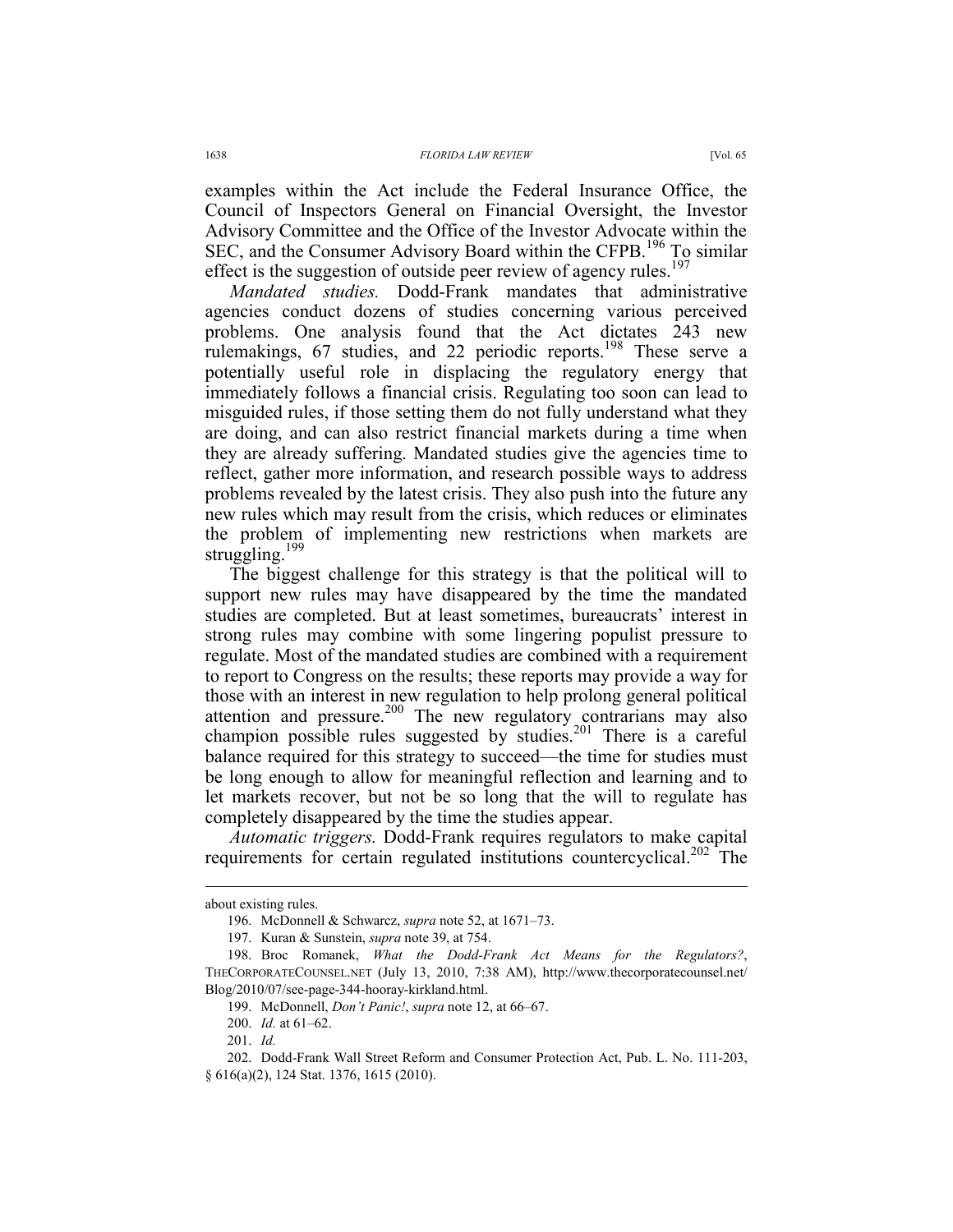new Basel Committee on Banking Supervision's regulatory framework also calls for countercyclical capital requirements.<sup>203</sup> Obviously, this is a direct attack on the procyclical regulation problem.<sup>204</sup> The question is: How are regulators supposed to implement this idea? If requirements vary at the discretion of regulators, one would fear that the sorts of political and cognitive stresses analyzed in this Article would frustrate the aim of this requirement.<sup>205</sup> So it would seem to be better to tie countercyclical capital requirements to a rule that is more or less clear and automatic.<sup>206</sup> The obvious, and difficult, question is, of course, what measure such requirements should be tied to. We need measures that are not (very) gameable and that accurately reflect what is going on in financial markets. That is not easy, not by a long shot.<sup>207</sup> Spotting emerging financial bubbles is intrinsically difficult. Indeed, if it were easy, the bubbles would generally not occur. Are there really automatic measures that can serve as a good proxy? $208$ 

#### **CONCLUSION**

Despite their many differences, all of the models and arguments considered here are rooted in a public choice perspective on financial regulation, i.e. rational choice ideas drawn from economics and applied to politics. But that perspective is modified to take account of behavioralist biases in rationality, particularly the availability bias. The availability bias helps explain a procyclical tendency in financial regulation, as both the public and regulators ignore the threat of financial crises during boom times and become very focused on that threat when crises actually occur. The normal dominance of concentrated interest groups temporarily shifts as public attention turns to financial regulation following a crisis.

The models differ in how they understand the balance of interest groups outside of crises and how likely that balance is to lead to outcomes that reflect the public interest; in how well they think the crisis-related public attention can be channeled to reflect the public interest; and in how they analyze the underlying vulnerability of financial institutions and markets and the intellectual difficulty of

 <sup>203.</sup> BASEL COMM. ON BANKING SUPERVISION, BANK FOR INT'L SETTLEMENTS, BASEL III: A GLOBAL REGULATORY FRAMEWORK FOR MORE RESILIENT BANKS AND BANKING SYSTEMS ¶ 149 (rev. 2011).

 <sup>204.</sup> *See* Gabilondo, *supra* note 12, at 486–89.

 <sup>205.</sup> *See* Kowalik, *supra* note 29, at 72–73.

 <sup>206.</sup> *Id.* at 74.

 <sup>207.</sup> *See id.*; Mathias Drehmann, Claudio Borio & Kostas Tsatsaronis, *Anchoring Countercyclical Capital Buffers: The Role of Credit Aggregates*, 7 INT'L J. CENT. BANKING 189, 191 (2011).

 <sup>208.</sup> I explore proposed rules implementing the countercyclical trigger in Brett H. McDonnell, *Designing Countercyclical Capital Buffers*, N.C. BANKING INST. (forthcoming).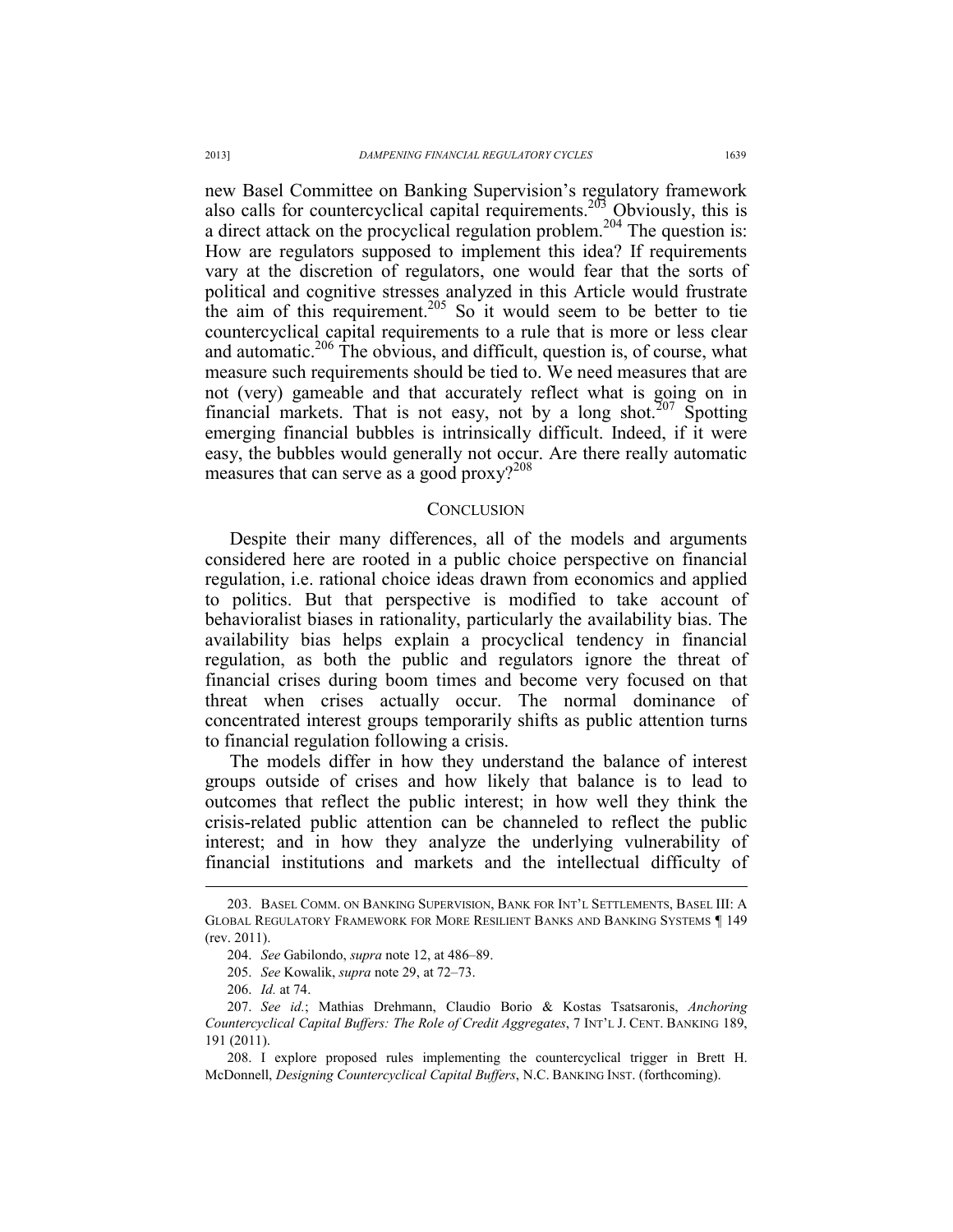regulation.209 This leads to differing critiques of either underregulation in booms or overregulation in crises.

It is hard to choose among these competing models by looking at the historical evidence—the evidence is complex and subject to varied interpretations, our empirical tools are relatively weak, and our intellectual and ideological preconceptions are strong and tend to drive the debate. This Article has argued that Model 1, as a whole, best fits U.S. history. This is not great news—after all, it means we are both deregulating too much during booms and regulating too much during crises, relative to the first-best world. But there is a silver lining—at least as compared with Models 2 and 3. It suggests that perhaps over time we are figuring out roughly the right degree and kind of regulation (if one believes the small S version of Model 1), even though the timing of changes in regulation is not right.

If we have trouble finding the right diagnosis, then we will naturally struggle to get the right prescription. That helps explain a certain degree of hesitance in Part IV's discussion of administrative responses that may help dampen financial regulatory cycles. Still, some responses do look promising. Agency independence is an old but important response, and in the face of a tendency in the recent crisis to move away from such independence, $2^{10}$  it could use some renewed emphasis. Regulatory contrarians, mandated studies, and automatic triggers are other mechanisms with some promise. Dodd-Frank does experiment with these mechanisms, so over time we may see whether they are effective. Procyclical regulation is too deeply rooted in basic facts of political and economic life to eliminate completely, but with some determination we may be able to dampen the regulatory cycle.

 <sup>209.</sup> See *supra* Table 1for a summary.

 <sup>210.</sup> *See supra* note 179 and accompanying text.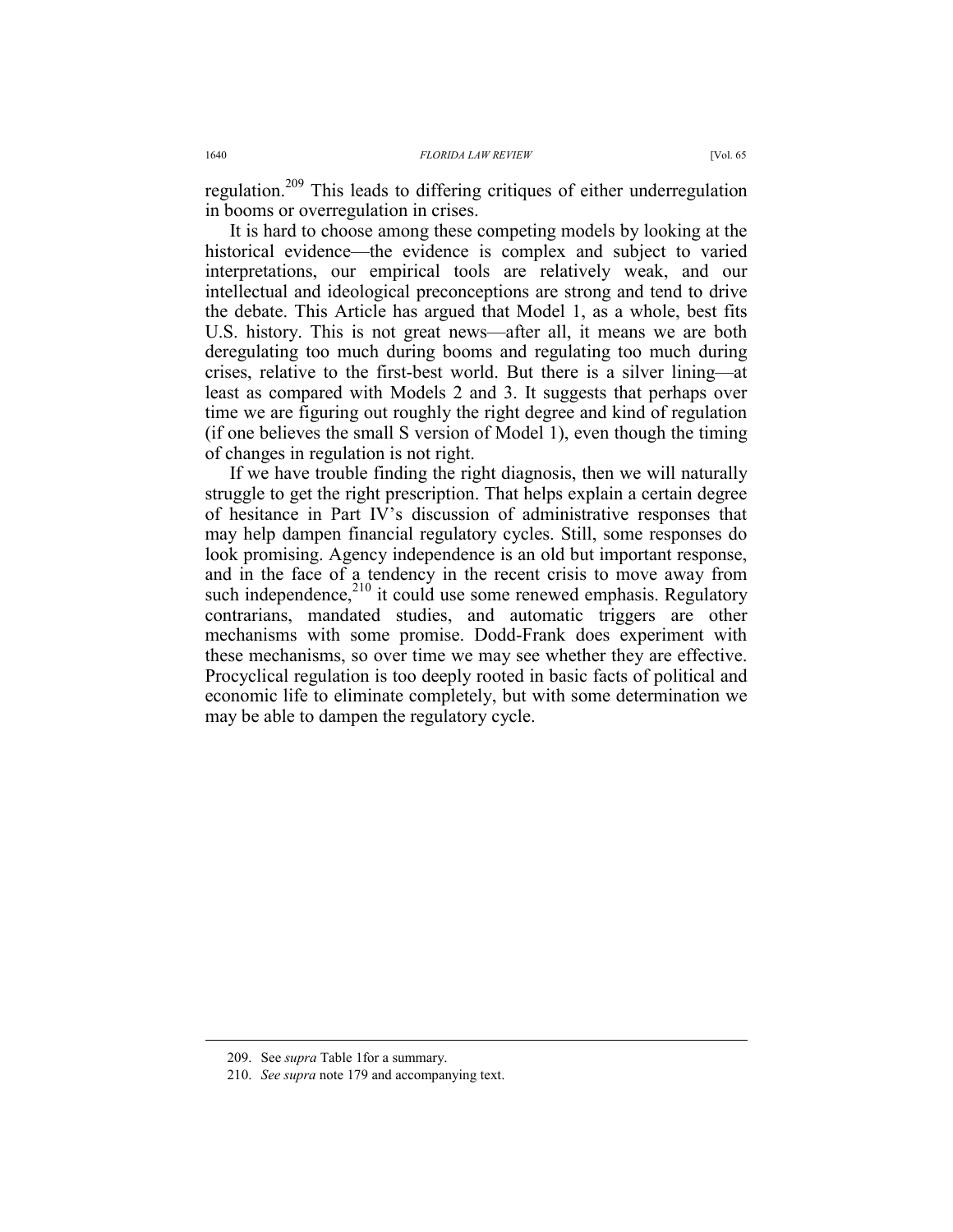

# Figure 1 Optimal levels of regulation

Dashed lines give the optimal levels of regulation at different periods relative to a crisis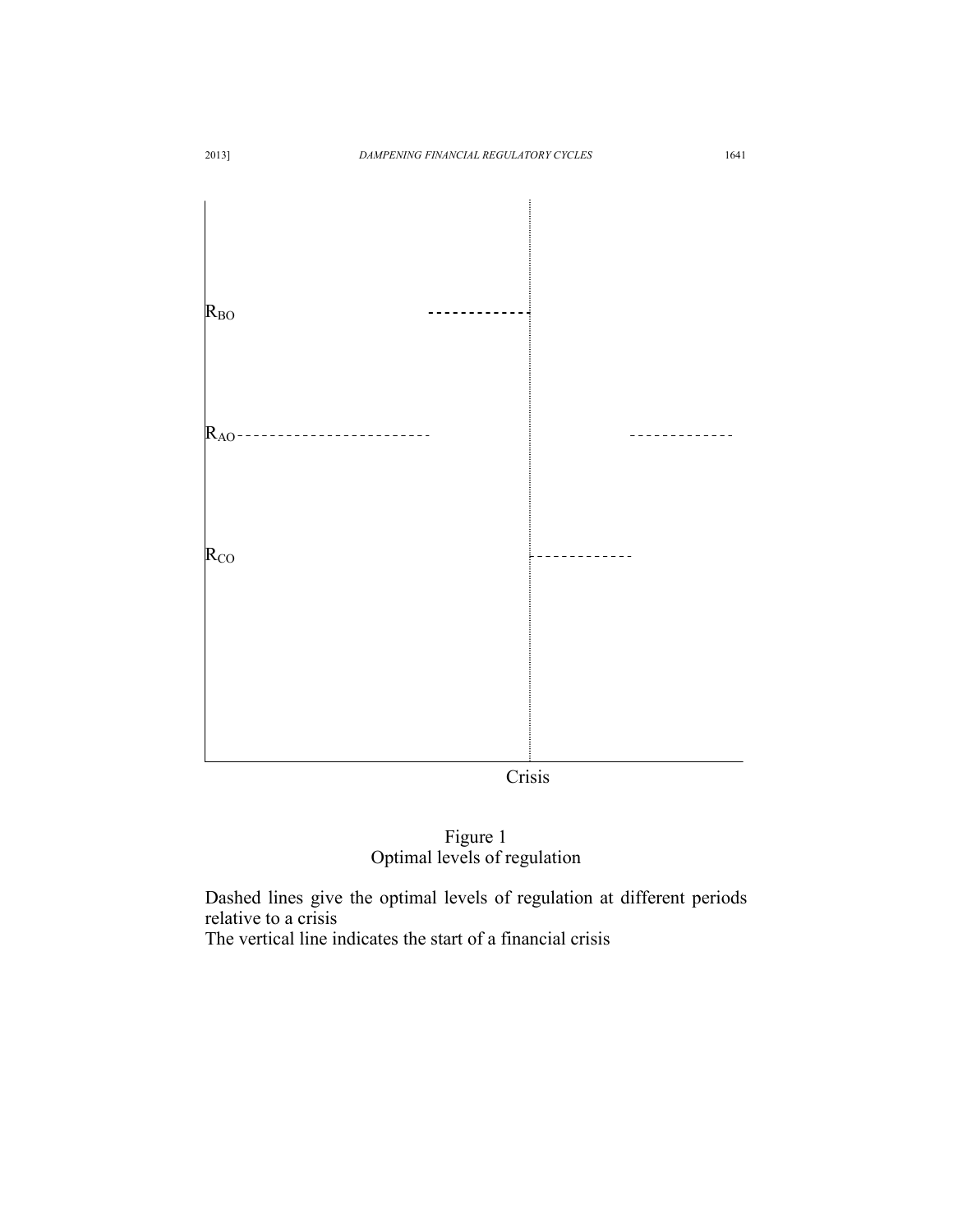

Figure 2 Regulation under Model 1

Solid lines give the actual levels of regulation at different periods relative to a crisis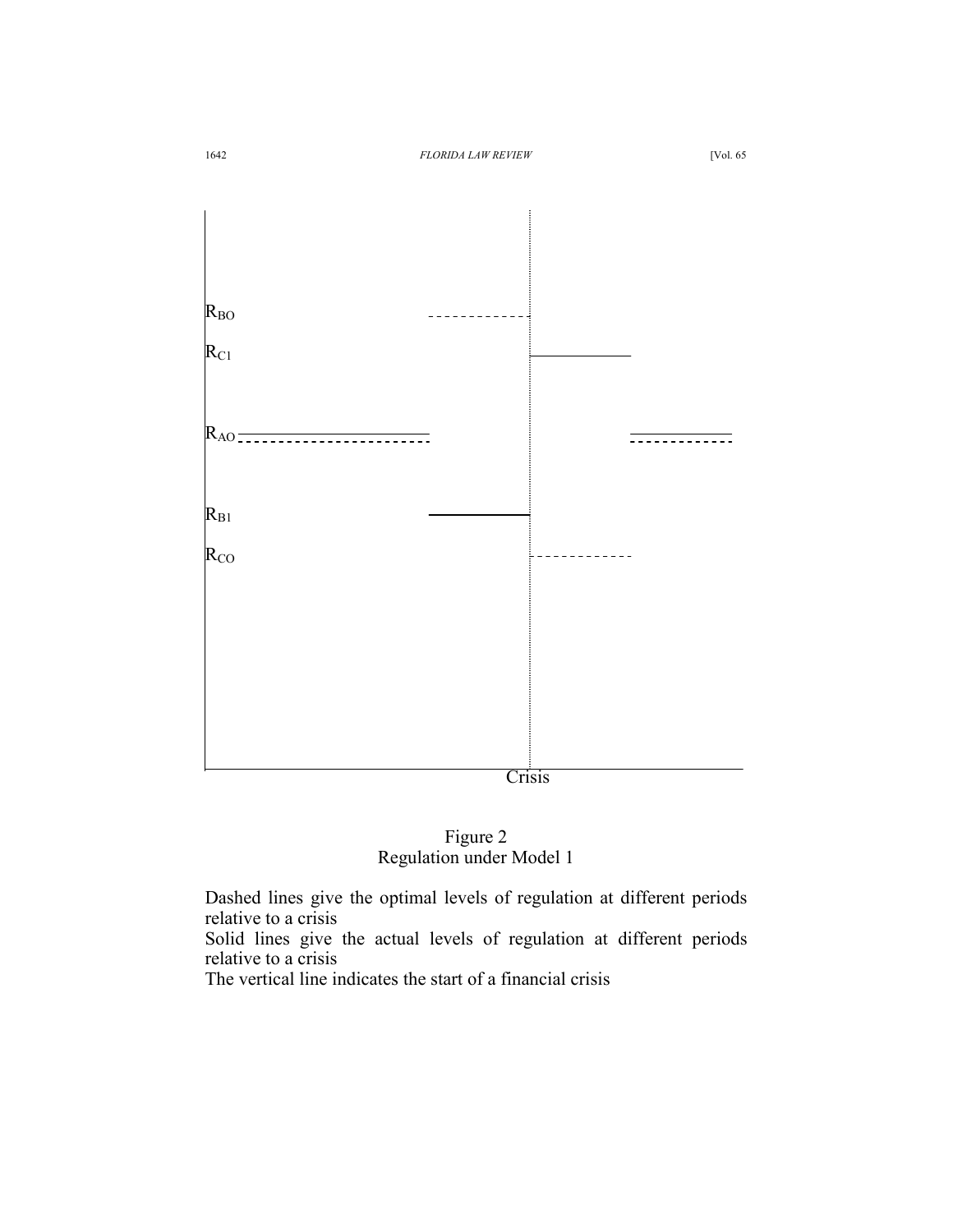

Crisis

# Figure 3 Regulation under Model 2

Dashed lines give the optimal levels of regulation at different periods relative to a crisis

Solid lines give the actual levels of regulation at different periods relative to a crisis; the three solid lines pre-crisis indicate alternate possibilities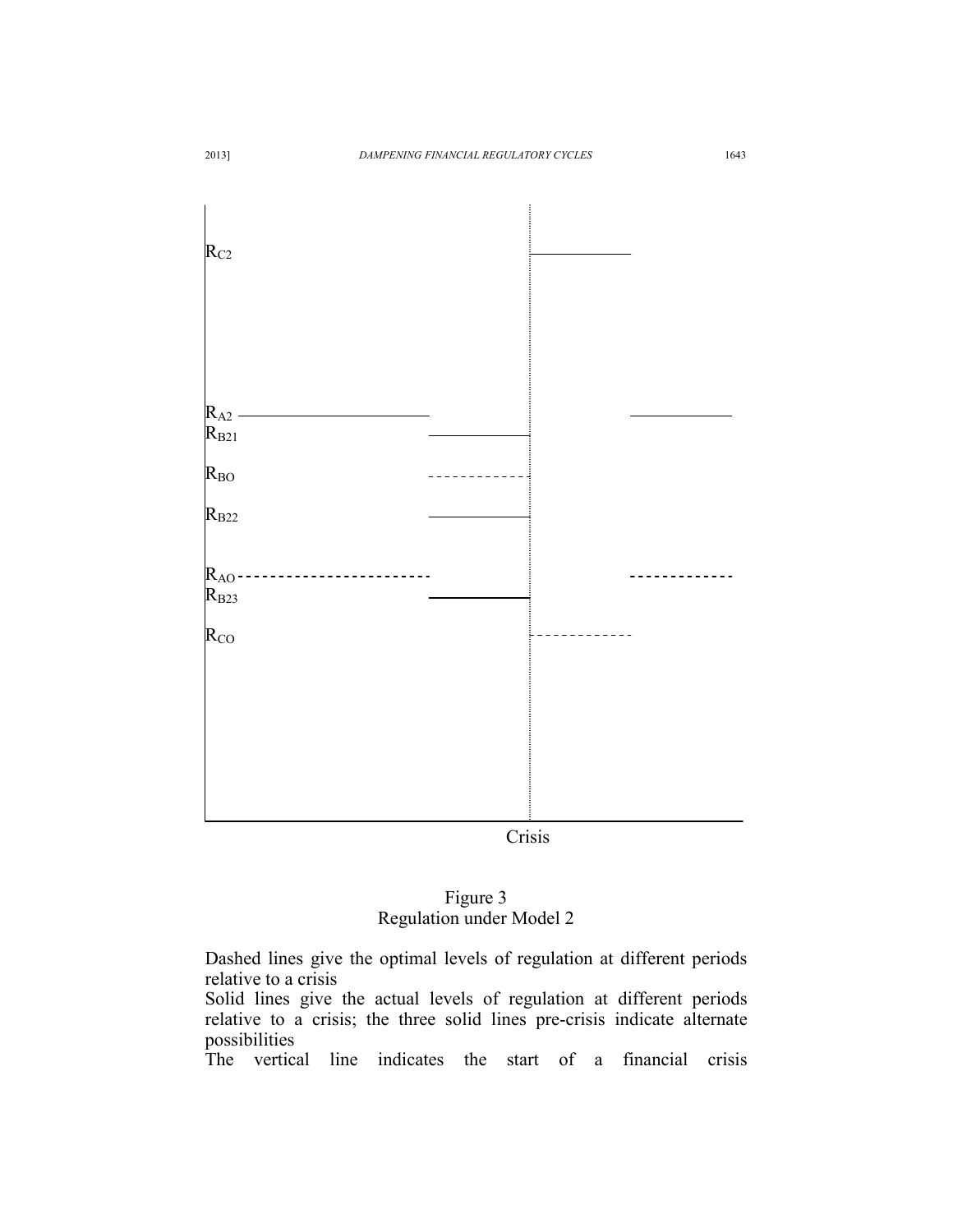

Crisis

# Figure 4 Regulation under Model 3

Dashed lines give the optimal levels of regulation at different periods relative to a crisis

Solid lines give the actual levels of regulation at different periods relative to a crisis; the three solid lines post-crisis indicate alternate possibilities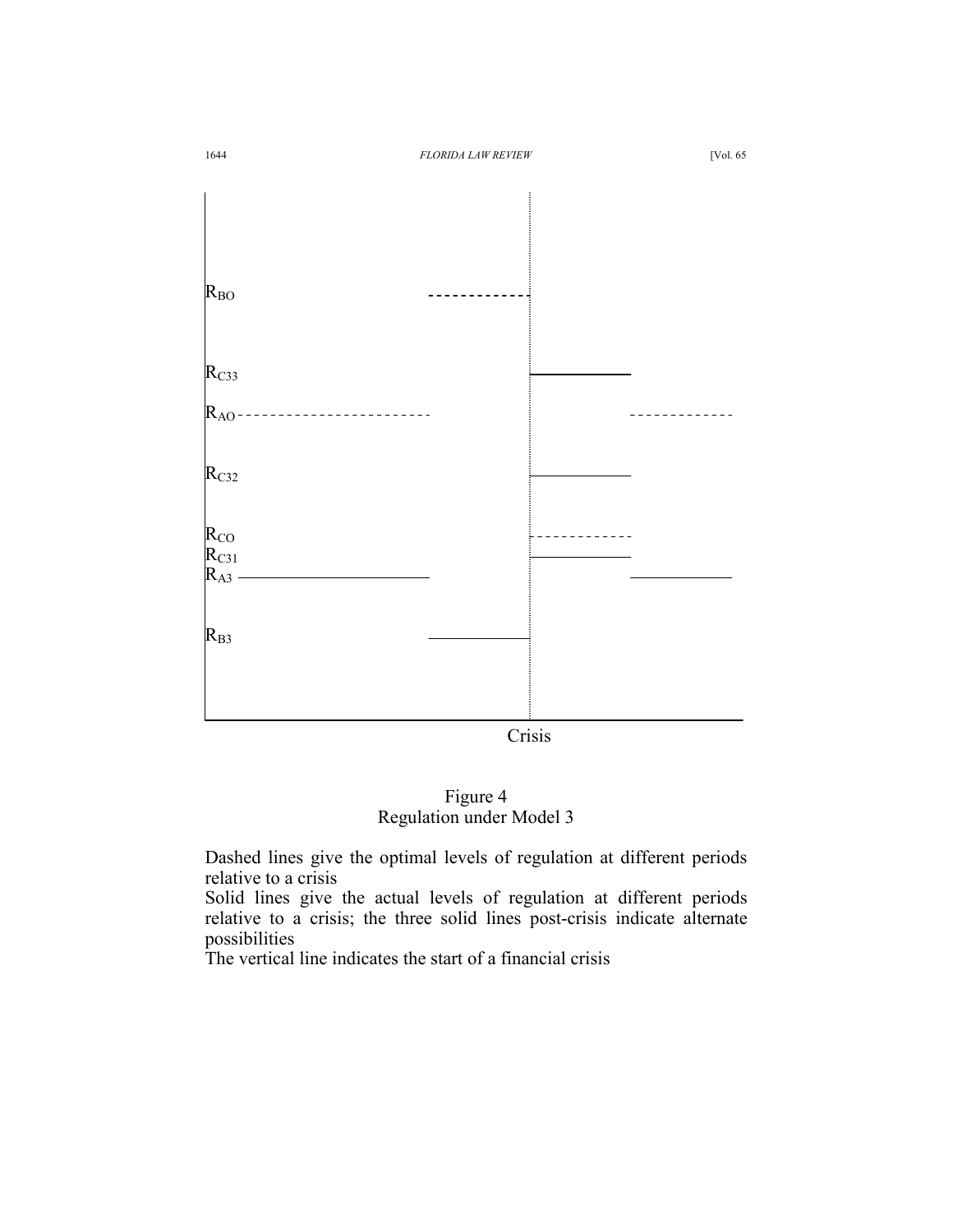

Figure 5 Model 1 with increasing level of regulation

Solid curves give the actual levels of regulation at different periods relative to a pair of crises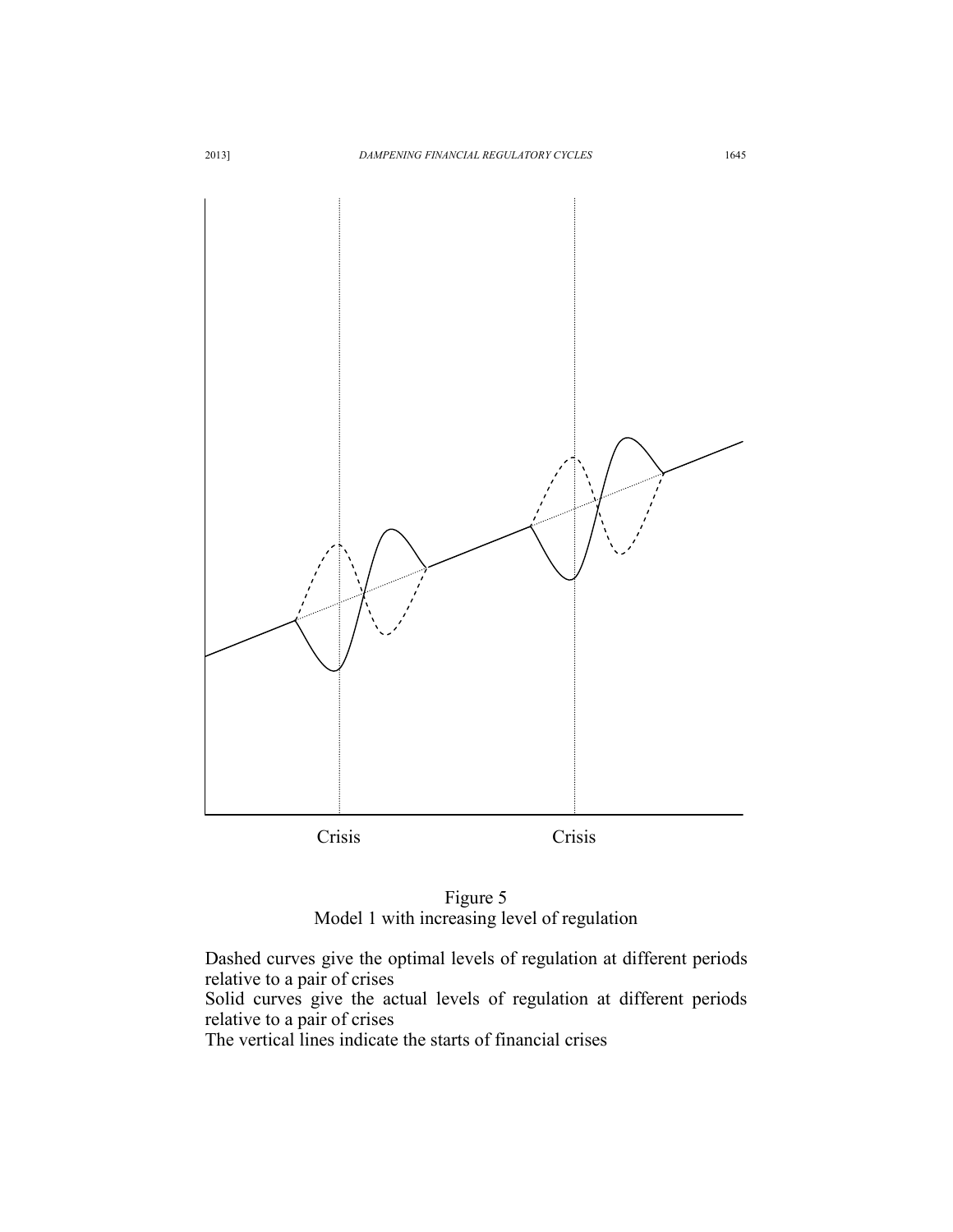

Figure 6 Model 1 with increasing level of regulation

Solid curves give the actual levels of regulation at different periods relative to a pair of crises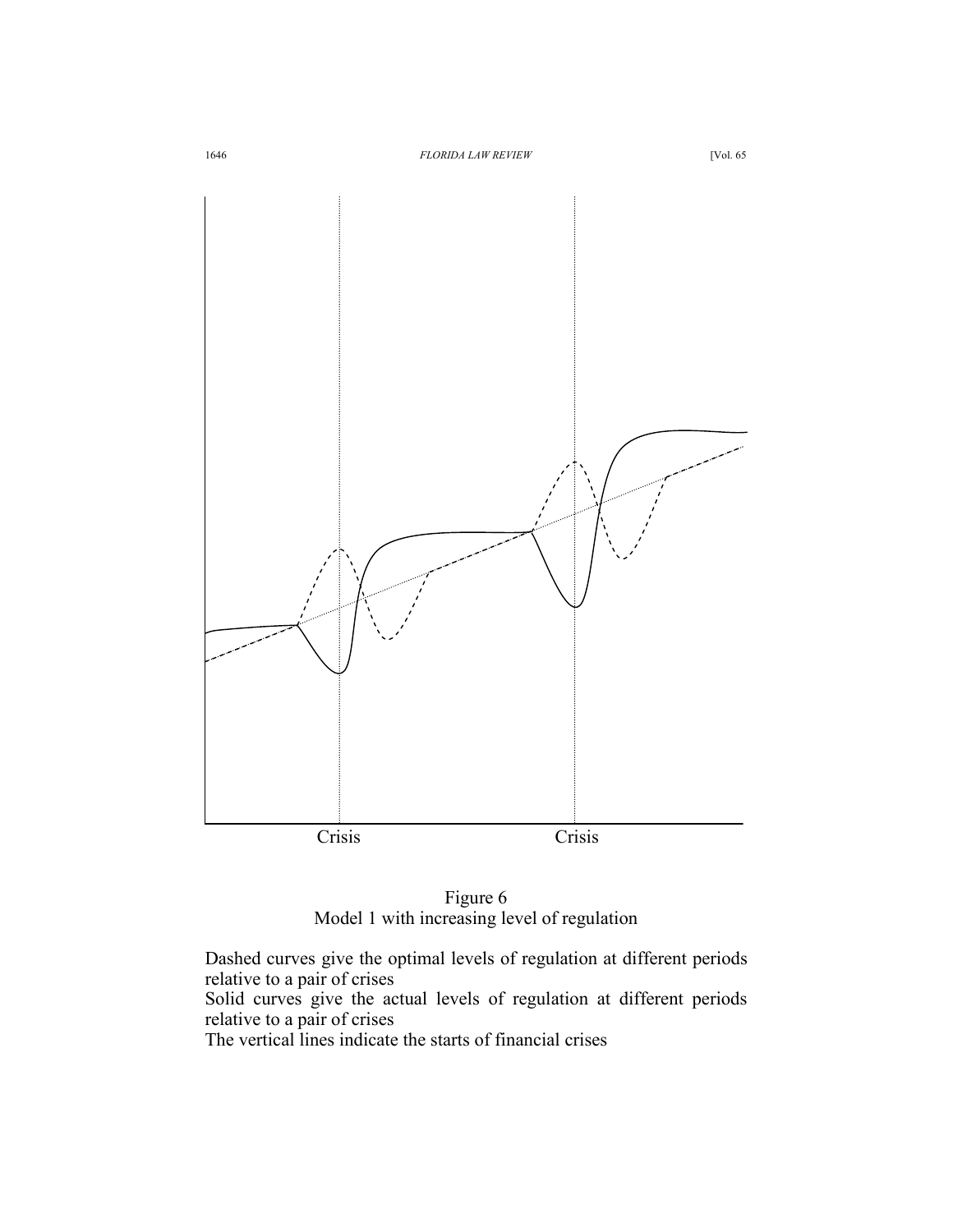



Solid curves give the actual levels of regulation at different periods relative to a pair of crises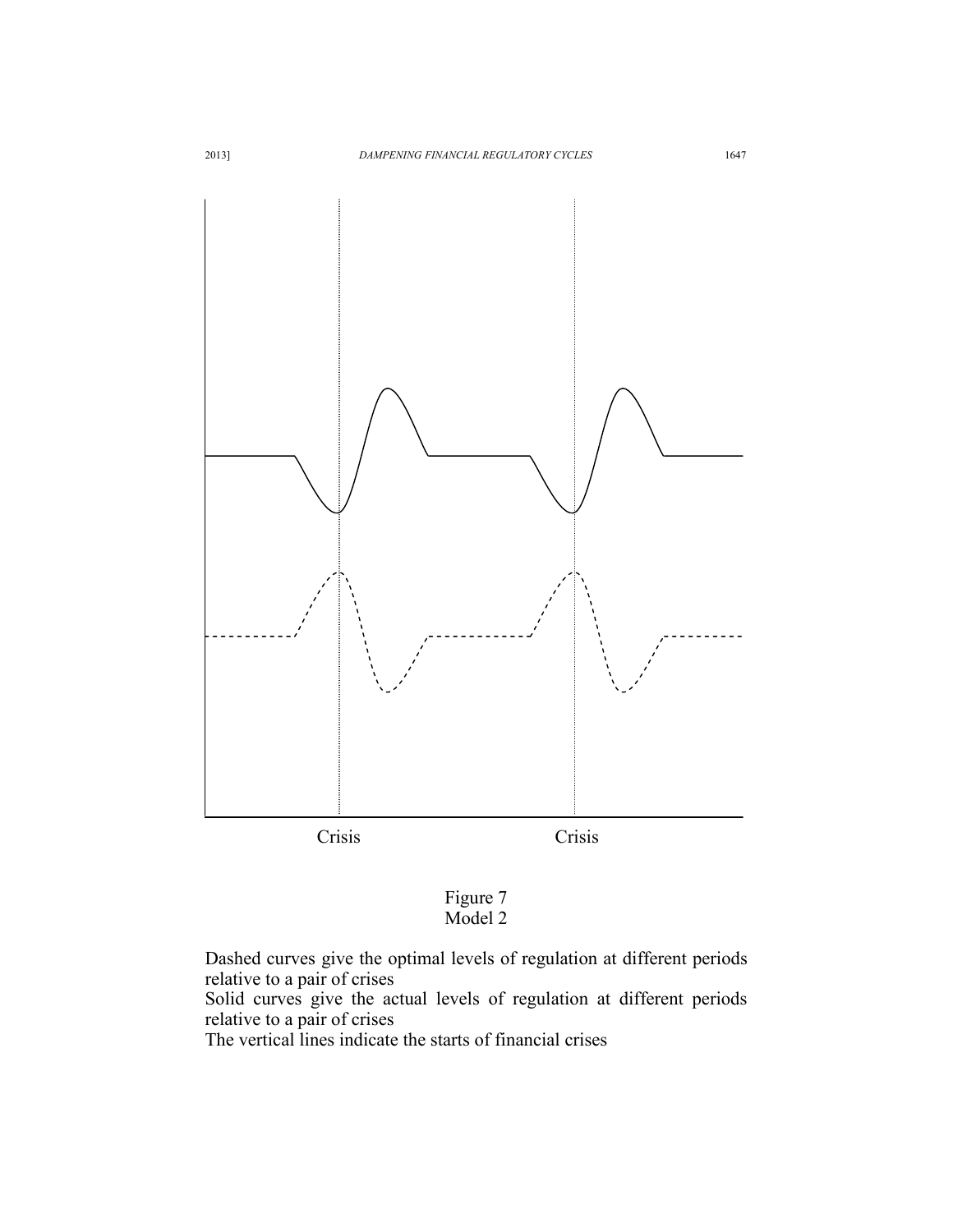

Figure 8 Model 2 with increasing average regulation

Solid curves give the actual levels of regulation at different periods relative to a pair of crises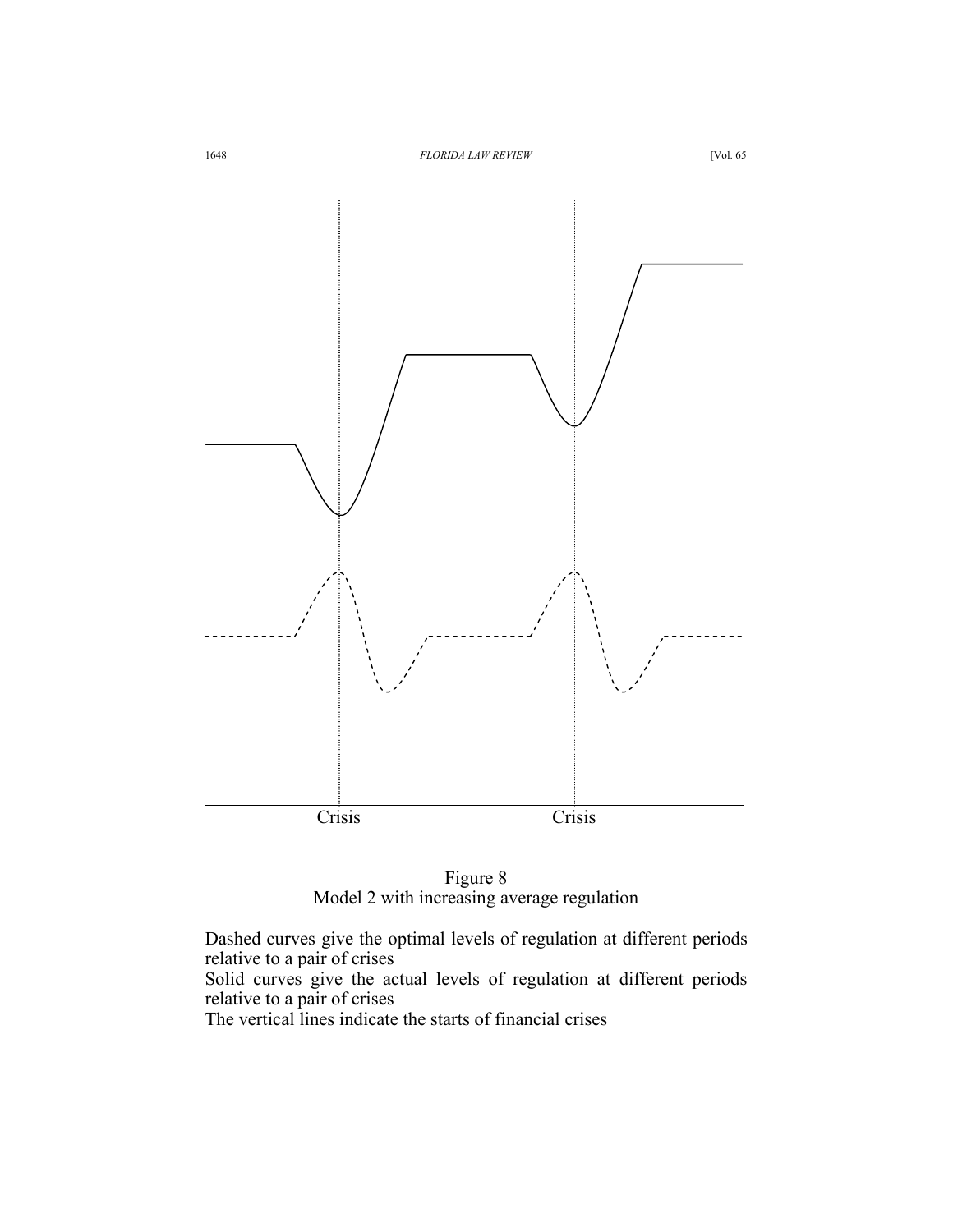

Figure 9 Model 2 with increasing regulation

Solid curves give the actual levels of regulation at different periods relative to a pair of crises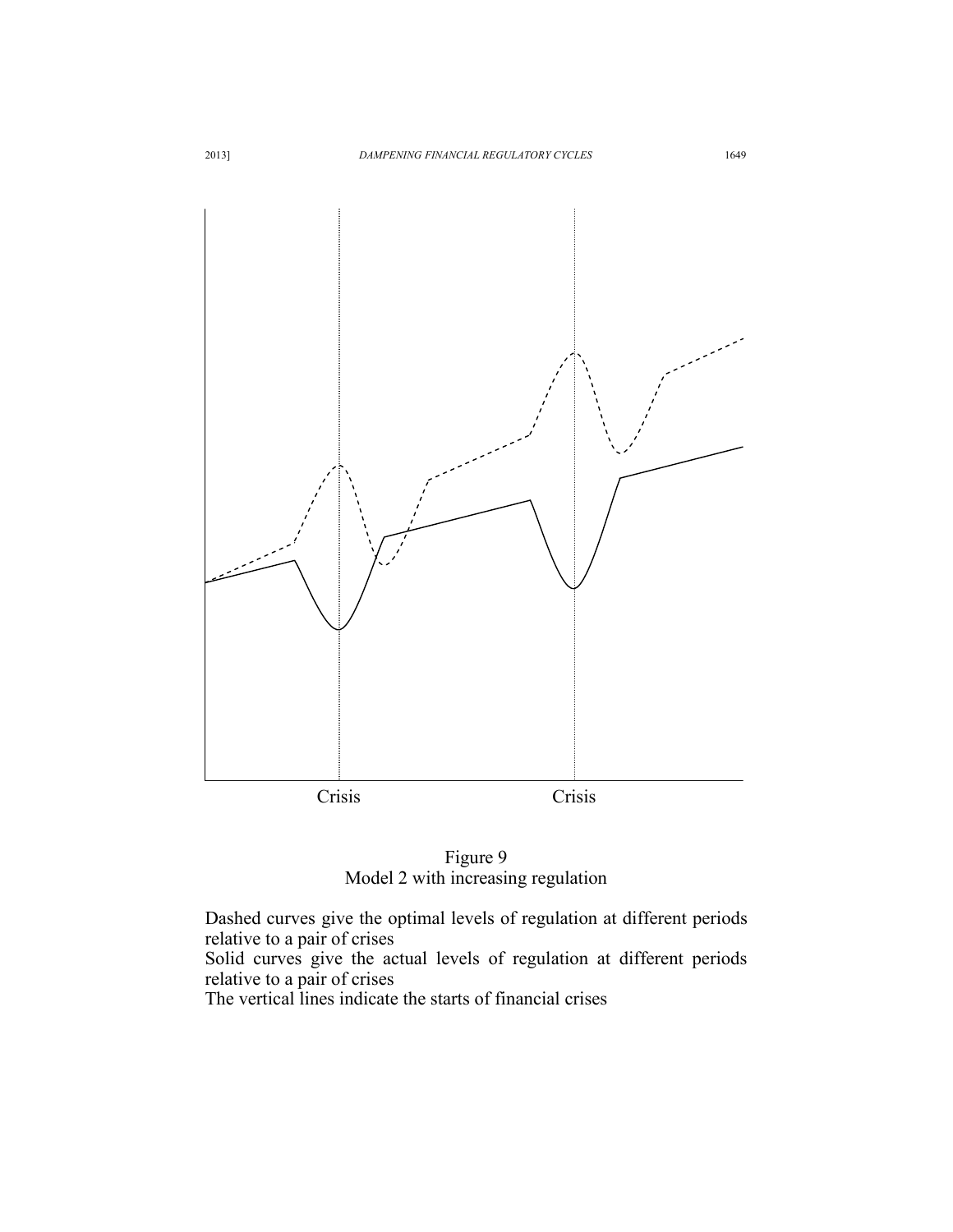

Figure 10 Model 3 with decreasing actual regulation

Solid curves give the actual levels of regulation at different periods relative to a pair of crises